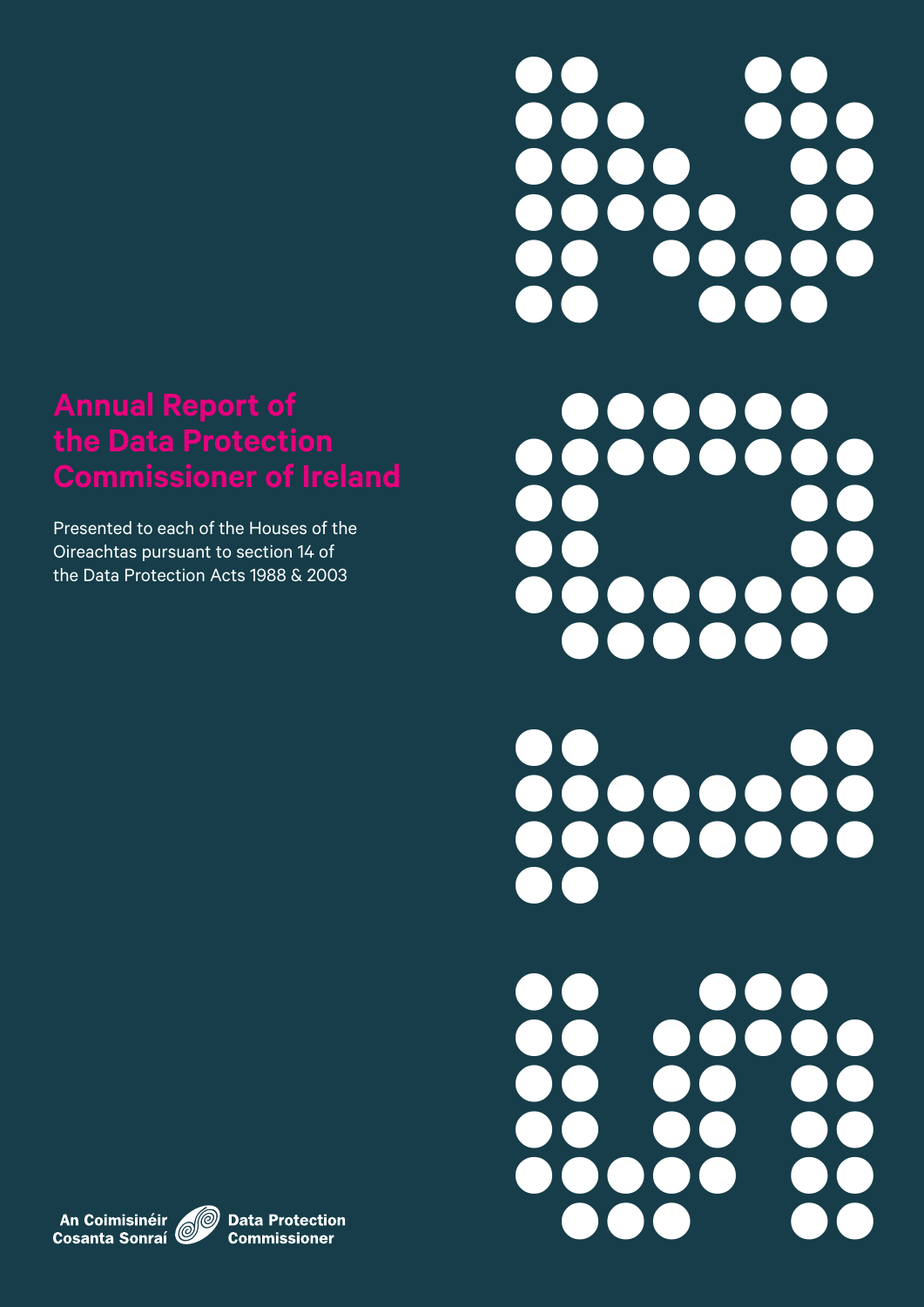| Foreword                                                       |    |
|----------------------------------------------------------------|----|
| <b>Role and Responsibilities</b>                               | 4  |
| Review of 2015 in Brief                                        | 5  |
| <b>Contacts, Queries and Complaints</b>                        | 6  |
| <b>Statutory Enforcement Notices</b>                           | 7  |
| <b>Information Notices</b>                                     | 7  |
| <b>Data-Breach Notifications</b>                               | 8  |
| <b>Enforced Subject Access Requests</b>                        | 9  |
| <b>Privacy Audits</b>                                          | 10 |
| Guidance                                                       | 12 |
| <b>Binding Corporate Rules</b>                                 | 13 |
| <b>Typical Engagements with Tech Multinationals</b>            | 14 |
| <b>Global Privacy Sweep - Websites and Mobile Applications</b> | 16 |
| <b>European Union</b>                                          | 17 |
| <b>Other International Activities</b>                          | 18 |

| List of Organisations Audited or Inspected in 2015 | 20 |
|----------------------------------------------------|----|
| <b>Case Studies</b>                                | 21 |
| Presentations and Engagements with Stakeholders    | 28 |
| <b>Registrations Statistics</b>                    | 29 |
| Account of Income and Expenditure                  | 30 |
| <b>Energy Report</b>                               | 30 |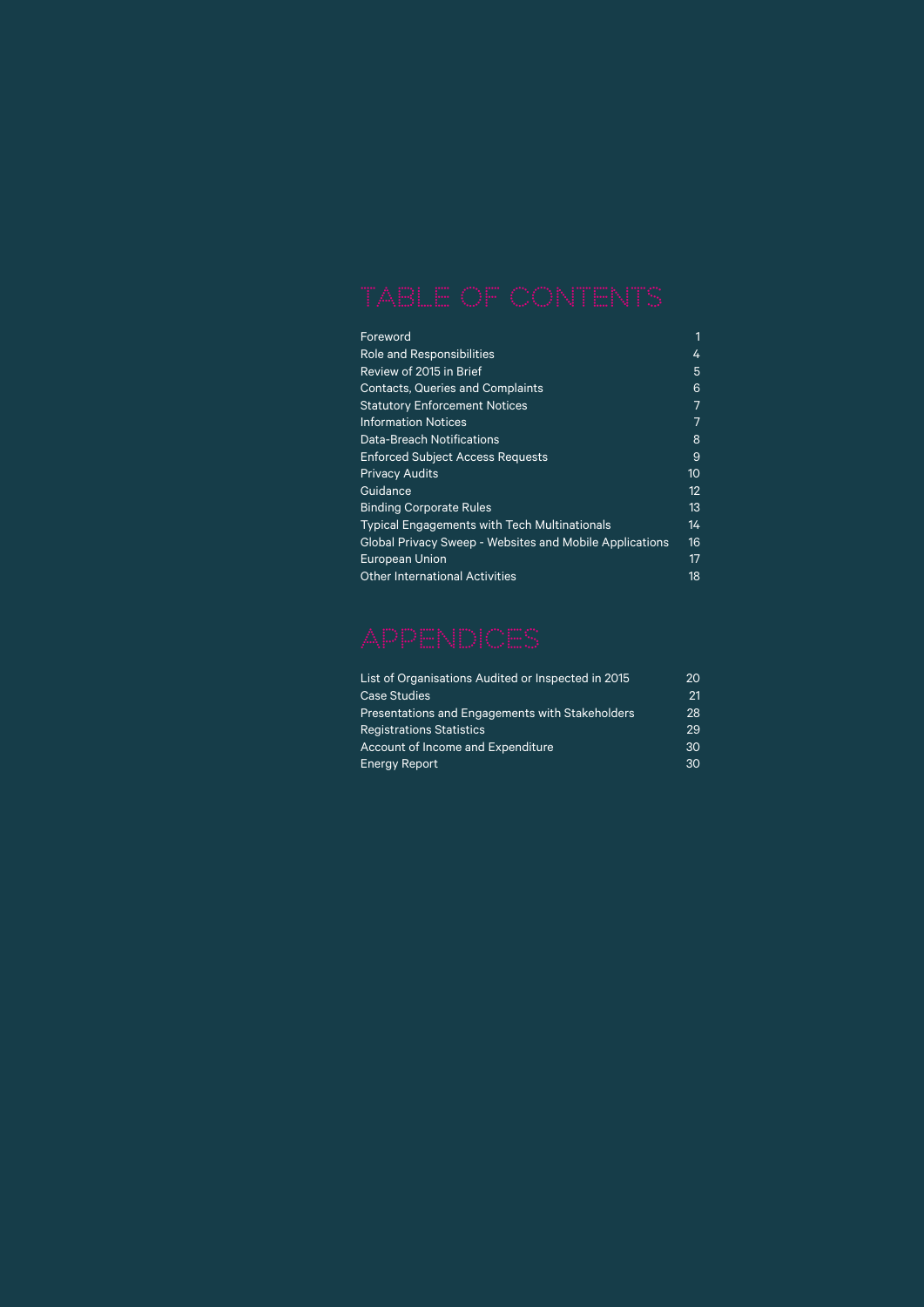

HELEN DIVON Data Protection Commissioner of Ireland

# **FOREWORD**

I'm delighted to present the 2015 Annual Report, an overview of the Office's activities in my first full year as Data Protection Commissioner of Ireland (DPC).

It has been a year of significant progress for the Office and for the protection of data rights at a domestic and international level, with fast-paced developments that are likely to prove far-reaching.

## **Continued Expansion**

During 2015, the DPC continued the programme of building our capabilities and our capacity through significant recruitment including specialist legal, technical, investigatory and communications experts. A temporary Dublin premises on Harcourt Road now houses over 20 DPC staff, with the Dublin team moving to dedicated premises in the city centre in the second half of 2016. This new office expands our geographic reach, and works seamlessly with the existing 28 staff based in Portarlington, County Laois. As an authority with responsibility for protecting the data-privacy rights of users both in Ireland and, in many cases, across Europe, this continued drive to fully resource the significant role we are required to perform remains a key priority.

These increased resources and capabilities have allowed the authority to deliver clear improvements in response times, both for data subjects who raise complaints and for organisations seeking guidance in terms of implementing projects with implications for data-privacy rights. In 2015, the Office made substantial inroads into a legacy backlog, leading to an overall reduction in the number of open complaints. As required by statute, the Office achieved an amicable resolution between both parties in 94% of the investigations it concluded. But we also issued a record number of decisions under Section 10 of the Irish Data Protection Acts during 2015. CCTV in the workplace, direct marketing by SMS, email messages issued without consent, banks failing to keep

personal contact information up to date, and non-responsiveness to data subject access requests appeared to be the issues that most occupied the public last year.

#### **Consultation and Guidance**

The numbers of requests for specific guidance by public- and private-sector organisations increased to 860, 120 of which were substantive consultations that required a number of meetings and contacts. Consultation with the DPC is not mandatory but many organisations seek guidance towards a compliant and privacyenhanced service. Such consultations are often time-consuming but ultimately improve protection of the fundamental right to data privacy in the many cases where the DPC is able to make specific advance recommendations. An example is the case of the Mount Carmel Hospital Group liquidation, where the Office was able to provide advice in relation to the control and processing of personal medical data that was held by the hospital.

What becomes clear from dealing with many organisations in Ireland is that they deploy little resource themselves to manage data protection compliance. Some organisations appear to struggle with the principlesbased nature of data protection legislation and suggest that it is difficult to correctly interpret and apply the principles in the specific scenarios with which they are dealing. From what I have seen, little real attempt is made in some cases to interpret and apply the principles and to examine

As society shapes the world we want to live in, data protection law must adapt and fit its safeguards around that shape.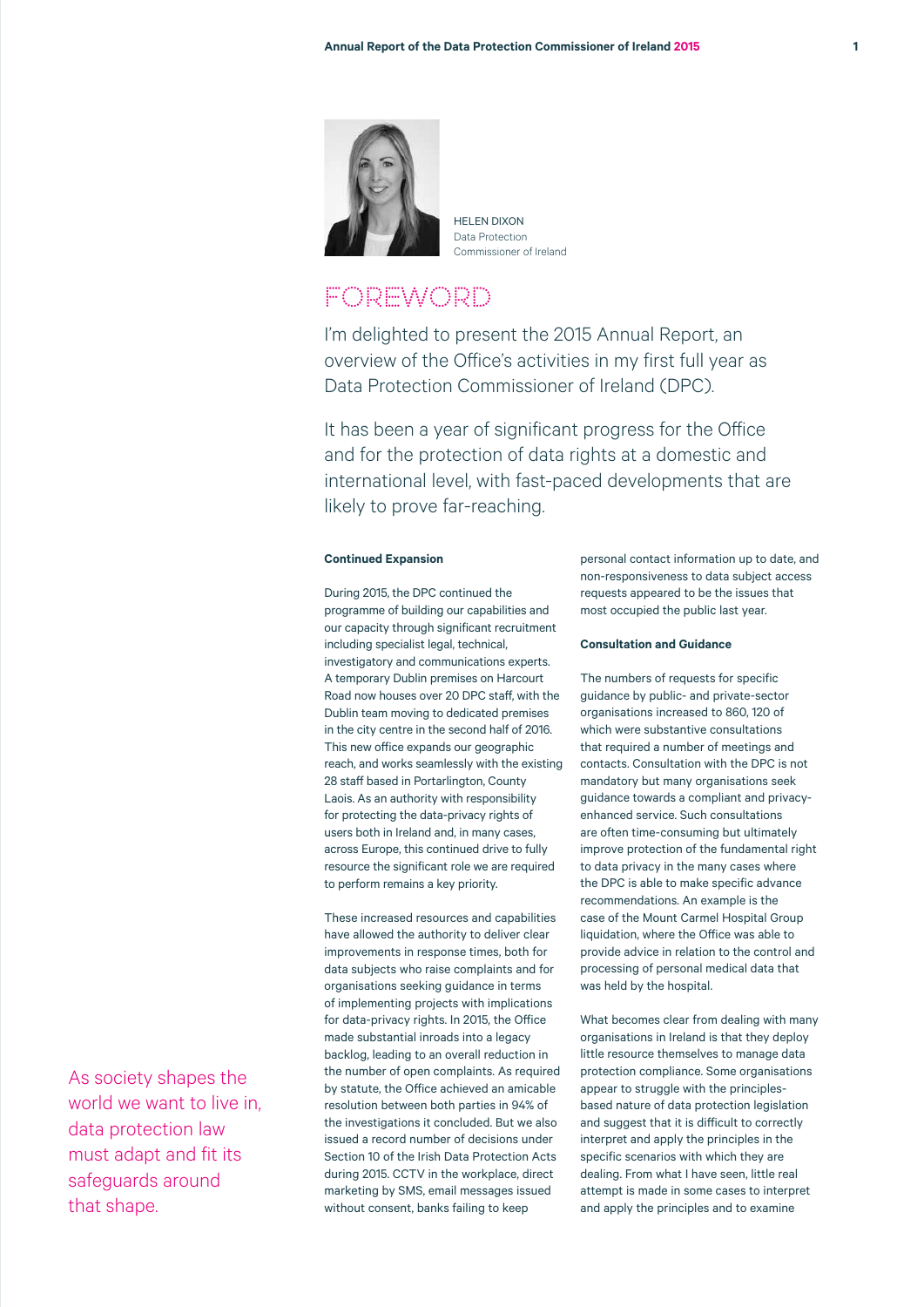The provision of targeted guidance to organisations significantly improves privacy outcomes for individuals but never undermines the role of the Office in investigating a data protection complaint on its merits.

implementation from the perspective of affected data subjects. In other cases, organisations appear to not even be conscious that what they are proposing represents a significant interference with an individual's data-privacy rights and view efficiency and cost-saving as automatically sufficient justifications for any action. The DPC remains committed to its role of providing specific guidance. It is vitally important in improving privacy outcomes. However, the DPC does not have the resources to replace the requirement for organisations to procure their own expert advice and to build their own capability to manage and drive compliance. It is helpful, therefore, that the forthcoming General Data Protection Regulation (GDPR) will bring an increased power of enforcement for data protection authorities, but, first and foremost, will explicitly put back onto organisations the clear obligation to properly organise themselves to ensure they are adequately protecting the individual's fundamental right to data privacy and can demonstrate their accountability in this regard. A question I am frequently asked at conferences is whether there is an inherent conflict between the role of the DPC in hearing complaints from individuals regarding potential contraventions of their data-privacy rights and the role of the Office in providing guidance to organisations. I believe no such conflict exists. Indeed, both roles are expressly prescribed in the EU legislation that underpins our functions, and, in fact, the GDPR will give greater emphasis to that consultation role, making it mandatory in certain cases. Additionally, while this Office and our European counterparts play an important role in advising the EU Commission on data protection matters, this does not bind us when it comes to examining a complaint from an individual. The provision of targeted guidance to organisations significantly improves privacy outcomes for individuals but never undermines the role of the Office in investigating a data protection complaint on its merits.

This is particularly the case where we engage with tech multinationals with bases in Ireland and are given advance preview of the global service changes that these corporations intend to implement. In many cases, this engagement is essential in protecting users' data privacy. For example, through consultation between Facebook and the DPC, Facebook delivered updated advertising settings and controls, a revamped Privacy Checkup tool and updates to the 'DYI' tool. An updated interface for user settings and the introduction of an access tool on LinkedIn arose from our engagement in 2015. However, the DPC, as is the case for all data protection authorities in Europe and globally, is still small relative to the span of the supervisory role assigned to us under national and EU legislation. Essentially, data protection authorities are the supervisors of **all** entities – public and private – and now increasingly individuals, too, where they act as data controllers. Prioritisation is therefore essential. Greater public debate and understanding of data privacy is also needed. As society shapes the world we want to live in, data protection law must adapt and fit its safeguards around that shape. In many ways, the bigger questions that need to be grappled with centre around the kind of world we want to live in, where the boundaries between man and machine should lie, and the balancing of power and responsibility between individuals and organisations. The work the DPC engages in through the Global Privacy Enforcement Network, the Article 29 Working Party and the International Conference of Data Protection Commissioners allows us to participate in expert discussions focused towards delivering the best outcomes for today's data subject, who is the subject of unprecedented personal-data collection, processing, tracking and profiling.

#### **Queries, Complaints and Enforcement**

The Office also dealt with many queries in 2015 about personal data in the public sector. A number of these arose in relation to the Eircode database – from individuals whose names were included alongside their Eircode and were available on the Eircode Finder. A limited number of queries were also received regarding incorrect spelling and allocation of townlands associated with Eircodes. Capita, the Postcode Management Licence Holder, worked with this Office to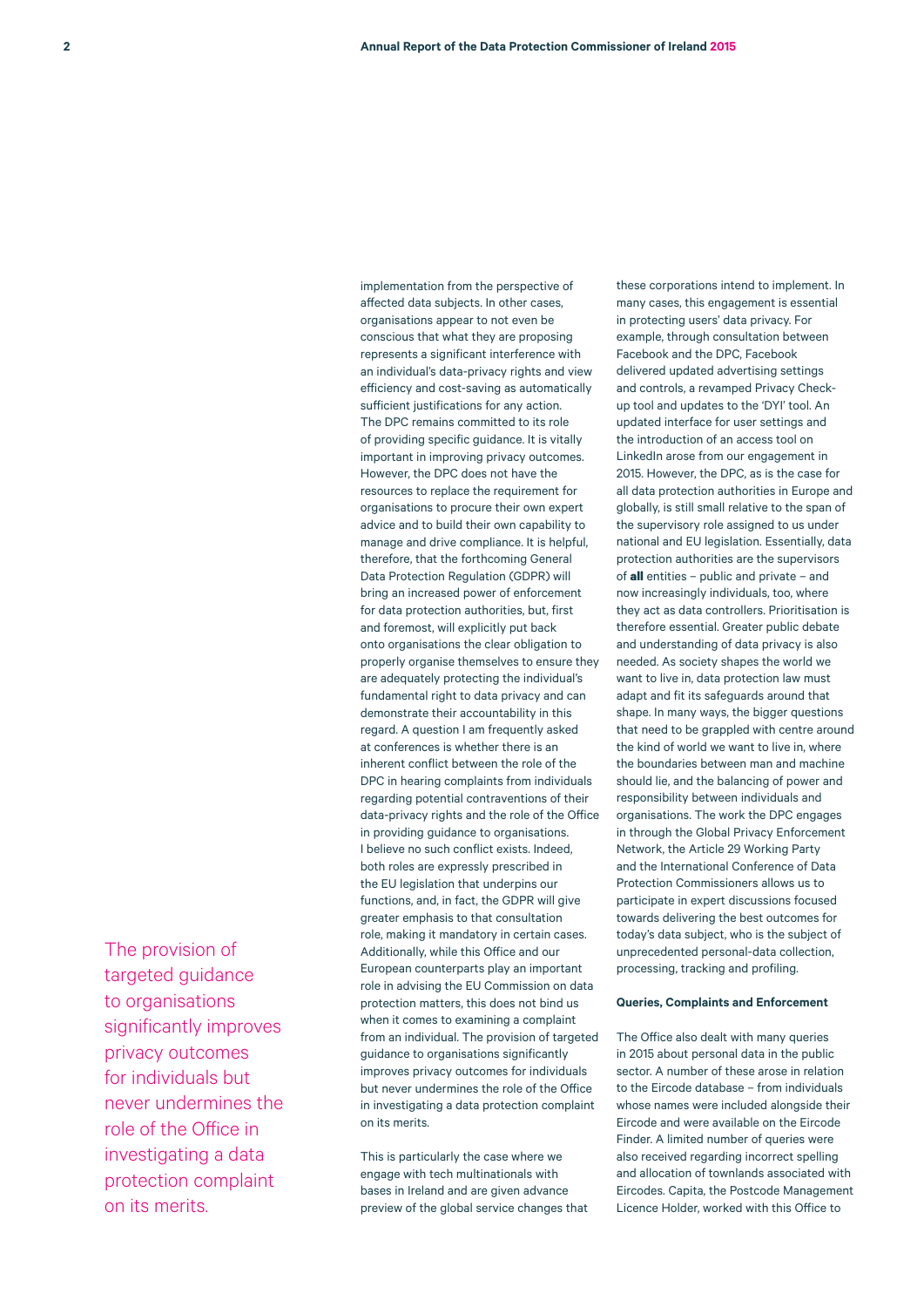develop a mechanism, in the format of a detailed Code of Practice and a set of FAQs, to help resolve these issues. The volume of queries the DPC received around this project underlines the extent of the testing required where personal data of individuals may be processed.

A small number of complaints were raised with the Office about the roll-out of the Department of Education's Primary Online Database, with issues cited around the legal basis for the collection and processing of the personal data involved, the quality of the information notices provided to parents, the use of the PPSN as an identifier in the database, and the purported linking of funding to schools with parents' compliance in providing their children's data. While some matters remain under ongoing investigation, it can only be emphasised again that strong analysis, risk identification and management, data protection impact assessment and effective communication are the foundations of any successful largescale government data project.

It was a busy year for enforcement activity, with direct-marketing offences again to the fore in 2015, and the Office prosecuting a number of repeat offenders in relation to failures to implement optouts on text messages and failure to accurately record individuals' choice to opt out on their databases. The Office established a Special Investigations Unit headed up by an Assistant Commissioner to carry out investigations on its own initiative, as distinct from complaints-based investigations.

#### **Awareness Building**

Building awareness at a national level around data protection-compliance matters was also a strong focus this year and, together with my senior management, I undertook a very ambitious programme of speaking engagements across many industry sectors, speaking at 60 events. It was disappointing to be unable to deliver on the intended improvement to the presentation and comprehensiveness of guidance on the DPC website, but this is a priority currently under active delivery, with the results visible in mid-2016. Some of the expert staff and I completed a schedule of speaking engagements outside of Ireland in order to better communicate the role, work and outputs of the Office and in some cases to dispel fundamental misapprehensions as to purported differences between Irish data protection law and the regimes of other EU states. In particular, presentations by the Technology Advisor to the DPC at events such as the Future of Privacy Forum tech session at the International Conference of Data Protection Commissioners in Amsterdam in October, and our presence at the Digital Enlightenment Forum on ethics and technology, were very well received and allowed an interesting insight into the ways in which the Irish DPC is in effect shaping how large data companies are using and sharing personal data.

#### **International**

National and international matters merged in October last year when the Court of Justice of the European Union (CJEU) delivered its ruling in the case of Maximilian Schrems versus the Irish Data Protection Commissioner. The case was subsequently remitted to the Irish High Court, where the Irish Authority agreed to examine the complaint. This work is ongoing. The CJEU ruling was of major significance on a number of levels as it set out a new test based on German constitutional law in relation to the essence of the fundamental right; it reiterated its test for proportionality and necessity from the Digital Rights Ireland case on the Data Retention Directive; it clarified the role of data protection authorities in examining complaints even where the matter complained of is a binding EU instrument, and, of course, it struck down the Safe Harbour agreement itself.

The issue of EU–US transfers and, indeed, transfers of personal data from the EU to other global jurisdictions has occupied the Article 29 Working Party in particular since that ruling last October. The working party called for political intervention to create the necessary political and legal solutions to allow personal-data free-flows to continue in a way that also safeguarded the fundamental rights of European

individuals. As of today, it remains to be seen whether the proposed Privacy Shield for EU–US transfers will represent the start of a solution.

The other major news in 2015 was the political agreement on a new legal framework for data protection in Europe after 4 years of negotiations. It comprises the new General Data Protection Regulation and a Directive to safeguard personal data processed in a law-enforcement context. The GDPR will bring new enumerated rights for data subjects in Europe, increase the obligations on organisations handling personal data, and bring a new enforcement focus to the role of data protection authorities. Importantly, as it is a harmonised law with direct effect in each EU member state, it will require Europe's independent data protection authorities to cooperate and work with each other in new ways in order to ensure its effective and consistent implementation to the benefit of data subjects and organisations alike. The clock is already ticking down to 25 May 2018 and my staff and I are preparing for our expanded role.

The Irish government also continued its commitment to data protection and increased public awareness of its importance through initiatives such as the Government Data Forum, chaired by the Minister of State with special responsibility for data protection, Dara Murphy, TD.

The past number of years have seen significant growth and strengthening of the Office, with a doubling of our staff and a near fourfold increase in our budget, backed up by a commitment from government that this increase in our resources will continue to keep pace with our responsibilities. This sees us in a stronger than ever position to continue to shape the data protection environment and ensure proper compliance with the relevant laws.

Al di

HELEN DIXON, Portarlington and Dublin, 21 June 2016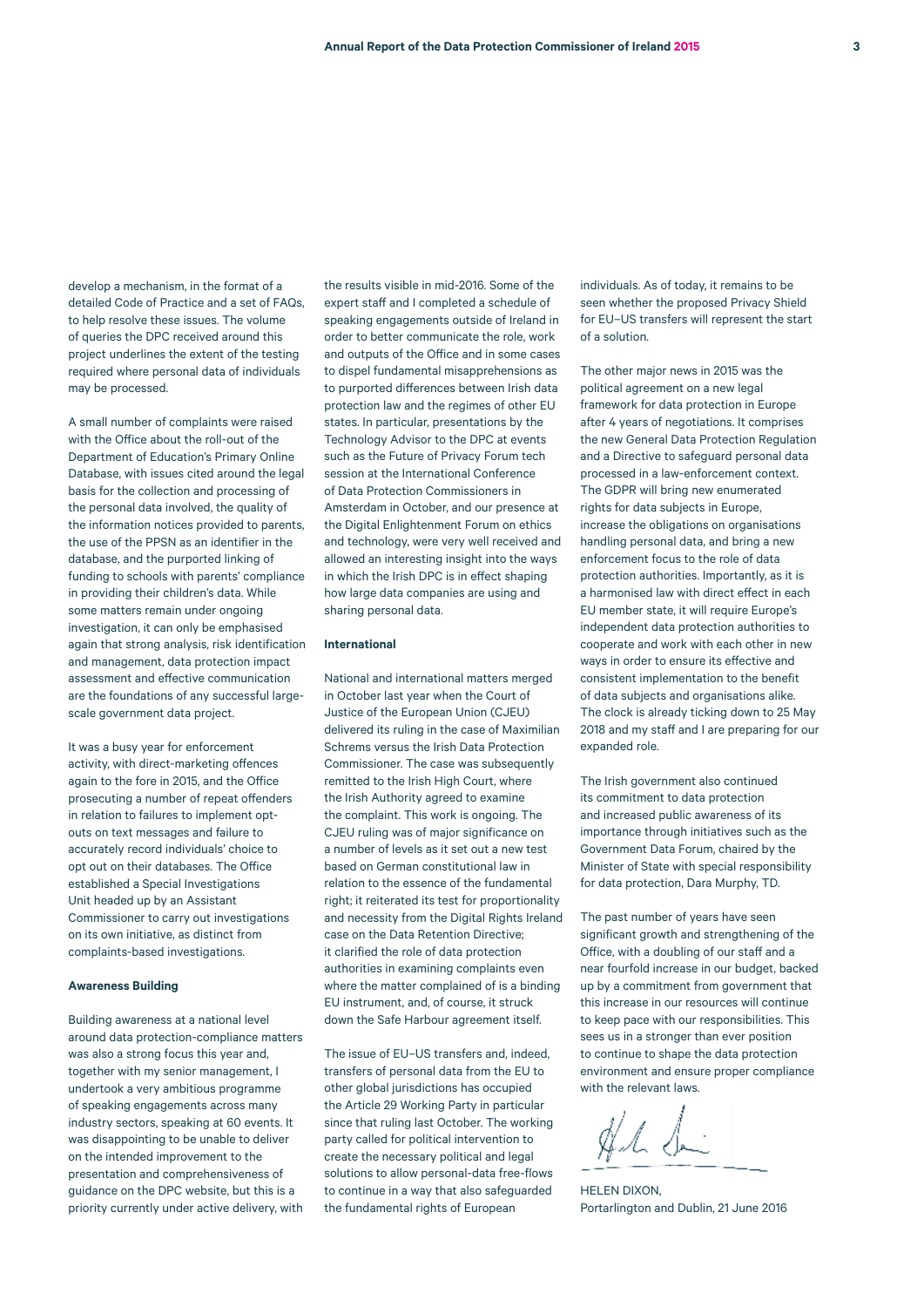# ROLE AND RESPONSIBILITIES OF THE DATA PROTECTION **COMMISSIONER** OF IRELAND

### **Establishment, Roles and Responsibilities**

The Office of the Data Protection Commissioner (DPC) is an independent body that derives its power and authority from the Data Protection Acts 1988 and 2003, which require the safe collection, storing and processing of individuals' personal information. Established in 1989, following the enactment of the Data Protection Act of 1988, the landscape facing the Office has dramatically changed with the growth of the internet and the exponential pace of technological innovation. With 9 out of 10 world-leading technology and internet companies as well as many of the world-leading pharmaceutical and financial-services firms now located here in Ireland, the range of issues we deal with has expanded greatly, as has our responsibility to Irish and EU service users. There are three main strands to our work; supervision, consultation and cooperation.

#### **Supervision**

This Office hears the complaints of individuals who believe that their data protection rights have been contravened. As obliged by Section 10 of the Act, we then seek to amicably resolve these complaints within a reasonable timeframe, and, where that proves not to be possible, to make a determination. This Office additionally conducts regular audits and inspections of organisations processing personal data where we identify risks through the complaints we receive. Details are set out on page 10. Where appropriate and provided for by legislation, we are empowered to act against organisations that commit offences under the Acts.

#### **Consultation**

We actively monitor the constantly changing landscape of data protection and provide up-to-date guidance to individuals and organisations. Undertaking regular and meaningful engagement with private and public organisations is key to this approach, seeking to ensure their compliance with data protection legislation in advance of the roll-out of a product, service, policy or business initiative.

#### **Cooperation**

Representatives of the Office are active participants in the Article 29 Working Party – an independent working party comprising the national data protection authorities in Europe (DPAs) – and focus on the protection of individuals rights with regard to the processing of personal data. Article 29 and its subgroups seek to harmonise the application of data protection rules throughout the EU, and each EU member state is represented at these important fora. Over the coming two years, the working party will develop into the European Data Protection Board in the new harmonised environment that will be brought about by the GDPR. The Office also participates in cooperation with our international DPA colleagues through the Global Privacy Enforcement Network (GPEN), our Memoranda of Understandings with other DPAs and bi-lateral contacts.

The DPC's role is set to expand and evolve under the GDPR, which was recently adopted and published in the *Official Journal of the European Union* on 4 May 2016. It will supersede EU Directive 95/ EC/46. As 'lead supervisory authority' for the many multinational technology companies based here in Ireland, we will be required to cooperate (under the 'onestop shop' mechanism) with our colleague DPAs across the EU. We will also acquire administrative fining capability for the first time. These matters, along with other new and expanded roles outlined in the GDPR, will require substantial preparation and resourcing.

#### **Funding and Administration**

Dedicated funding for the DPC is channelled through the vote of the Irish Department of Justice and Equality. The DPC collects revenue from the statutory registration function of the Office, and that revenue is remitted directly back to the exchequer. The government has significantly increased funding to the DPC for 2016, and its annual budget now exceeds €4.7 million. The funding allocated in 2015 was €3.65 million.

While the DPC is an independent body, it ensures that oversight in relation to its administration follows the requirements set out for all public-sector organisations. All expenses, costs and expenditure must be accounted for to the exchequer. and the Office's accounts come under the Comptroller and Auditor General's remit. The daily interaction with citizens, businesses and other key stakeholders provides additional oversight of the work we undertake. Statutory decisions can be appealed to the courts.

### **The Data Protection Commissioner lists her current goals as being:**

- 1. To continue to build the capacity and capability of the data protection authority in Ireland through the hiring of additional specialists, in particular with legal, technical and policy expertise.
- 2. To improve customer service and response times to individual complainants and organisations seeking guidance.
- 3. To ensure cohesion across the Portarlington- and Dublin-based operations of the DPC.
- 4. To continue to drive better compliance by public- and private-sector entities through the range of DPC supervisory activities.
- 5. To continue to build cooperative links with all stakeholders but in particular our A29 EU counterparts as we build towards implementation of the GDPR.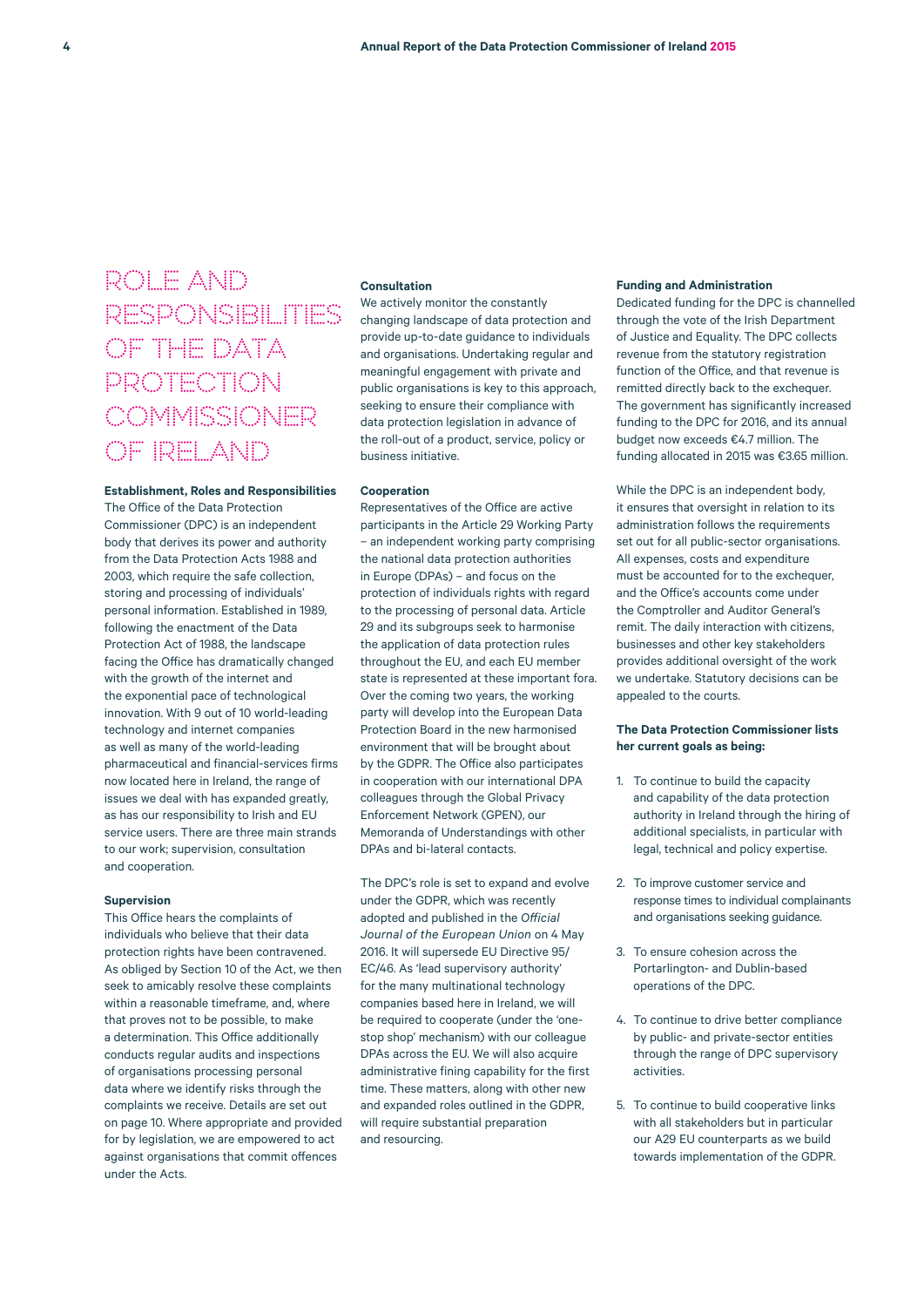# REVIEW OF 2015 IN BRIEF

- We dealt with 14,427 queries via our dedicated information email address, info@dataprotection.ie, an increase from 13,500 in 2014 and 12,000 in 2013. In addition, we dealt with 16,173 queries received by phone and 855 further queries by post.
- We received 932 complaints, which were opened for investigation. This compares with 960 complaints opened for investigation in 2014.

The largest single category of complaints related to access rights, which accounted for over 60% of the total, reflecting the extent of the difficulties some individuals experience exercising their statutory right of access. The Office plans to conduct an awareness campaign highlighting these issues during 2016.

- The second-largest category of complaint concerned electronic direct marketing.
- While the majority of complaints were resolved amicably, we made formal decisions in 52 cases, 43 of which fully upheld the complaint.
- Following the CJEU decision in the 'Right to be Forgotten' case, we had 23 complaints, compared to 32 in 2014, regarding internet-search delisting.
- We prosecuted 4 entities for a total of 24 offences under the Privacy in Electronic Communications Regulations of 2011.
- While the vast majority of organisations engage voluntarily with us, we issued 3 Statutory Enforcement Notices.
- We received 2,376 data-security-breach notifications, an increase of 112 on the previous year.
- We carried out 51 audits and inspections including those on major holders of personal data in the public and private sectors.
- Notable audits included those of the Insurance Sector and Franchise Section, Dublin City Council.
- We engaged with large tech multinationals – with headquarters or a significant presence in Ireland – regarding numerous matters, including proposed new policies, products and services.
- The Commissioner or the Deputy Commissioner attended all plenary meetings of the Article 29 Working Party, which acts as an advisor to the European Union on data protection issues.
- We took part in the third Global Privacy Enforcement Network Privacy Sweep, analysing 18 apps and websites either targeted at or popular among children.
- Our running costs in 2015 were €2,961,190, an increase from €2,274,438 the previous year. Receipts for 2015 totalled €670.307.
- From 14 April 2015, the DPC became partially subject to the Freedom of Information Act 2014. This applies to administrative-matters records only, and specifically those created after 21 April 2008. DPC investigation and case files are not releasable under the Act.
- We dealt with over 500 queries from the media.
- We undertook significant recruitment, expanded the Office's Dublin base to complement the Portarlington function and virtually doubled our team.
- Extensive consultation across public- and private-sector bodies was undertaken, including participating in over 60 events where we presented the work of the Office.
- Utilising its increased resources, the Office established a Special Investigations Unit headed up by an Assistant Commissioner in 2015. The Unit carries out investigations on its own initiative (as distinct from complaintsbased investigations); where it identifies offending behaviour, it will use the Commissioner's full range of statutory powers to progress its investigations to an appropriate conclusion.
- The hearing at the CJEU into Maximilian Schrems' complaint against the Irish DPC was heard in Luxembourg in March 2015. On 6 October, the CJEU issued its important and far-reaching ruling in the case, which included the striking-down of Safe Harbour.

The Irish High Court remitted the matter for consideration to the DPC, which undertook to investigate '... the substance of the complaint with all due diligence'. The DPC commenced its investigation of the reformulated complaints submitted by Mr. Schrems. That investigation is ongoing.

The GDPR was agreed in December 2015, applying from 25 May 2018. It will bring stricter breach-reporting obligations, the possibility of significant penalties in the case of compliance failures, greater focus on consent-based processing, more detailed recordkeeping requirements alongside formal obligations to have a data-retention policy in place. Of major importance for the DPC is the GDPR's introduction of a 'one-stop shop' mechanism for multinationals operating in Europe. Given the scale and breadth of this constituency, the Office has an extremely important role in terms of global data protection.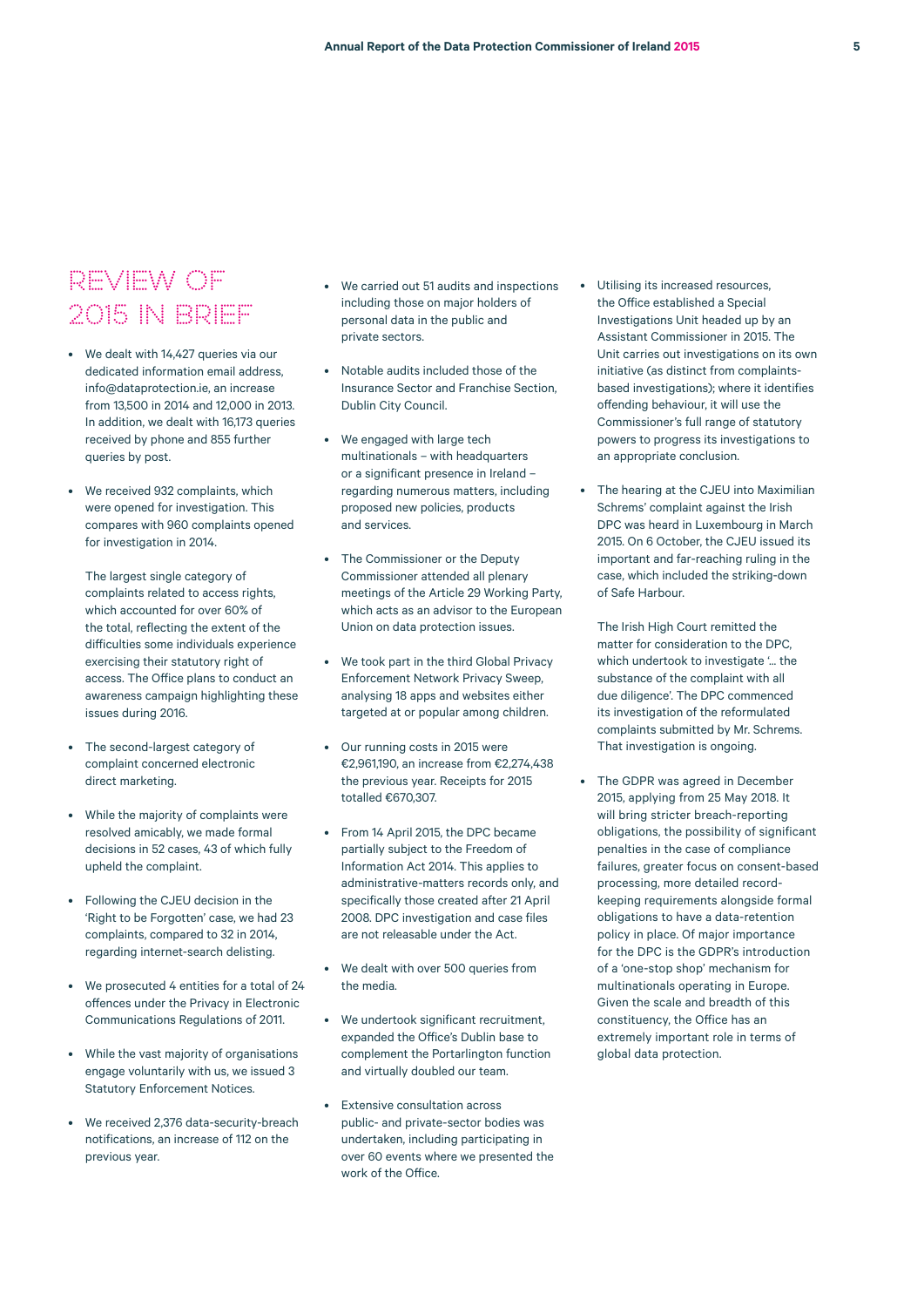# CONTACTS, QUERIES AND COMPLAINTS

The DPC receives numerous contacts, queries and complaints on a daily basis. We operate an information email address (14,427 queries in 2015), an online complaints form (1,050 queries in 2015), a helpdesk (16,173 calls in 2015), and also receive queries by post (855 in 2015).

The Office makes every effort to progress and conclude each query, contact and complaint as effectively and efficiently as possible to the satisfaction of the querist.

Our Complaints Team is a core and busy function of the Office. In 2015, the team received 932 complaints that were opened for investigation, a small decrease on the 960 received in 2014.

Again, the largest single category of complaints related to access requests, accounting for 62% of the overall total for 2015, with 578 complaints topping the record high of 532 set in the previous year.

This continued high level of complaints indicates the increased awareness among the general public of their statutory right of access; however, perhaps of more concern, it also highlights the extent of the difficulties that some individuals experience trying to exercise those rights. The Office plans to conduct an awareness campaign highlighting these issues during 2016.

The second-highest category of complaints concerned electronic direct marketing. These complaints are investigated under the Privacy in Electronic Communications Regulations (SI 336 of 2011). In 2015, the Office opened 104 such complaints for investigation, 11% of the overall total. This is a sharp decrease of 72 complaints compared with the previous year, a trend that began in 2014 when, for the first time since 2005, complaints in this category dropped below 200 in a calendar year; this is indicative of the success of the Office's active prosecution strategy,

which generates adverse publicity against entities prosecuted.

#### **Right to be Forgotten**

The so-called 'Right to be Forgotten' (RTBF) or internet-search-result delisting category of complaints emerged in 2014 following the ruling of the CJEU on 13 May 2014 in the case of Google Spain v AEPD and Mario Costeja (C-131/12) (commonly known as the 'Google' Spain ruling).

Since the ruling, internet users across Europe can, in certain circumstances, ask search engines to delist information about them. Where the search engine refuses, data subjects may bring the matter before their national data protection authority. It is important to point out that the RTBF case concerns delisting specifically in cases of searches under the individual's name.

In November 2014, the Article 29 Working Party issued guidelines setting out a range of criteria to aid in the consistent assessment of cases – such as whether the individual plays a role in public life; whether the individual is a minor; whether the information is factually accurate; whether it relates to the private or professional life of the individual; whether it is up to date; whether it relates to sensitive personal data (such as about health or religion) or whether the individual made the information voluntarily public in the first place.

This Office received 23 such complaints in 2015 of which 7 were upheld and 16 were rejected.

One rejected complaint centred around a long-running tribunal, where the Office concurred with Google's position not to delist certain URLs found following a search conducted using an individual's name. Given that the individual concerned had given key testimony at this important tribunal, it was considered that there was a legitimate public interest in maintaining access to this information against a search on that individual's name. A search against other keywords in the original content would still have produced a result in the search engine.

Of the complaints that were upheld, one related to an interview given by an individual to a local newspaper 7 years previously regarding potholes on the local roads, which on a search of the individual's name was the first listed result. With the repairs to the potholes completed, the issue was resolved but the individual was unhappy that a search against their name still produced this story in the results. Arguing with Google on the complainant's behalf, we successfully made the case that the story was out of date and therefore no longer relevant.

#### **Conclusion of Complaints**

It is the statutory obligation of this Office to seek to amicably resolve complaints in the first instance and, accordingly, the vast majority of complaints concluded in 2015 were resolved amicably through the efforts of the Office without the need for a formal decision under Section 10 of the Act. In 2015, the Commissioner made a total of 52 formal decisions: 43 fully upheld the complaint, 1 partially upheld the complaint and 8 rejected the subject of the complaint. A total of 1,015 investigations of complaints were concluded in 2015.

#### **Table 1**

# **Breakdown of complaints opened, 2015 (See corresponding bar chart below)**

|                           | <b>Percentages</b> | Totals |
|---------------------------|--------------------|--------|
| <b>Access Rights</b>      | 62%                | 578    |
| <b>Electronic Direct</b>  | 11%                | 104    |
| Marketing                 |                    |        |
| <b>Disclosure</b>         | 10%                | 94     |
| Unfair Processing of      | 5%                 | 49     |
| Data                      |                    |        |
| Internet search-result 2% |                    | 23     |
| delisting                 |                    |        |
| Use of CCTV Footage 2%    |                    | 16     |
| Failure to secure data 2% |                    | 16     |
| Excessive data            | 2%                 | 15     |
| Right of rectification    | 1%                 | 13     |
| Accuracy                  | 1%                 | 10     |
| Postal direct             | 1%                 | 7      |
| marketing                 |                    |        |
| Unfair processing of      | 1%                 | 5      |
| data                      |                    |        |
| Use of biometrics         | $< 1\%$            | 2      |
| <b>TOTALS</b>             | 100%               | 932    |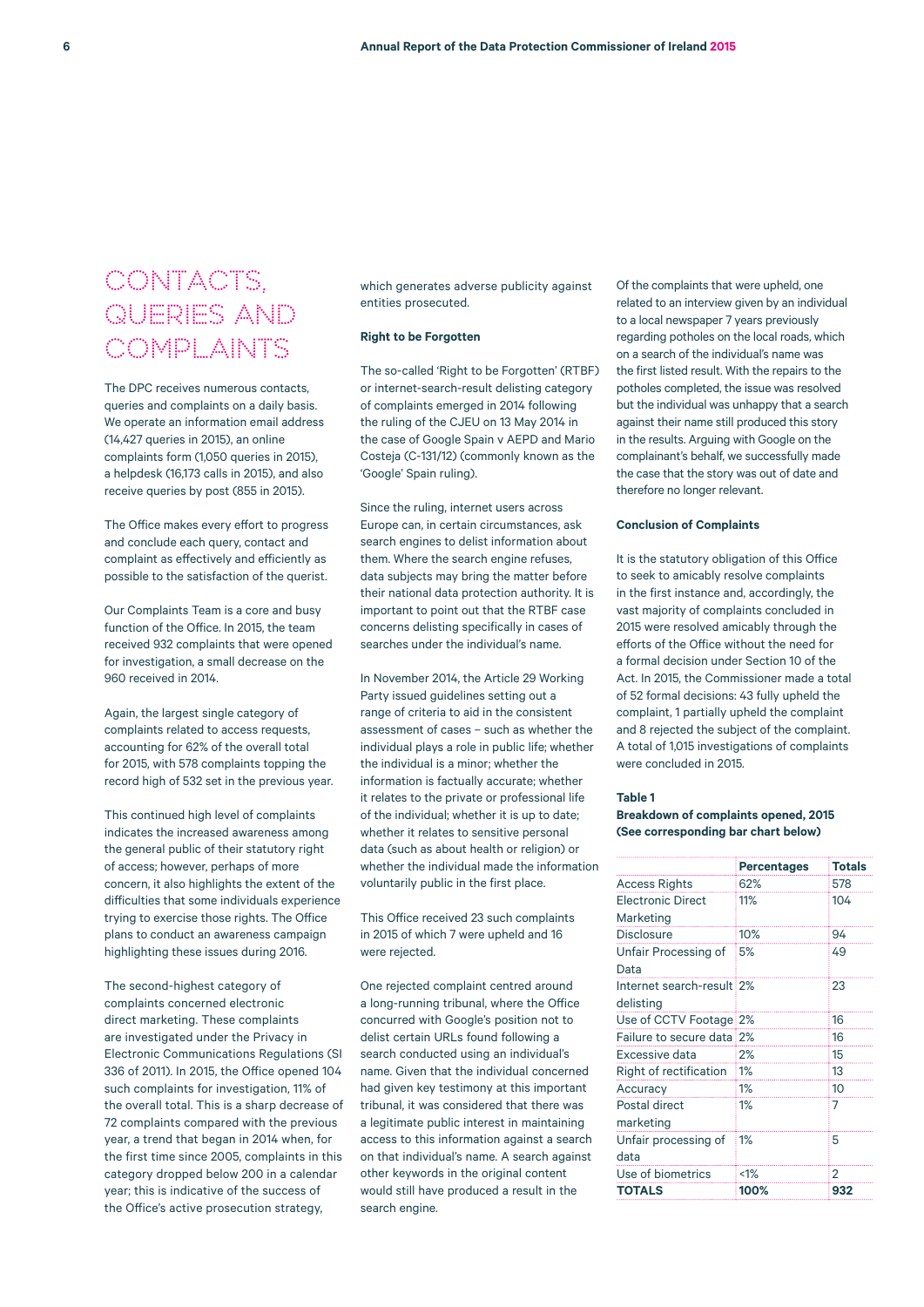# **Table 2 Complaints received since 2006**

| Year | <b>Complaints Received</b> |
|------|----------------------------|
| 2006 | 658                        |
| 2007 | 1,037                      |
| 2008 | 1.031                      |
| 2009 | 914                        |
| 2010 | 783                        |
| 2011 | 1161                       |
| 2012 | 1.349                      |
| 2013 | 910                        |
| 2014 | 960                        |
| 2015 | 932                        |

### **Table 3 2015**

| Complaints opened in year                | 932 |
|------------------------------------------|-----|
| Total complaints concluded in year 1,015 |     |
| Total open complaints at end of year 466 |     |



### **Prosecutions**

The Office prosecuted four entities in 2015 for a total of 24 offences under the Privacy and Electronic Communications Regulations (SI No. 336 of 2011). The Case Studies section carries further details of the prosecutions taken in 2015.

# STATUTORY ENFORCEMENT NOTICES

Under Section 10 of the Data Protection Acts 1988 and 2003, the DPC may require a data controller or data processor to take whatever steps are considered appropriate to comply with the terms of the Acts.

Details of Statutory Enforcement Notices served in 2015 are set out in the following table. It is hoped that publication of these lists will encourage all organisations to cooperate fully with this Office in relation to its statutory investigations.

While an Enforcement Notice may be issued in relation to a number of aspects of the Data Protection Acts, it is not normally necessary to do so. The vast majority of organisations voluntarily engage with the Office without the need for a formal legal notice to advance an investigation.

#### **Enforcement Notices issued in 2015:**

| Data controller: In relation to: |                                               |
|----------------------------------|-----------------------------------------------|
|                                  | Telefonica Ireland Section 2(1)(c)(iv) of the |
| Limited                          | Data Protection Acts                          |
| <b>Arizun Services</b>           | Section 2(1)a and 2A(1)                       |
| <b>Ireland Limited</b>           | of the Data Protection                        |
|                                  | Acts                                          |
| Aer Lingus                       | Section 4(1) of the of the                    |
|                                  | Data Protection Acts                          |

# INFORMATION NOTICES

Under Section 12 of the Data Protection Acts 1988 and 2003, the DPC may require a person to provide whatever information the DPC needs to carry out its functions, such as to pursue an investigation. In 2015, a number of information notices were drafted in preparation for serving on various data controllers but none of those were ultimately required to be issued, as the data controllers concerned responded positively in all cases when they were advised of the fact that action by this Office was imminent. This is in line with the experience with other enforcement powers. Often, our communicating the potential for the use of such powers by the DPC is sufficient for the data controller to voluntarily engage, rather than risk the reputational damage of being named in our Annual Report or possibly incurring criminal sanctions for failure to comply.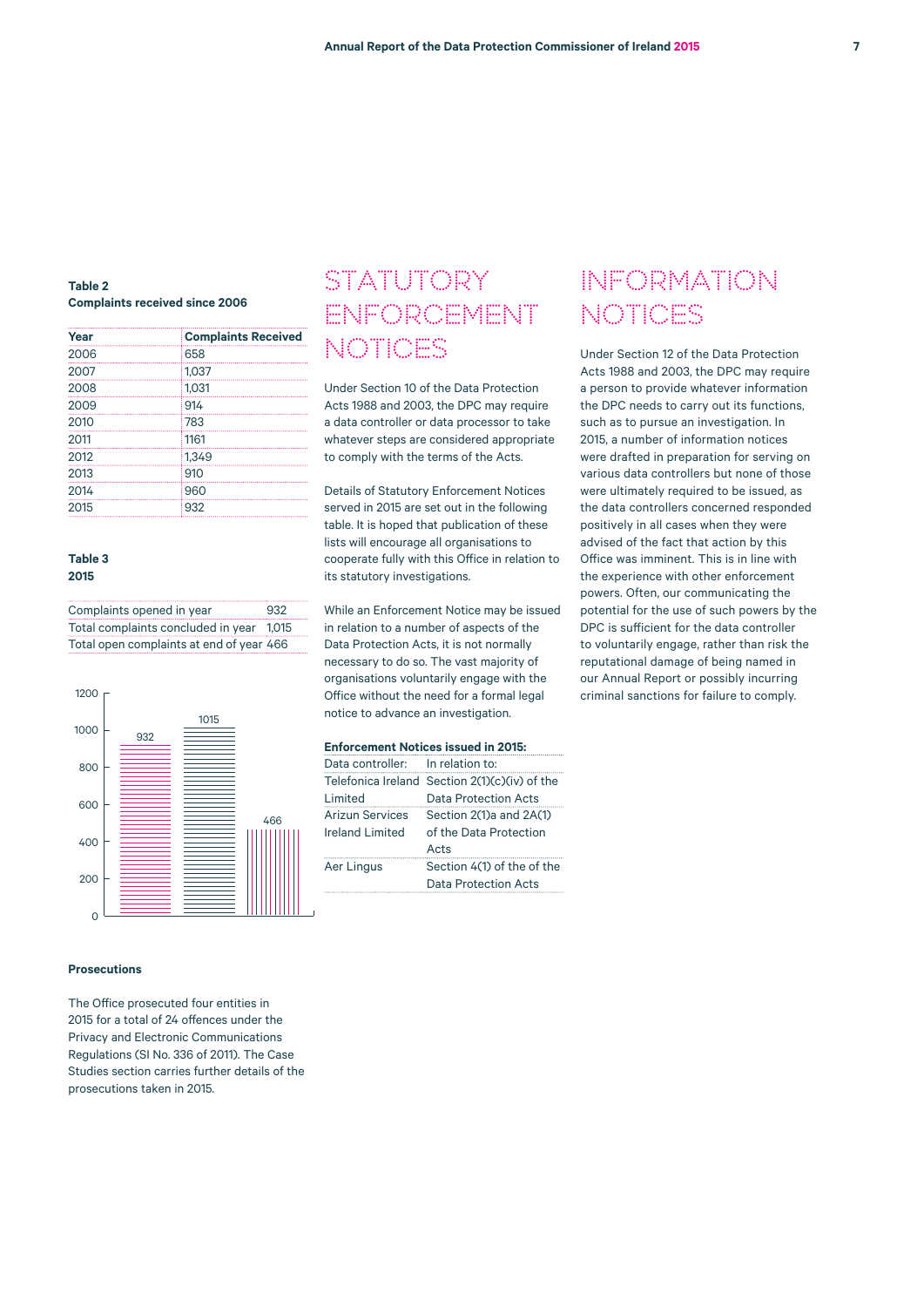# DATA-BREACH NOTIFICATIONS

During 2015, the DPC received a total of 2,376 data-breach notifications of which 59 (2.5%) were classified as non-breaches under the provisions of the Personal Data Security Breach Code of Practice (PDSBCP).

A total of 2,317 valid data-security breaches were recorded during the period 1 January–31 December 2015. This represents an increase of 5.9% (129) on the number reported in 2014 (2,188).

Telecommunications and internet service providers have a legal obligation under Statutory Instrument 336 of 2011 to notify this Office of a data-security breach no later than 24 hours after initial discovery of the breach. If the provider is unable to provide full details on the breach at this time, further details should be provided within three days of the initial notification. Any telecommunications company that fails to notify us of a data-security breach may be liable, on summary conviction, to a class-A fine or, on indictment, to a fine not exceeding €250,000.

In 2015, a total of 104 data-breach notifications were received from the telecommunications sector, which accounted for 4.3% of total cases reported for the year. Examples of such breaches included SIM replacements carried out incorrectly, customers given online access to another customer's account and, in a small number of cases, customers' proof-ofidentity documents were misplaced.

All other data-security breaches are reported under a voluntary PDSBCP, which was introduced in July 2011. The PDSBCP is not legally binding and does not apply to the telecommunications sector.

As in 2014, the highest category of data breaches reported under the PDSBCP were unauthorised disclosures such as postal and electronic disclosures, the majority of which occurred in the financial sector and accounted for just over 54% of total databreach notifications received in 2015.

Typical examples of data breaches include:

- inappropriate handling or disclosure of personal data, e.g. improper disposal, third-party access to personal data – either manually or online – and unauthorised access by an employee;
- loss of personal data held on laptops, computers, USB keys, paper files and back-up tapes.

Although accounting for a small percentage of the 2,317 valid data-breach notifications in 2015 (3 or 0.12%), incidents of database hacking and website scraping can have farreaching effects on individuals. In one case, customers of a Dublin flower shop had their credit-card details compromised. This was due to malicious codes being installed on the business website, which sent customer credit-card details to a third party. Once the shop became aware of the issue, they immediately arranged to take the credit-card payment system offline to facilitate enhanced security measures being implemented and also notified all customers who had made an online purchase in the previous 60 days.

Often, data controllers become aware of a data breach when they are contacted by an unaffected third-party recipient. Once aware of a data breach and, as per the provisions of the PDSBCP, the data controller then either seeks the return of the documents or requests confirmation from the third-party recipient that the documents have been destroyed. The data controller then contacts the affected individual, alerting them to the nature of the data compromised. This allows the individual to take whatever steps they believe appropriate to protect themselves. In the case of disclosure of financial information, the data controller may also put in place security measures to monitor activity on the affected individual's account to ensure that no fraudulent transactions can be carried out.

This Office is also often contacted by individuals who have received notification from a financial institution of a disclosure of their personal data. A common concern expressed in such cases is that they – the affected individuals – do not know who has received their personal financial information. However, data controllers cannot release the name and address of the third-party recipient, as to do so is a further breach of the Data Protection Acts. The data controller can only advise whether they have secured the return of the documents or have received confirmation that the documents have been destroyed.

It should be noted that, in case of the majority of personal-data breaches reported to this Office, only one or two individuals are impacted in each instance.

# **Upcoming Changes under the General Data Protection Regulation (GDPR)**

Under Statutory Instrument 336 of 2011, only telecommunications and internet service providers currently have a legal obligation to notify this Office of a datasecurity breach. However, Articles 33 and 34 of the GDPR, which is due to come into effect in 2018, will legally oblige all data controllers to notify this Office of any personal-data security breach that occurs.

Article 33(1) of the GDPR states that 'the controller will without undue delay and, where feasible, not later than 72 hours after becoming aware of it, notify the personal data breach to the supervisory authority […] unless the personal data breach is unlikely to result in a risk to the rights and freedom of natural persons'. It further states that, where the notification is not made within 72 hours, the data controller must provide reasons for the delay in reporting.

All such personal-data-breach notifications must include the following information:

- a description of the nature of the personal-data breach including, where possible, the number and category of data subjects affected and records concerned;
- contact details of either the data protection officer or other contact point;
- the likely consequences of the breach;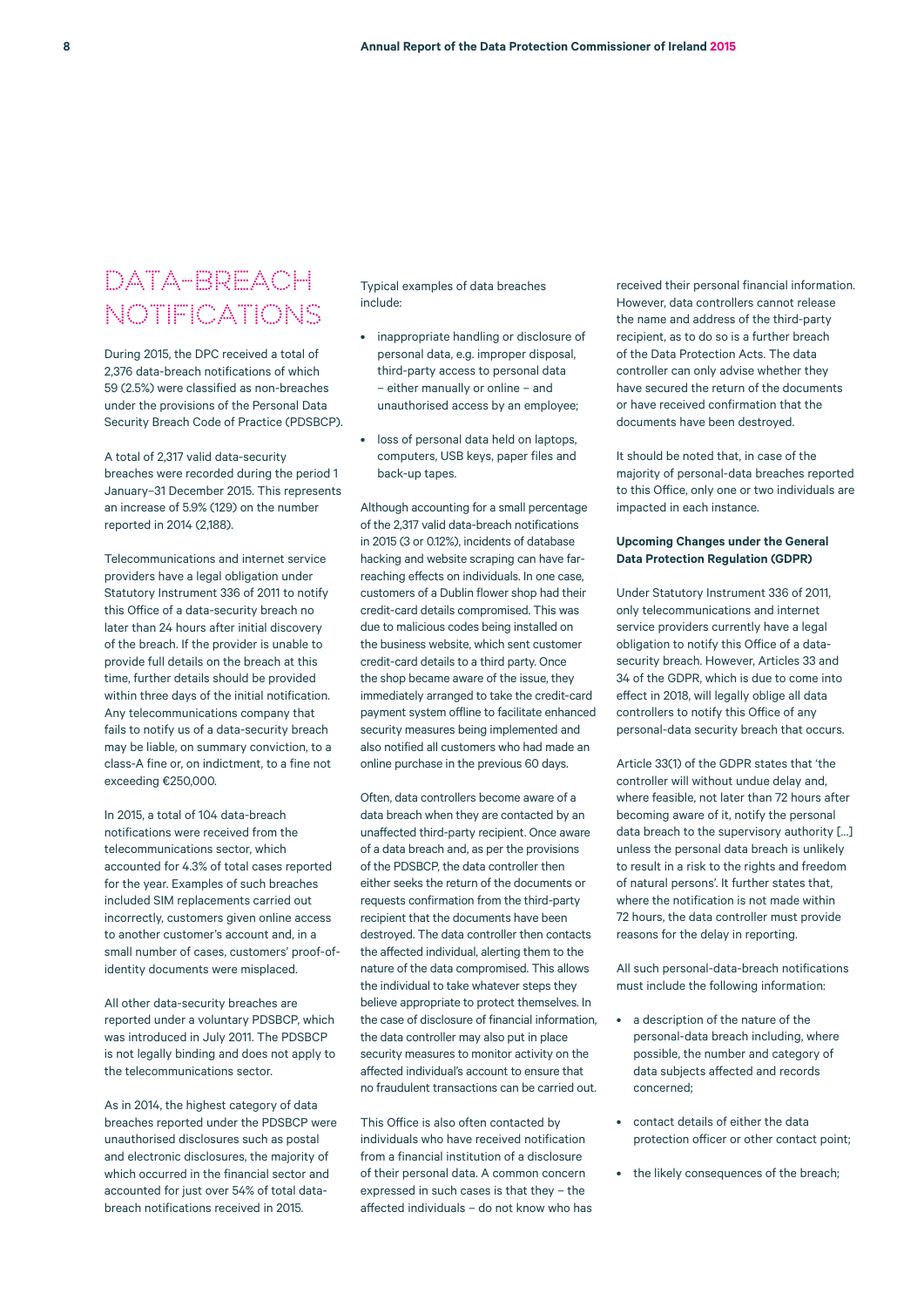• measures taken or proposed to be taken to address the breach and, where appropriate, to mitigate its possible adverse effects.

Article 33 of the GDPR allows for the information listed above to be provided by the data controller to this Office in phases. However, it imposes a duty on the data controller to document the facts relating to, and the effects of, a personal-data breach and also the remedial actions taken. This will enable this Office to verify compliance with Article 33 with the relevant data controller.

With regard to the notification of a personaldata breach to affected individuals, Article 34(1) of the GDPR states that 'where the personal data breach is likely to result in a high risk to the rights and freedoms of natural persons, the controller shall communicate the personal data breach to the data subject without undue delay'.

The tables below provide a breakdown of data-breach notifications received in 2015.

### **Table 1**

# **Number of Breach Notifications Received, 2015**

| Total number of breach             | 12.376 |
|------------------------------------|--------|
| notifications received             |        |
| Number considered as non-breach 59 |        |
| Number of valid breach             | 12.317 |
| notifications                      |        |

# **Table 2**

### **Breach Notifications by Category and Type of Data Controller, 2015**

| Category                                |     | <b>Public Private</b><br>sector sector |
|-----------------------------------------|-----|----------------------------------------|
| Theft of IT equipment                   | 8   | 18                                     |
| Website security                        | 8   | 61                                     |
| Unauthorised disclosure -<br>postal     | 71  | 628                                    |
| Unauthorised disclosure -<br>electronic | 169 | 270                                    |
| Unauthorised disclosure -<br>other      | 90  | 946                                    |
| Security-related issues                 | 12  | 36                                     |
| Non-breach                              | 40  | 19                                     |
| Total                                   | 398 | 1.978                                  |

### **Table 3 Comparison of Breach Notifications, 2011–2015**

| Year | <b>Number of valid</b><br><b>breach notifications</b> |
|------|-------------------------------------------------------|
| 2011 | 1.167                                                 |
| 2012 | 1.592                                                 |
| 2013 | 1.507                                                 |
| 2014 | 2.188                                                 |
| 2015 | 2.317                                                 |

# **Table 4**

## **Comparison of organisations making breach notifications, 2011–2015**

| Year | <b>Private</b> | <b>Public</b> | <b>Total</b> |
|------|----------------|---------------|--------------|
|      | sector         | sector        |              |
| 2011 | 146            | 40            | 186          |
| 2012 | 220            | 84            | 304          |
| 2013 | 246            | 61            | 307          |
| 2014 | 254            | 60            | 314          |
| 2015 | 238            | 49            | 287          |

#### **Breaches by Category**



**III** Non Breach

- **III** Unauthorised Disclosure Other
- $\equiv$  Security-Related Issues
- Unauthorised Disclosure Electronic
- Unauthorised Disclosure Postal
- $\equiv$  Website Security
- III Theft of IT equipment

# ENFORCED SUBJECT ACCESS REQUESTS

An 'Enforced Subject Access Request' is where someone is obliged by a potential employer or organisation to make an access request to a data controller under Section 4 of the Data Protection Acts. Section 4 gives individuals the right to obtain a copy of any information relating to them held by any entity or organisation; in an Enforced Subject Access Request, the individual is then required by the potential employer or organisation to provide this information to them. Typically, an enforced request entails an employer/prospective employer/ recruitment agency requiring a person to make a request about themselves from organisations such as An Garda Síochána or credit bureaux.

Section 4(13) of the Data Protection Acts commenced in 2014 and, as a result, data controllers/data processors will now commit a criminal offence if they require individuals to make an access request in such circumstances.

This procedure is wholly different to the legitimate vetting of individuals for certain roles, such as child care, or those working in the private-security industry. The concern is that organisations who would not legitimately qualify to conduct a vetting check are instead turning to Section 4 of the Data Protection Acts to engage in 'vetting by the backdoor'. Worryingly, this request could potentially reveal a lot more sensitive data than a legitimate vetting check. A Section 4 access request could result in everything held on Garda records about a person being disclosed (subject to certain exemptions), chiefly because the data disclosed is intended to be for the information of the person making the request only. In contrast, a vetting check has always been subject to certain restrictions on what would be disclosed.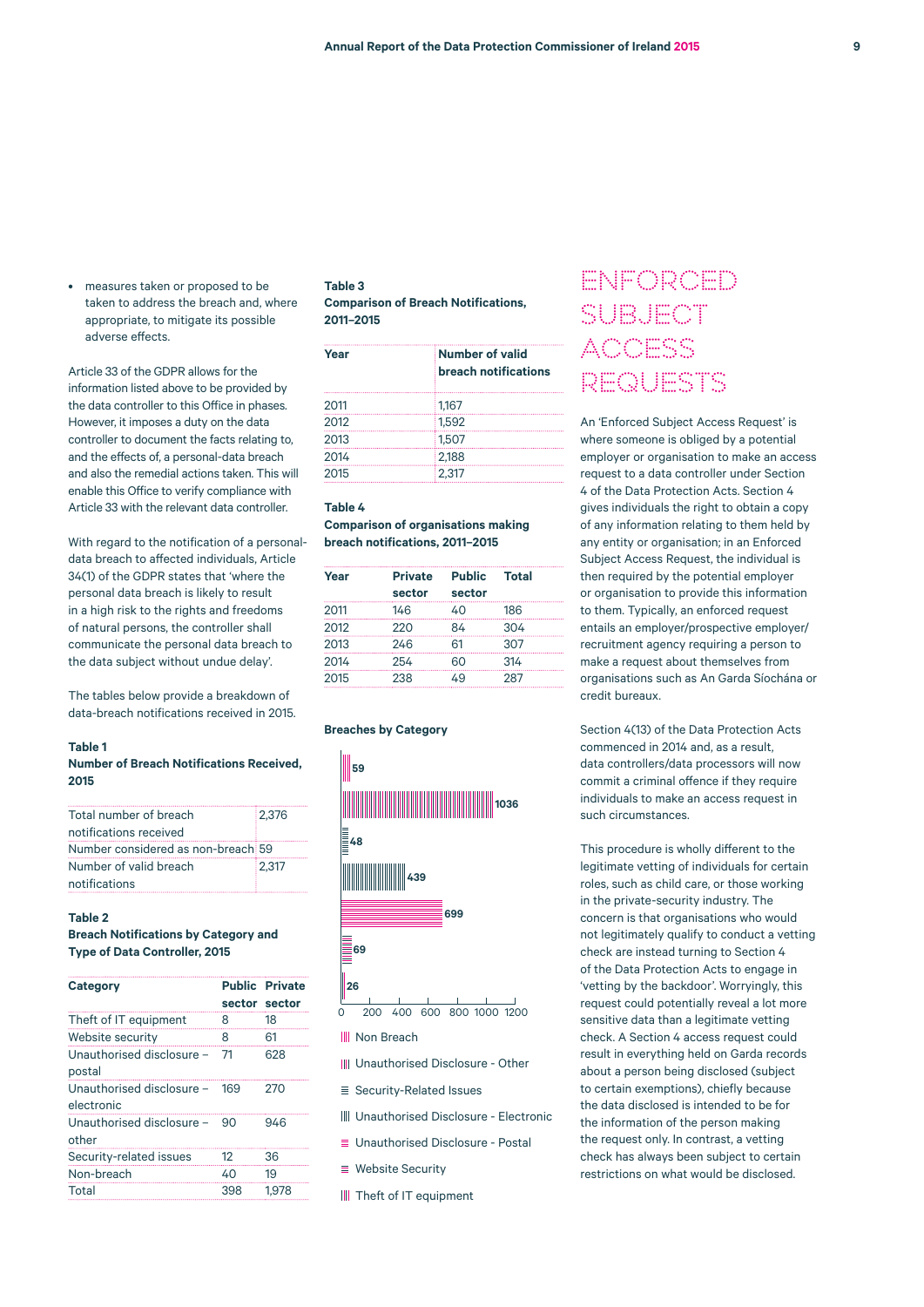Cognisant of the consistently high number of Section 4 access requests being processed by the Garda Central Vetting Unit (GCVU) in Thurles (averaging 13,000 annually), the Office initiated an investigation in 2015 into compliance with Section 4(13) of the Acts from a criminal-records-check perspective. Forty organisations across a range of sectors were initially selected for closer examination in the form of a desk audit. A written questionnaire was issued that sought to identify companies engaged in the practice of requiring individuals to make subject access requests to An Garda Síochána. Based on the responses, a number of companies were selected for follow-up inspection.

While we are satisfied that no entity investigated sought to deliberately breach the provisions of the Data Protection Acts regarding enforced subject access requests, it is nevertheless the case that the investigation found that the actions of a number of organisations across the spectrum of recruitment, financial institutions and retail were in contravention of Section 4(13) of the Acts. These organisations were immediately instructed to cease. All of the organisations found to be in breach have formally written to this Office to say they have now ceased the practice. We will continue to combat any practices entailing enforced subject access requests and monitor organisations across a wide range of sectors throughout 2016.

# PRIVACY AUDITS

In 2015, 51 audits and inspections were carried out by our audit team. Just under half of these were what are termed unscheduled inspections carried out under Section 24 of the Data Protection Acts, meaning that they arose from specific investigations or complaints and were additional to the planned programme or schedule of audits set out at the beginning of the year. Advance notice for these can vary from unannounced – two in 2015 – to a few weeks' notice. The aim of all of our audits and inspections is to check for

compliance with the Data Protection Acts and to assist the data controller in ensuring that their data protection systems are as effective and comprehensive as possible. Audits are sometimes supplementary to investigations carried out by the Office in response to specific complaints. We identify priorities and targets for audit by considering matters such as the amount and type of personal data processed by the organisation concerned as well as the number and nature of contacts, queries and complaints that we receive.

Our annual audit programme is tailored to focus on a number of carefully selected sectors. In 2015, we concentrated on recruitment practices as part of a wider investigation into enforced subject access requests. Also selected for closer examination was the deployment of CCTV in a range of shopping centres and retail outlets and a comprehensive review of the data protection policies and procedures in three utility companies. In terms of the public sector, with the 2016 general election imminent, an audit was conducted of Dublin City Council's Franchise Section. The Road Transport Operator Licensing Unit (Department of Transport, Tourism and Sport) was also audited at the beginning of 2015.

In addition, a desk-based audit of 18 mobile apps was conducted as part of a Global Internet Privacy Sweep focusing on websites and apps either targeted at or popular among children.

# **Utility Companies**

Three energy-supply utility companies were audited in 2015 and a key issue to emerge as a result of the audits was in relation to the deployment of third-party debt collectors. Issues were identified whereby letters issued seeking the payment of amounts outstanding did not clearly identify the data controller to whom the debt was owed. In all three audit reports, the Office issued a recommendation that the identity of the data controller must be clear to the data subject at all times in terms of letters issued by debt collectors operating on behalf of the data controllers.

We also recommended a review of call-handling procedures and callerverification processes. This is an issue of priority for all organisations with large customer databases – to counter the dangers of private investigators or debt collectors obtaining information illicitly through 'blagging'.

In two cases, we also recommended that their systems need to be able to identify inappropriate access to personal data on their systems.

#### **Retail Sector**

The audit team continued with its programme of audits of shopping centres, with specific regard to CCTV cameras and the requirement for a CCTV policy to be in place. Based on audit findings, the Office met with retail representative bodies in order to highlight issues identified during the targeted programme of audits in shopping centres. Regarding initiatives being proposed by the retail sector to tackle shoplifting, the audit team referred to guidance published by the Office that sets out how sensitive personal data in relation to the commission, or alleged commission, of an offence may only be processed by a data controller (each retail outlet) itself for the purpose of pursuing legal action or where the processing is performed further to a specific statutory obligation. In the audit reports themselves, retailers were further advised that the sharing of any personal data by data controllers as to the commission or the alleged commission of an offence (different retailers sharing information/photos of individuals) would not be in compliance with the provisions of the Data Protection Acts.

A new area to emerge for consideration was the deployment of 'body-worn cameras' (BWCs) for security purposes in the retail environment. As a result of the series of audits of shopping centres, the audit team fed into the Office's new guidance on BWCs issued in December 2015. In line with our guidance on CCTV cameras, the use of any surveillance equipment must comply with the transparency requirements of data protection law.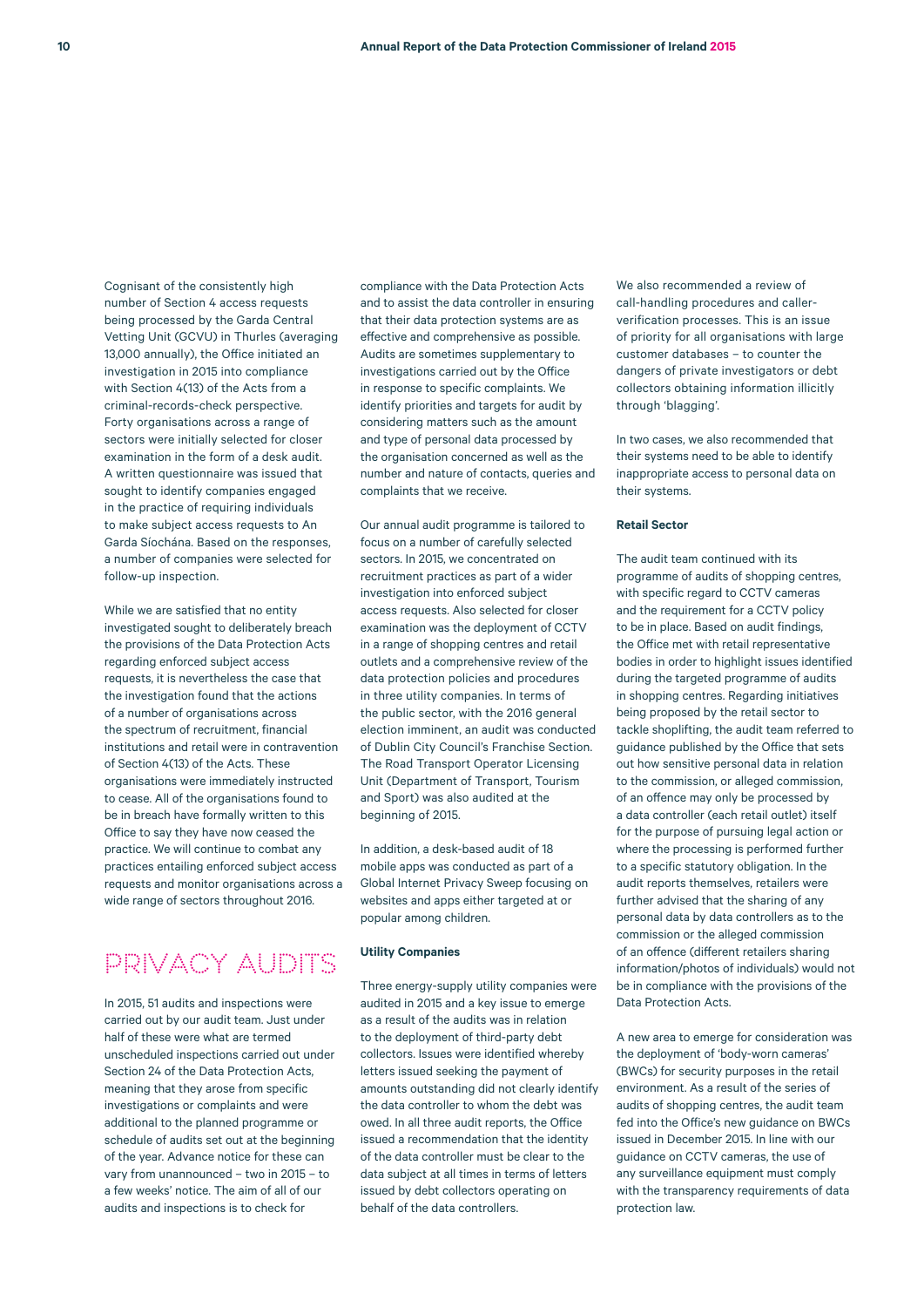#### **Franchise Section, Dublin City Council**

An audit was conducted of Dublin City Council's Franchise Section in order to examine procedures governing the compilation of the electoral register and the edited register.

Statistical analysis carried out over a number of years by the Office examined the numbers of individuals registering to vote each year and noted the consistent rise in growth of the edited register specifically in the Dublin City Council area (39%) as compared to the national rise, which was more modest (962%)

### **Register of Electors 2009 – 2015 National Figures**

| Year | <b>Number</b><br>of full<br>register | <b>Number</b><br>on edited<br>register | $%$ on<br>edited<br>register |
|------|--------------------------------------|----------------------------------------|------------------------------|
| 2009 | 3.234.155                            | 267.117                                | 8.26                         |
| 2010 | 3,273,216                            | 283,267                                | 8.65                         |
| 2011 | 3.280.899                            | 290,410                                | 8.85                         |
| 2012 | 3.249.590                            | 301,726                                | 9.29                         |
| 2013 | 3,265,880                            | 303,407                                | 9.29                         |
| 2014 | 3,276,029                            | 309,191                                | 9.44                         |
| 2015 | 3.317.927                            | 319.081                                | 9.62                         |
|      |                                      |                                        |                              |

Since 2004, registration authorities are required to publish two versions of the electoral register – the 'full' register and the 'edited' register. The full register lists everyone who is entitled to vote and can only be used for an electoral or other statutory purpose. The edited register contains the names and addresses of persons whose details can be used for a purpose other than an electoral or other statutory purpose, e.g. for direct-marketing use by a commercial or other organisation. When registering to vote, or amending their registration details if individuals do not opt out, they will automatically be included on the edited register and can therefore be legitimately marketed to.

The inspection of the Franchise Section in Dublin City Council in October 2015 found that there were 327,012 individuals on the DCC full electoral register and 128,367 individuals on the edited register – i.e. 39% of all individuals registered to vote in the Dublin City Council electoral areas were on the edited register.

No issues were found to be arising with regard to the operation of the Franchise Section in Dublin City Council. Overall, there was very high organisational awareness of data protection principles in evidence generally. This outcome was satisfactory, given the upcoming Dáil election, when electoral registers would be to the fore.

#### **Insurance Sector and Penalty-point Data**

One area selected for particular attention in 2015 was the data-processing activities of insurance companies regarding their access to penalty-point data, as provided for under Section 53(3)(c) of the Road Traffic Act 2010, which states:

'a vehicle insurer with the approval of the Minister may have access to and may inspect and examine endorsements on the entry relating to persons under this section and may take, or be supplied by the Minister with, such copies of entries or extracts from such entries as the vehicle insurer may reasonably require for the purposes of renewing approved policies of insurance, subject to such conditions as the Minister may determine.'

The purpose of the audits was to examine existing facilities within insurance companies to access penalty-point data in conjunction with the roll-out of a new facility, or sectoral 'hub' by Insurance Ireland, allowing for direct access to penalty-point data in real time via the Insurance Integrated Data Service hub. We will continue to examine this area further in 2016.

The audit found evidence of the retention of penalty-point data beyond 3 years

(under the Road Traffic Act, penalty points remain on a licence record only for a period of 3 years) and, as a result, the Office is continuing to engage with the companies audited in 2016 to agree on an acceptable retention period and archiving solution.

#### **Audit Findings**

Themes identified in the 2015 audits include the following:

#### **1. Lack of data-retention policy**

Under Section 2(1)(c)(iv) of the Act, 'data shall not be kept for longer than is necessary for that purpose or those purposes'. Nowadays, information can be kept cheaply and effectively on computer for a long time. This requirement places a responsibility on data controllers to be clear about the length of time for which data will be kept and the reason why the information is being retained. If there is no good reason for retaining personal information, then that information should be routinely deleted. Information should never be kept 'just in case' a use can be found for it in the future.

### **2. Lack of signage of policy for CCTV systems**

Unless CCTV systems are used with proper care and consideration, they can give rise to concern that the individual's 'private space' is being unreasonably invaded. Recognisable images captured by CCTV systems are personal data and are therefore subject to the provisions of the Data Protection Acts. A data controller needs to be able to justify the obtaining and use of personal data by means of a CCTV system. The presence of a CCTV system should also be properly indicated. Notification of CCTV usage can usually be achieved by placing easily read and well-lit signs in prominent positions.

**3. Excessive use of CCTV systems** CCTV should only be used for the purpose or purposes for which it is in operation: for example, security or health and safety. In general, it should not be used for other purposes: for example, staff monitoring.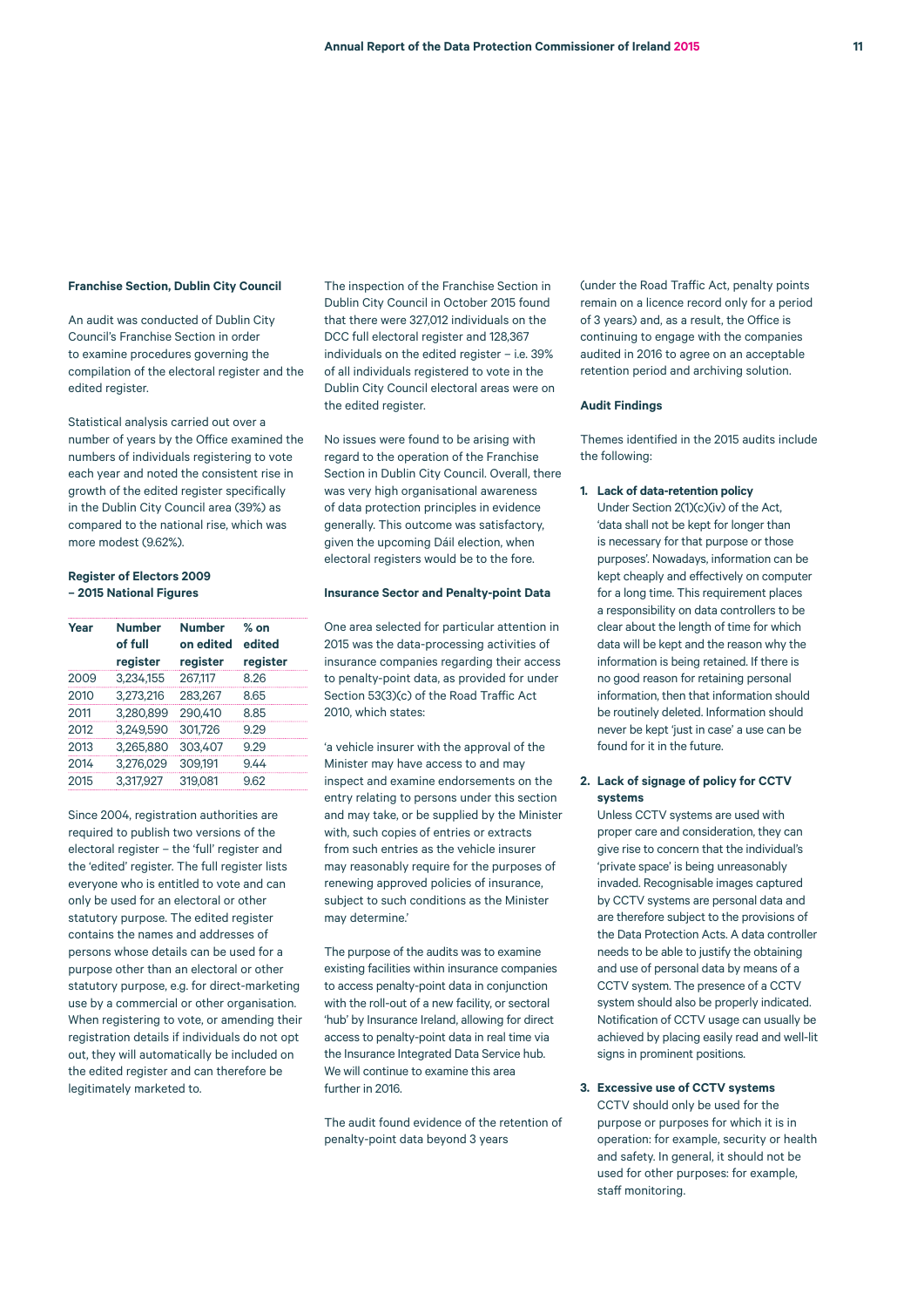# **4. Lack of audit trails to identify inappropriate access**

Only those required to access data for specific, previously delineated purposes should be in a position to do so. Organisations should maintain proper audit trails so as to guard against inappropriate access.

# **5. Poor call-handling security procedures potentially allowing for 'blagging'** Where callers misrepresent themselves and trick employees of data-rich organisations, such as the Department of Social Protection or the HSE's Primary Care Reimbursement Service, into revealing data, that process is known as 'blagging'. The valuable data illegally obtained can then be illegally

transferred. Organisations should ensure that they have robust call-handling procedures to guard against such practices.

#### **6. Illegal use of enforced subject access requests**

Since 18 July 2014, it has been unlawful for employers to require employees or applicants for employment to make an access request seeking copies of personal data that is then made available to the employer or prospective employer.

In cases where organisations are found to be non-compliant and subsequently refuse or fail to comply voluntarily, the Office may consider using the enforcement powers available to it.

# **7. Lack of clarity in relation to datacontroller/data-processor contracts** Contracts should be in place between a data controller and a data processor. The contracts should set out specific conditions on how personal data provided by the data controller to the data processor is to be processed, held securely and disposed of once the processing is finished.

# **8. Clear identification of data controller where a debt collector has been engaged**

At times, financial institutions engage debt-collection agencies to find a particular debtor. When this occurs, the agency gains access to a large amount of sensitive personal data. It is incumbent on organisations to clearly identify who the data controller is in such scenarios.

# **9. Excessive use of biometric time and attendance systems**

Biometric data may be created from physical or physiological characteristics of a person. These include a fingerprint, an iris, a retina, a face, the outline of a hand, an ear shape, a voice pattern, DNA and body odour. Biometric data might also be created from behavioural data such as hand-writing or keystroke analysis.

An employer must conduct an assessment of the need for a biometric system and an evaluation of the alternatives before the introduction of any particular system.

# **10. Excessive use of body-worn cameras** Our general guidance in this area is that we would consider that body-worn cameras should only be activated in extreme cases in response to specific pre-defined criteria, where it could be justified for security and safety purposes.

In response to findings such as these, the team makes best-practice recommendations, gives immediate direction to an organisation to take a particular action or outlines a timeframe during which rectifying measures should be taken.

# GUIDANCE

Key to the Office's engaged approach to regulation are the regular and meaningful consultations it undertakes with both public- and private-sector organisations. Rather than simply watching for transgressions, the Office has an engaged and proactive approach to regulation, meeting regularly with, for example, the large tech multinationals based in Ireland to discuss important features of EU data protection legislation. The team interacts with service providers at the inception of a product, service, policy or business initiative, allowing us the opportunity to assess compliance and seek the best result for the data subject. In 2015, the Office received 860 requests for specific guidance and assistance by public- and private-sector bodies and over 100 follow-up meetings took place.

We consulted on the following, not exhaustive, list of projects (exploratory or otherwise) during 2015:

- Credit Reporting Act 2013
- Common Reporting Standards CRS as drafted by OECD
- The Health Identifier
- Education Primary Online Database (POD)
- Eircode
- Department of Expenditure and Reform – Data Sharing Bill
- Department of Expenditure and Reform – Central Collection Agency
- Road Safety Authority Identification of Disqualified Drivers
- Department of Children and Youth Affairs – Reform of the Guardian ad Litem Service
- Department of Defence 1916 Commemorations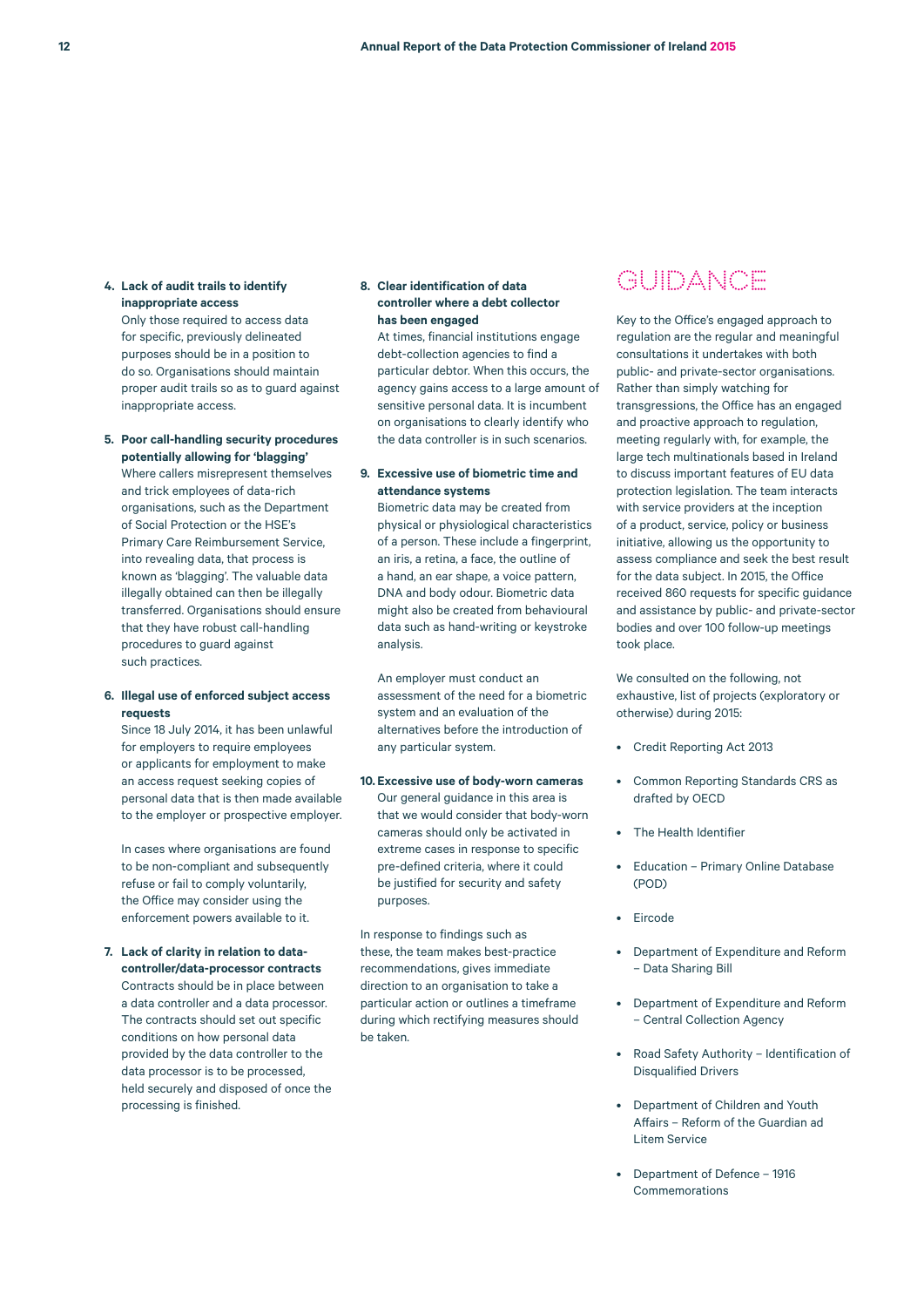- Department of Defence/Office of Emergency Planning (OEP) – Flood Action Plan
- Joint Agency Approach Monitoring of Employment in the Fisheries Sector
- HSE Under-Sixes and Free GP Care
- Genetic Data and Sequencing Health Research
- Local Authorities and Housing Lists
- Health Research Board and Proposals for Enabling Health Research in Ireland
- Adoption Authority and the Information and Tracing Bill 2015
- Mount Carmel Hospital Group Liquidation
- Consultation by a variety of stakeholders with the Office on the legal basis necessary to underpin the potential establishment of a national anti-fraud database for the banking sector
- Consultations by a broad range of organisations with the Office seeking guidance on EU to USA personal data transfer mechanisms post the striking down of Safe Harbour.

In 2015, the Office updated its detailed guidance on three major data protection issues: drones, CCTV and body-worn cameras.

### **Drones**

These small aircraft operate without a human pilot. Long deployed for military use, they have, in recent years, been embraced by civilians for private use. Because of this, it was necessary for this Office to issue comprehensive and timely guidance on the potential data-privacy impacts that improper use of this technology might have.

# **CCTV**

We have also seen a marked expansion in the use and sophistication of CCTV systems, which are now, in some cases, advanced enough to recognise faces and record both images and sounds, an added layer of monitoring.

Additionally, following the CJEU ruling in the Ryneš case on 11 December 2014, it has been clarified that the domestic-use exemption for CCTV cameras contained in Article 3(2) of the Data Protection Directive 95/46/EC for 'personal or household activity' does not allow for the recording by domestic CCTV cameras of space beyond the boundaries of one's own property and capturing the activities of other members of the public going about their daily business.

Such systems must be used with proper care and consideration as they can give rise to concern that the individual's private space is being unreasonably invaded. A data controller needs to be able to justify the obtaining and use of personal data by means of a CCTV system and have a proper written CCTV policy in place outlining the position regarding requests for access to footage by third parties such as An Garda Síochána.

#### **Body-worn Cameras**

In line with our guidance on CCTV cameras, the use of any surveillance equipment must comply with the transparency requirements of data protection law. Particular issues arise with regard to body-worn cameras or other mobile image-recording devices, which may lead to inadvertent recordings. Additionally, body-worn cameras often have voice-recording capability, which the Office considers to be an added intrusion into the privacy and data protection rights of individuals. Section 2(1)(c)(iii) of the Acts require that data are 'adequate, relevant and not excessive' for the purpose for which they are collected. This means that the data from such processing should be limited to what is strictly necessary to achieve a specific purpose, and so the Office would expect that a data controller would have

carried out detailed risk and privacy impact assessments prior to roll-out.

### **Guidance in Future**

For 2016, we have renewed our commitment to completely redeveloping our website by providing comprehensive, easily accessible and clear guidance. This will include the generation of guidance in Irish for publication on the Irish language version of our website – www.cosantasonrai.ie. We have engaged a dedicated legal resource to assist us in delivering this objective and look forward to the outcome of this important project.

# Binding Corporate Rules

Binding Corporate Rules (BCRs) are internal rules adopted by multinational groups of companies. This is an alternative to the company having to sign standard contractual clauses each time it needs to transfer data to a member of its corporate group. These rules define the global policy with regard to the international transfers of personal data within the same corporate group to entities located in countries that do not provide an adequate level of protection. Essentially, BCRs act as a safeguard for such transfers and ensure that all transfers made within a company group benefit from an adequate level of protection.

BCRs must be approved under the EU cooperation procedure and in some cases companies must seek further authorisation of transfers from national data protection authorities. In this jurisdiction, such national approval is not required as we are members of the mutual recognition procedure and therefore respect the decision of the lead DPA. It should be noted that the BCRs do not provide a basis for transfers made outside of the company group.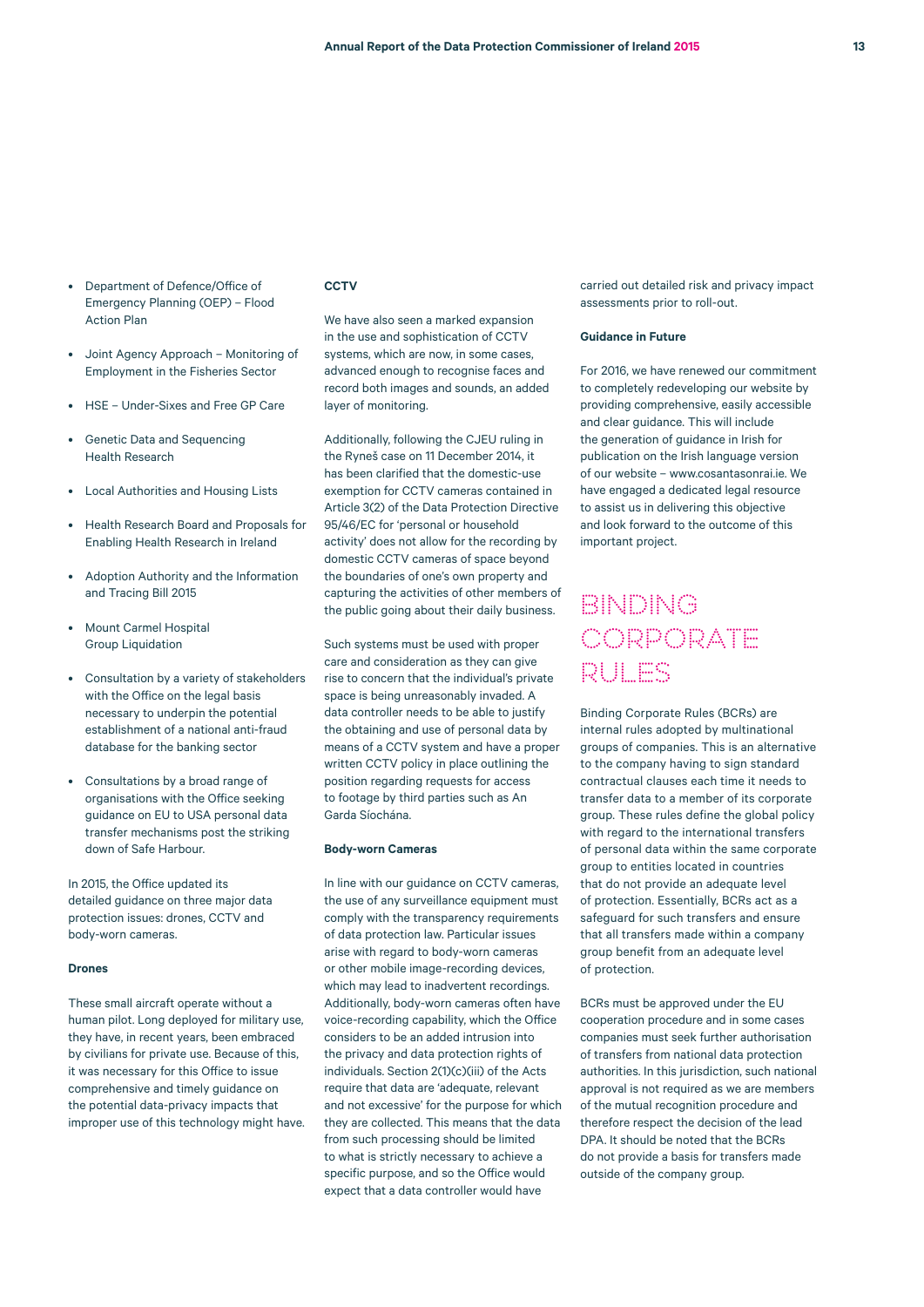BCRs were a creation of the Article 29 Working Party but, going forward, Article 47 of the GDPR will give legal recognition to the process and this will probably result in an increase in applications once the GDPR is in place.

In 2015, the Office was acting as the lead reviewer in four BCR applications. Details of companies currently undergoing the approval procedure cannot be released until the BCR has been approved. We also assisted the Belgian DPA with their assessment of the Starwood Hotels and Resorts' BCR application, which has since been approved. The BCR reviews are ongoing along with the additional BCR applications received in the early part of 2016.

# TYPICAL ENGAGEMENT WITH TECH MULTI-NATIONALS

In 2015, we saw our already continuous engagement with multinational organisations in Ireland amplified. Controllers have sought, among other things, our advice and guidance on a wide variety of organisational and technology matters. Examples of such engagement are set out below. In addition, this Office established a forensics technical laboratory. We have invested in equipment for the purposes of developing our technical capabilities to assist in performing technical audits, technical investigations and technical research. This forensics technical laboratory has been set up on an isolated independent network, allowing the replication and testing of different scenarios using various software tools and technical equipment. It has improved the ability of the Office, in the course of ongoing work, to perform technical analysis on different software versions and allowed tests to be repeated by different technologists using the same starting criteria to validate results.

It also allowed testing of this software across multiple devices, e.g. laptops and mobile devices, and various operating systems, and enabled us to check whether the behaviour was consistent across these varying environments.

The follow are examples of engagement with a number of the tech multinational companies during 2015:

- Completion of a progress review of LinkedIn's implementations of our audit recommendations of the 2013/14 audit. This involved correspondence, meetings and reviews of the service and supporting documentation and data, followed by a comprehensive report on the state of the LinkedIn service as we found it. We continued to engage and pursue matters throughout 2015.
- Meetings and correspondence with Facebook Ireland Ltd after the launch of their revised Data Policy and Cookie Statements, privacy settings and controls. This included organisational and technical review of settings and controls in relation to advertising, updated and new features such as legacy accounts and family tagging, handling of consent to the use of cookies, personal data inventories, use and retention of location data, use of contact data, and an extensive engagement on details of access request handling.
- Updates from Microsoft in respect of their European establishments and businesses and a technology review of the newly released and updated privacy policy.
- Many meetings and much correspondence in relation to transfer rules based on contractual clauses and binding corporate rules from data processors and controllers established here and in Europe.
- Commencement of a focused technology-based audit of certain areas of Adobe Systems Ireland's establishment and products.
- Meetings and correspondence with AirBnb in respect of their new establishment in Ireland and the operation of their service and product offering in Europe.
- Several meetings with organisations who are exploring the possibility of establishing here as either a data controller or processor in the financialservices industry, 'Big Data' and analytical processing.
- Meeting and correspondence with Google regarding the implementation of the CJEU 'Right to be Forgotten' judgment.

### **Engagement with LinkedIn**

We met with the senior LinkedIn policy and data protection representatives in Dublin on numerous occasions to receive updates on recommendations made on foot of the 2013 audit, and to provide guidance and best-practice recommendations concerning LinkedIn products and features. These meetings centred around many items, a selection of which are referred to below. Over the course of 2015, there have been face-to-face meetings, video conferences, email exchanges and telephone calls with LinkedIn personnel on various data protection and ePrivacy issues related to the current LinkedIn service and proposed changes and new features.

This engagement occurred in parallel to exchanges with LinkedIn on day-today matters as well as queries that our Office received from the public. In 2015, we saw some constructive engagement and discussions about new product features, updates to existing products, and briefings on companies that were acquired by LinkedIn. In a number of cases, this resulted in alterations to the substance or schedule of such planned changes. This engagement with LinkedIn continues in 2016 as it continues to revise and develop new products and features. Some of the alterations made by LinkedIn on foot of our 2013 audit are described below.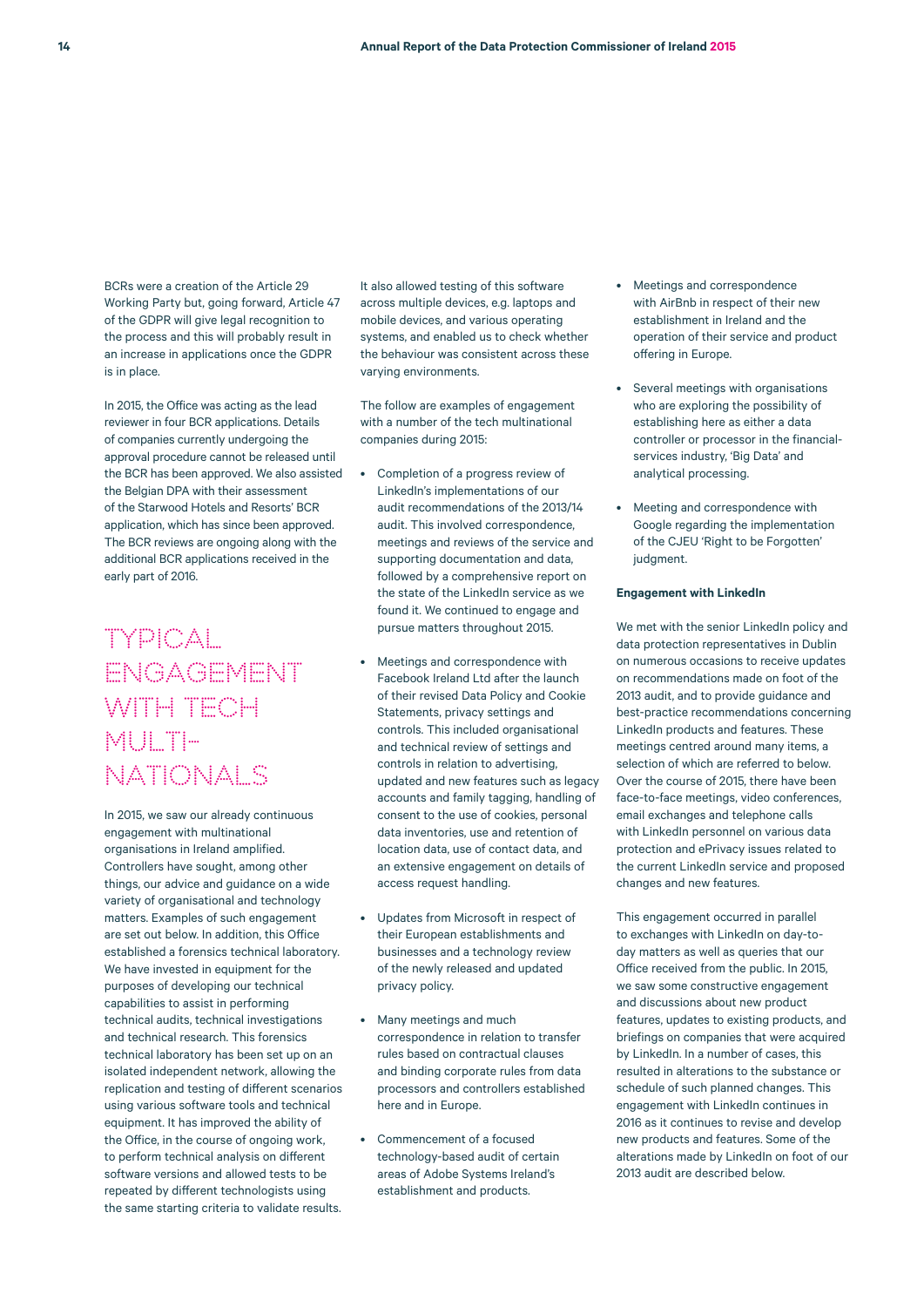#### **Member Settings**

During the audit of 2013, we highlighted to LinkedIn the importance of relevant in-context and in-product settings that improve the control members have over their data and make it easier for members to access and use these controls. This is an important element that information-society services must pay attention to in order to support their efforts in transparency and to ensure the quality and validity of the consent they obtain from their users. To that end, in pursuit of our guidance, LinkedIn has:

- adjusted the layout and location of inproduct settings on a member's profile;
- updated the accessibility of settings in some of LinkedIn's mobile apps;
- added inline settings that allow members to choose audiences for their shared content.

Further, we have emphasised the significance of how LinkedIn settings are presented to data subjects and we note that LinkedIn have made efforts to redesign settings in order to simplify the control process for data subjects.

#### **Data-access Requests**

We also engaged with LinkedIn in relation to the Data Access Request tool that was created as a result of our recommendations arising from LinkedIn's obligations under Section 4 of the Data Protection Act 2008. During 2015, this engagement centred around the consistency of LinkedIn's responses to Section 4 Subject Access Requests through to the new tool and via other communications channels. While the tool is not meant to be a replacement for an official response to a Subject Access Request, it is a convenient method for users to exercise this right when requesting certain personal data held by LinkedIn about them. In 2015, we noted that the development of this tool should include connection information and email messaging. We continue to encourage LinkedIn to augment the data types

available to users of this tool in support of their Section 4 obligations.

#### **Management of Cookies**

A comprehensive cookie-management framework was recommended to LinkedIn as a means to assist them in meeting the requirements on data controllers from an ePrivacy perspective (see SI 336 of 2011). The intention of such a framework is to support LinkedIn's design and engineering teams in the consistent use of cookies or other browser and device storage. It also should aim to provide transparency and clarity to data subjects about the collection, use and retention of LinkedIn data held on a user's equipment, both on and off the LinkedIn service. We also emphasised that LinkedIn should address their obligations with regard to prominent notification and information in their cookie policy. We asked that LinkedIn provide more detail in its cookie policy relating to concepts such as Do Not Track, opt-out controls, third-party cookies, non-cookie storage mechanisms and categorisation of individual cookies. LinkedIn has now set up a 'Cookie Council' to consistently address and manage cookie-related matters across their service offerings and processing operations, and the work on these matters is ongoing. We note that our recommendations are being addressed and work is in progress. We continue to monitor and engage with LinkedIn on the efficacy, consistency and suitability of the roll-out of these changes made in 2015 and upcoming in 2016.

#### **Privacy by Design**

Throughout 2015, we highlighted the importance of privacy by design for all data controllers with complex product offerings, those with large and multinational audiences, and often where technology is a key element in product delivery. For organisations, this is a key concept that directly benefits data subjects. It assists those organisations in meeting their data protection obligations from business case and design through to product maintenance and end-of-life. It aims to ensure that all those within the organisation who are involved, engaged or related to an

organisation's products or services actively consider and address data protection from concept to delivery and on to after-care. We specifically asked LinkedIn to further develop the close relationship between its legal and engineering teams to ensure that privacy continues to be considered during all phases of product design. To that end, LinkedIn last year established a centralised team of privacy and security engineers in Dublin to test and train engineering and product personnel. This team is closely tied with LinkedIn's legal team in Ireland, and together they work to encourage the use of privacy by design methodologies throughout the LinkedIn organisation. Again, we will continue to monitor and gauge the effectiveness and application of this new team in 2016.

Beyond the items mentioned above, we continue in 2016 to work with LinkedIn on changes addressing audit recommendations in both the technology and organisation, and on new and updated features, apps and services offered by LinkedIn and its partners or affiliates, both on and off the LinkedIn platform.

#### **Engagement with Facebook**

During 2015, staff of this office engaged with senior management of Facebook in relation to a wide variety of data protection issues. This Office reviewed various new policies and products and provided guidance and best-practice recommendations on issues. Outlined below are some examples of issues considered by this Office. This engagement will continue in 2016.

#### **Online Behavioural Advertising Opt-out**

Members of the public are becoming increasingly aware of the tracking of their online behaviour. In line with current, applicable data protection legislation, it is important that all users be able to exercise more choice as to how and for what purpose their data is processed.

Online Behavioural Advertising (OBA) is a means of using information about a user's web-browsing activity so as to categorise groups of users into interest groups and enable advertisements to be directed to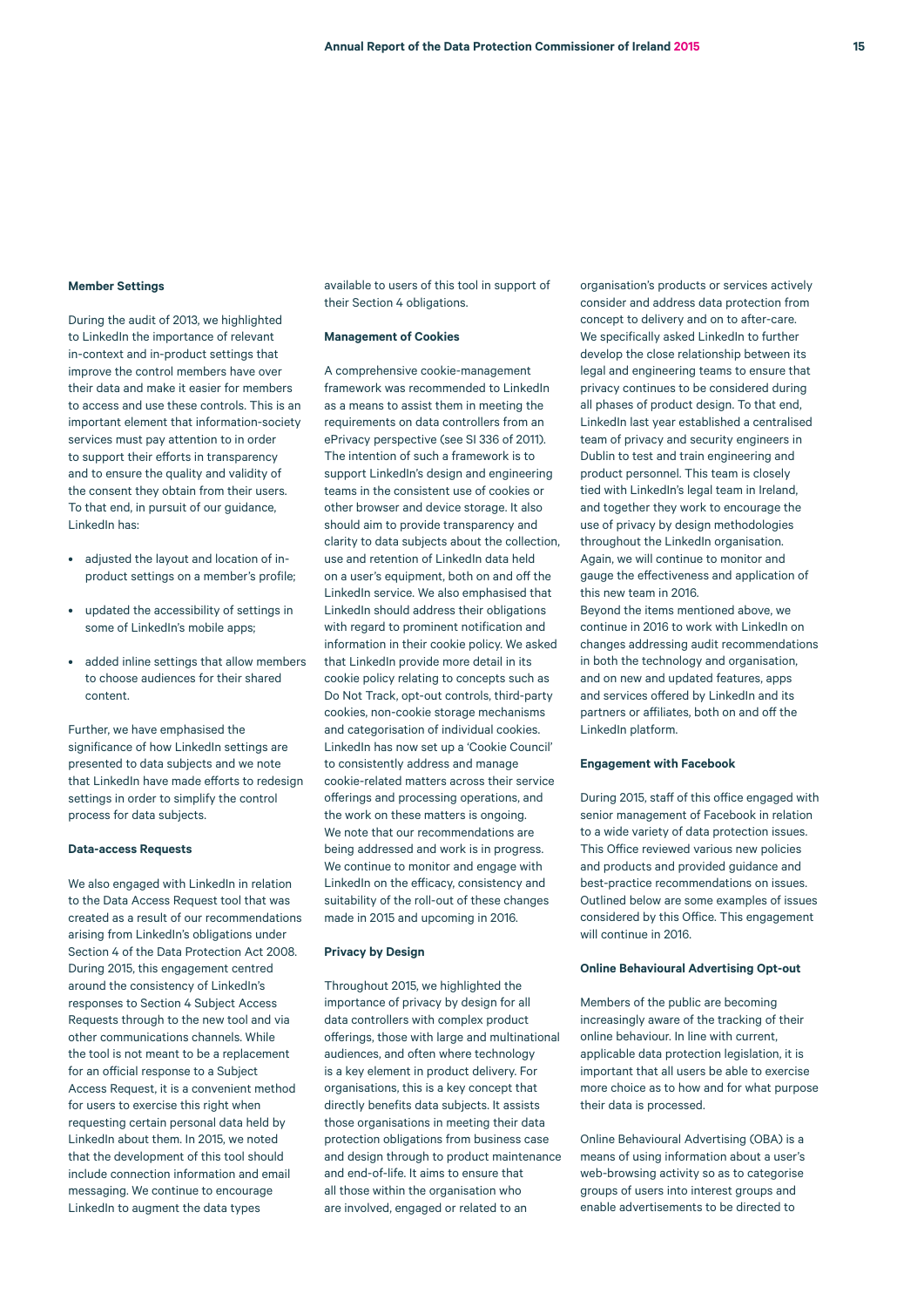the users based on their interests. In many cases, the information used for targeting adverts is not personal in that the user cannot be identified. Where personally identifiable advertising is used, the privacy policy and notification to users must provide clear understandable and comprehensive information in relation to same so that the user can make an informed decision regarding the use of their data, distinguish between interest-based advertising and advertising that is customised to him/her, and exercise a choice to opt out as required.

On 15 September 2015, following intense engagement with the Office over a number of months regarding the roll-out of online behavioural advertising in the EU, Facebook Ireland Ltd announced the introduction of additional functionality that allows users to opt out of online behavioural advertising through the Facebook service itself, meaning that once a user opts out using this tool, Facebook will apply the choices that have been made everywhere they use Facebook. In other words, the choices users make apply across devices. This tool was adopted in response to feedback from us and other stakeholders that it would be preferable for users to exercise their OBA preference across the internet without having to go to a third-party site that used cookies.

### **Privacy Basics**

Throughout its engagement with Facebook Ireland Ltd, the Office maintains that when users seek information about privacy controls on the medium, there should be means to disseminate that information in addition to the Data Policy. In response to our feedback, Facebook Ireland Ltd developed and launched Privacy Basics, which provides users with an animated learning tool and interactive how-to guides that allow users to control the use of their information across a wide variety of topics.

#### **Privacy Check-up**

The Office, in all its interactions with Facebook Ireland Ltd, continually stresses the importance of users understanding who can see the content that is shared. In response to this feedback, Facebook Ireland Ltd developed and launched its Privacy Check-up tool.

Privacy Check-up is a privacy-enhancing tool that assists Facebook users to review and adjust their privacy settings, helping users make sure that they are sharing content appropriately and centralising users' privacy choices.

### **Download Your Information**

In response to recommendations contained in the Office's audit, Facebook Ireland Ltd has developed a tool that allows users to easily download a copy of their Facebook data ('Download your information' or 'DYI'). Facebook Ireland Ltd now also provides a dedicated contact point by way of email address – datarequests@support. facebook.com – for users who have detailed requirements for access to personal-data types or complaints about the availability of some data.

# GLOBAL PRIVACY SWEEP – WEBSITES AND MOBILE APPLICATIONS

In June 2007, OECD governments adopted a Recommendation on Cross-border Cooperation in the Enforcement of Laws Protecting Privacy. The recommendation called for member countries to foster the establishment of an informal network of Privacy Enforcement Authorities to support joint enforcement initiatives and awareness campaigns. A Global Privacy Enforcement Network (GPEN) was established in 2010 on foot of this recommendation. Its aim is to create cooperation between data protection regulators worldwide in order to strengthen personal privacy, and it is currently made up of 51 data protection authorities across 39 jurisdictions.

Between 11 and 15 May 2015, 29 data protection regulators around the world, including Ireland, participated in the third GPEN Sweep, which examined the dataprivacy practices of 1,494 websites and mobile applications (apps) aimed at or popular among children.

The international results found that 41% of websites and apps assessed raised concerns, particularly around the amount of personal data collected and the manner in which it was subsequently shared with third parties.

The international results concluded that:

- Of the sites/apps examined, 67% collected children's personal information.
- Only 31% of sites/apps had effective controls in place to limit the collection of personal information from children. Particularly concerning was that many organisations whose sites/apps were clearly popular with children simply claimed in their privacy notices that they were not intended for children, and then implemented no further controls to protect against the collection of personal data from the children who would inevitably access the app or site.
- Half of sites/apps shared personal information with third parties.
- 22% of sites/apps provided an opportunity for children to give their phone number and 23% allowed them to provide photos or video. The potential sensitivity of this data is clearly a concern.
- 58% of sites/apps offered children the opportunity to be redirected to a different website.
- Only 24% of sites/apps encouraged parental involvement.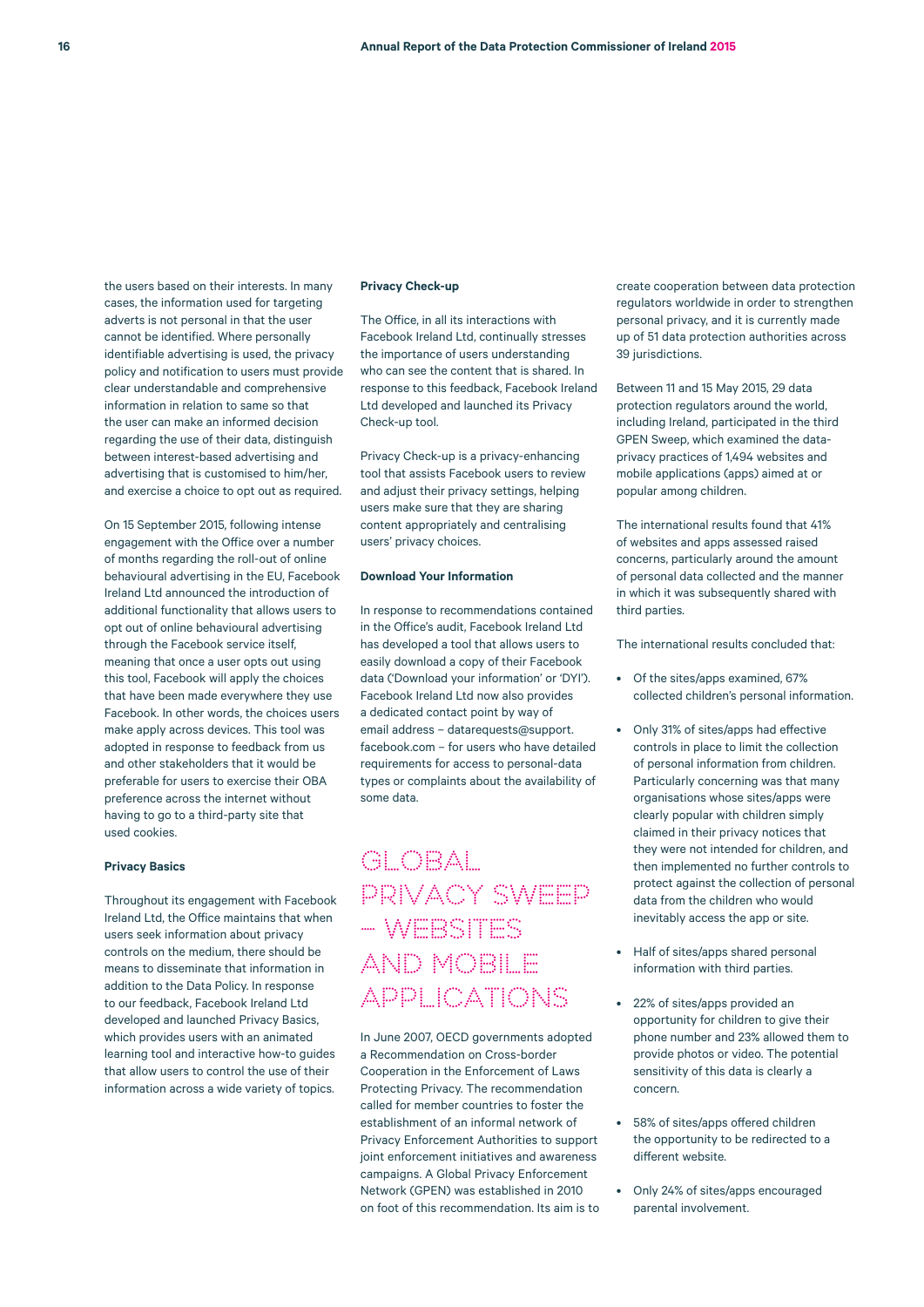• 71% of sites/apps did not offer an accessible means for deleting account information.

In Ireland's case, the sweep involved the examination of 18 apps and websites (both international and Irish) that are popular with Irish children. The Irish results found that the sites/apps tested requested technical data such as cookies (61%), IP address (28%), UID (50%) and geo location (28%). The sweep team also noted that 45% of sites/apps tested carried third-party advertising, much of which would not be relevant to or appropriate for children.

The overall sweep findings did identify some areas of good practice, with certain websites and apps providing effective protective controls, such as parental dashboards, and pre-set avatars and/or usernames to prevent children inadvertently sharing their own personal information. Other good examples included chat functions that only allowed children to choose words and phrases from pre-approved lists, and use of just-in-time warnings to deter children from unnecessarily entering personal information.

However, websites and apps targeted at or popular with children need to greatly improve data security.

The Irish sweep identified 5 sites/apps that raised particular concerns for this Office. Although 4 of these were not based in this jurisdiction, we carried out further more detailed analysis of each these sites/apps. In one case, we alerted the ICO in the UK of our findings. In another, we contacted the ISAI regarding inappropriate advertising being carried on an Irish website. Further follow-up was not warranted or possible with the remaining sites/apps, as one has resolved the issues, another no longer exists, and in the third case we have been unable to identify the relevant jurisdiction.

# EUROPEAN UNION

### **New EU Data protection Laws**

The European Commission proposals for a new General Data Protection framework, which were published in 2012, continued to be the subject of much discussion in 2015. In December 2015, a political agreement was reached with the European Commission, Parliament and the Council following 'trilogue' negotiations between the three institutions. The reform consists of two instruments: the General Data Protection Regulation and the Data Protection Directive in relation to personal data processed for law-enforcement purposes. The GDPR will enable people to better control their personal data and will allow businesses to make the most of the opportunities of the Digital Single Market. The DPD for the police and criminal-justice sector will ensure that the data of victims, witnesses and suspects of crimes are duly protected in the context of a criminal investigation or a law-enforcement action. These harmonised laws will also facilitate cross-border cooperation of police or prosecutors to combat crime and terrorism more effectively across Europe.

The reform will harmonise and modernise data protection laws in Europe. According to a Eurobarometer survey, two-thirds of Europeans (67%) stated they are concerned about not having complete control over the information they provide online. The data protection reform will strengthen the right to data protection, which is a fundamental right in the EU, and allow citizens to have trust when they share their personal data.

#### **Article 29 Working Party**

In 2015, the Commissioner or the Deputy Commissioner attended all plenary meetings of the Article 29 Working Party, which acts as an advisor to the European Commission on data protection issues. It also promotes a uniform application of EU data protection law throughout the European Economic Area. During 2015, it exchanged ideas on many operational and

policy issues. In October 2015, Article 29 held its first emergency plenary meeting to examine the consequences of the Schrems CJEU ruling of that month. At that meeting, Article 29 clarified that transfers under Safe Harbour were now unlawful and undertook to examine the consequences of the ruling on the alternative mechanisms of transfer (SCCs and BCRs) and urged member states and the Commission to find the necessary political and legal solutions to EU–US data transfers.

# **Article 29 Subgroups**

During 2015, members of staff attended meetings of the Article 29 subgroups. Our participation in the Article 29 Technology Subgroup is key to our commitment to consistency in policy and enforcement at a European level for technology issues. The topics covered in these meetings are wide and varied but have resulted this past year in cooperation on opinions regarding matters such as the use of drones, cloud computing and a cookie sweep across Europe. Over the course of 2015, the Google and Facebook privacy policies remained in focus for the Technology Subgroup and continue so in 2016.

Other subgroups have been active in the areas of contract model clauses, binding corporate rules, national security, legitimate interests, applicable law and risk approaches to data protection. Ireland's active role in these groups and the drafting of opinions means that we can share expertise and knowledge with colleagues in Europe on a broad range of topics, while also discussing approaches to enforcement, and understanding the differences that sometimes occur in national implementations of the EU Data Protection Directive.

#### **Joint Supervisory Bodies**

During 2015, members of staff attended meetings of the joint supervisory bodies of JSB Europol and JSA Customs. These groups were established to monitor the processing of personal data in large pan-European databases operated by Europol and European customs authorities.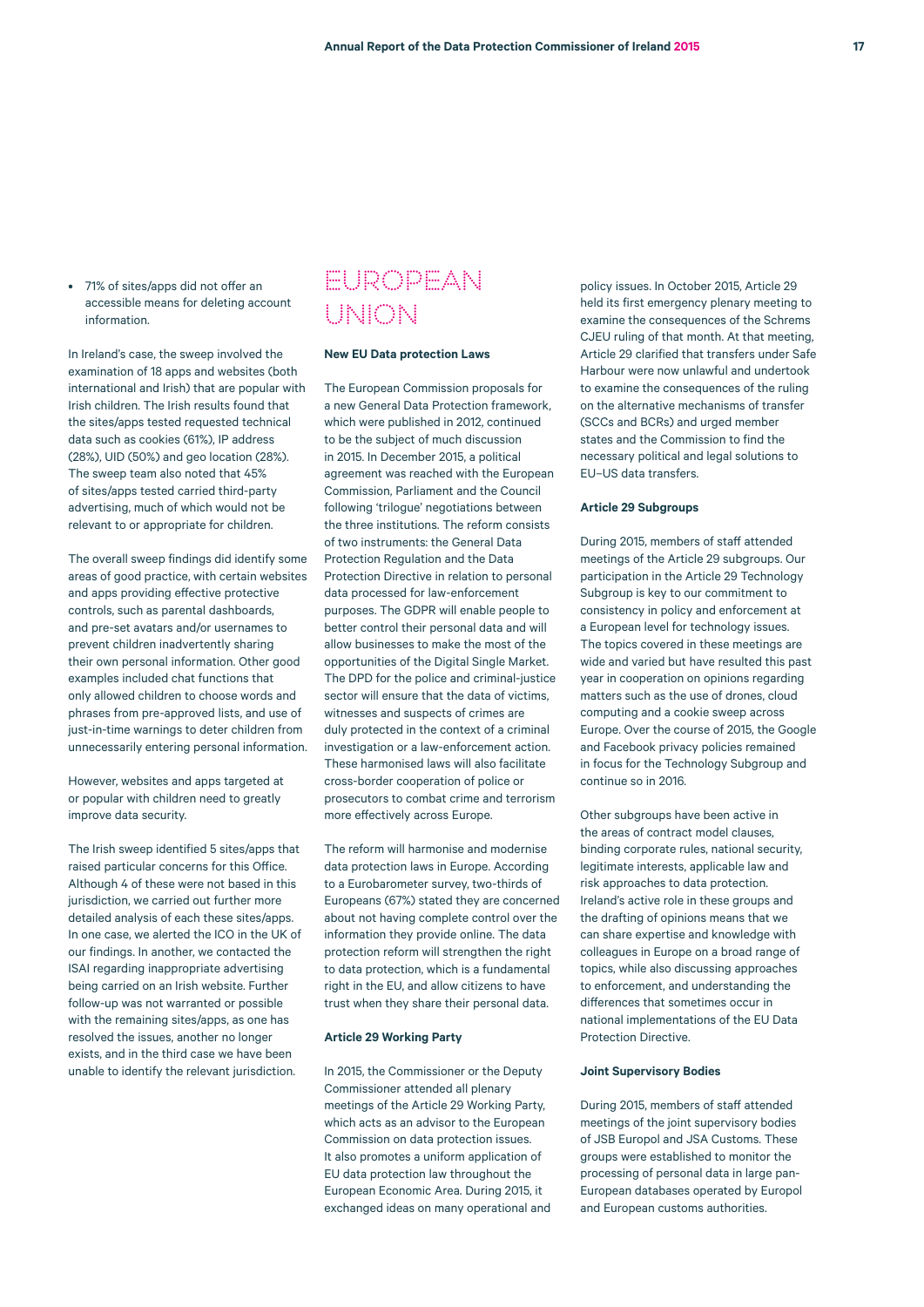#### **Data Breaches**

The Office also participated in a large-scale pan-European Data-Breach Exercise in November 2015 in which members of staff experienced first-hand the methodology of dealing with a data breach that transcends borders and affects data subjects in a number of EU member states.

### **The Court of Justice of the European Union (CJEU) Maximilian Schrems and Facebook (Case C-362/14)**

The hearing at the CJEU into Mr. Schrems' complaint against the Irish DPC was heard in Luxembourg in March 2015. The Advocate General issued his opinion in this regard on 23 September 2015. Shortly thereafter on 6 October, the CJEU issued its important and far-reaching ruling in the case, which included the striking-down of Safe Harbour.

In the subsequent hearing in the Irish High Court on 20 October 2015, the matter was remitted for consideration to the DPC, which undertook to investigate '... the substance of the complaint with all due diligence'.

The Court invited Mr. Schrems to submit a reformulated complaint in light of the striking-down of Safe Harbour and this is the subject of ongoing investigation.

### **The CJEU issued two other data protection-specific judgments during 2015:**

• In October 2015, the CJEU issued a ruling in the Smaranda Bara case (C-201/14), which involved the sharing of data between the tax authorities and the National Health Insurance Fund in Romania for the purposes of collecting any applicable arrears. The Court in that case held that EU law precludes the transfer and processing of personal data between two public administrative bodies without the persons concerned (data subjects) having been informed in advance. This case provided important clarifications for public bodies that may wish to engage in data-sharing.

• In the same month, in Case C-230/14 Weltimmo v Nemzeti, the Court studied the issue of jurisdiction and 'establishment' for the purposes of the Data Protection Directive (95/46/ EC) in a scenario that concerned a Slovakian registered company but which advertised Hungarian properties in Hungarian language and charged advertising fees directed to a Hungarian bank account. The full judgment of the Court needs to be studied on its specific facts but, regardless, the GDPR will resolve many of the issues this case examined in relation to both jurisdictions of DPAs and establishment of controllers.

# Other International **ACTIVITIES**

The Office was represented at the Global Privacy Enforcement Network (GPEN) signing ceremony and associated meetings themed '2016 and beyond – A New Era in Global Enforcement Cooperation'. GPEN is an informal network of Privacy Enforcement Authorities supporting joint enforcement initiatives and awareness campaigns worldwide and is made up of 51 data protection authorities across 39 jurisdictions, including this Office.

We continued to foster trans-Atlantic relations by attending events organised by the US Chamber of Commerce and the Federal Trade Commission.

Beyond the EU level, we actively continue to engage in technology-related matters in the International Working Group on Data Protection in Telecommunications (IWGDPT), in the newly formed Internet Privacy Engineering Network (IPEN) and we participated in the 37th International Conference of Data Protection and Privacy Commissioners in Amsterdam.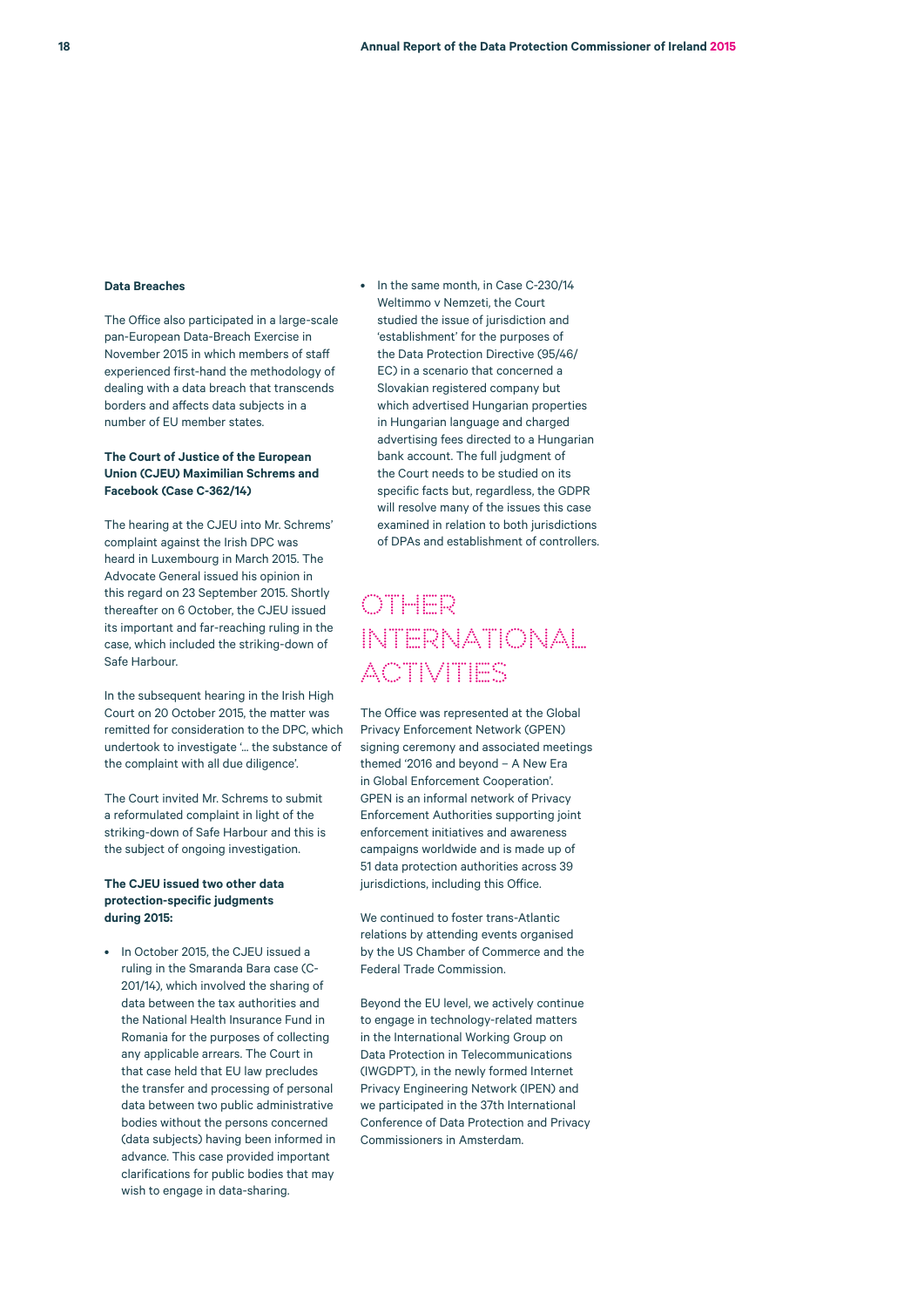

List of Organisations Audited or Inspected in 2015

Case Studies

1) Marketing offences by MTS Property Management Limited – prosecution

2) Marketing offences by Greyhound Household – prosecution

3) Marketing offences by Imagine Telecommunications Business Limited – prosecution

4) Marketing Offences by Eircom Limited – prosecution

5) Defence Forces Ireland – failure to keep data safe and secure

6) Further processing of personal data by a state body

7) Supermarket's excessive use of CCTV to monitor member of staff

8) Disclosure of personal information to a third party by the Department of Social Protection 9) Covert CCTV installed without management knowledge

10) Danske Bank erroneously shares account information with third parties

11) Failure to update customer's address compromises the confidentiality of personal data 12) Unfair use of CCTV data

Presentations and Engagements with Stakeholders Registrations Statistics Account of Income and Expenditure Energy Report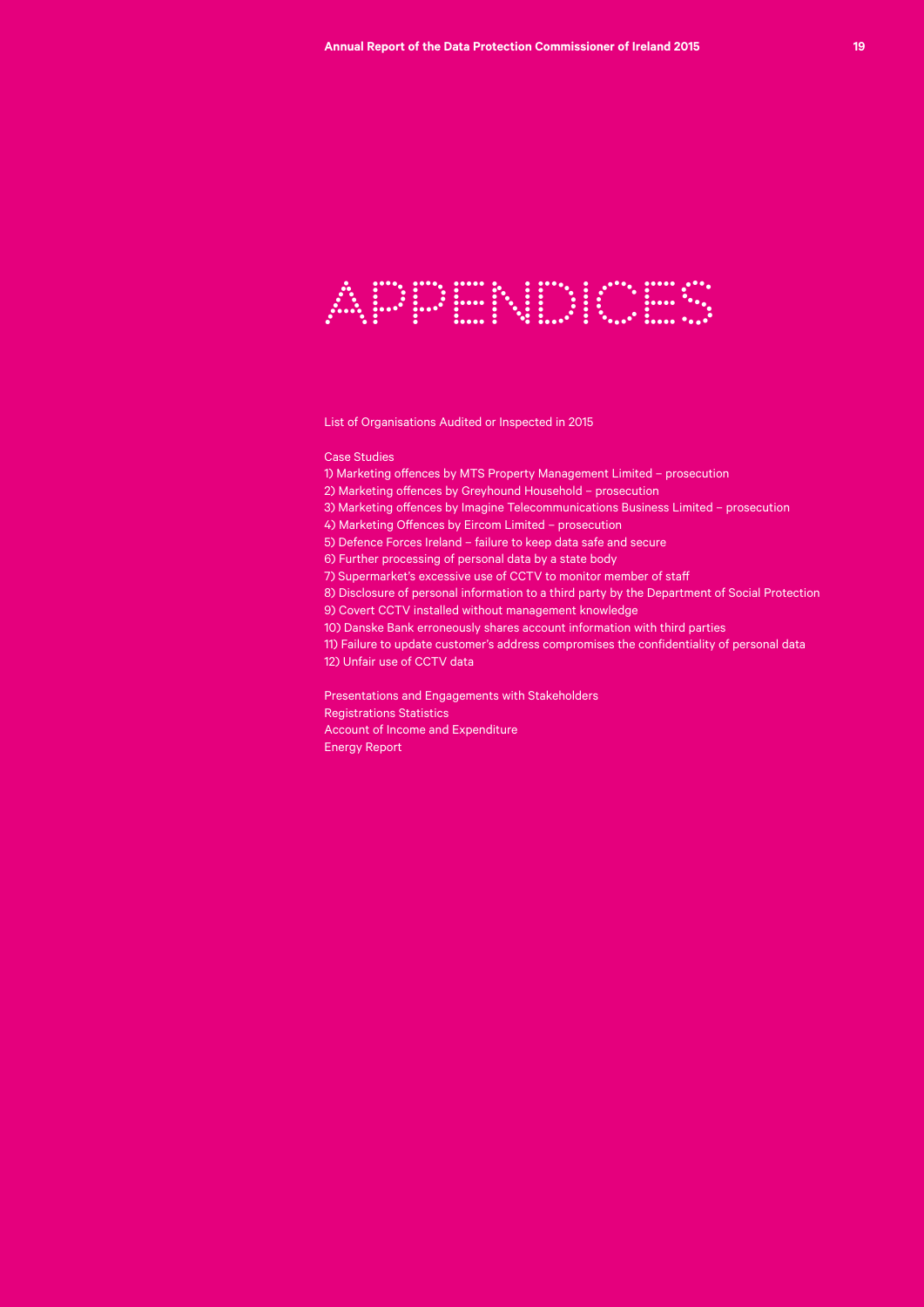# LIST OF ORGANISATIONS AUDITED OR INSPECTED IN 2015

The Commissioner would like to thank all of the organisations audited and inspected throughout the year for their cooperation. Although the inspection teams found that there was a reasonably high awareness of, and compliance with, data protection principles in the organisations that were inspected, the majority required immediate remedial action in certain areas. Most demonstrated willingness to put procedures in place to ensure that they are meeting their data protection responsibilities in full.

- Grafton Recruitment
- Electric Ireland
- Dublin Bike Scheme
- Road Transport Operator Licensing Unit
- Marks & Spencer
- Woodies DIY
- SSE Airtricity
- Aldi
- Croskerrys Solicitors
- Rigney Dolphin
- Littlewoods
- Dalmac Recruitment & Aviation Services
- Bord Gáis
- Pepper Ireland
- MJG Investigations
- ECO Group Services
- James Cowley & Associates
- Dublin City Council Franchise Section
- **Shoreline**
- Oracle
- Allied Irish Bank (two separate audits were conducted regarding discrete matters)
- Ulster Bank
- Start Mortgages
- Aviva Insurance
- Axa Insurance
- National Recruitment Federation (desk audit)
- Adobe
- **Kerry Foods**
- Arizun Services
- Irish Auditing & Accounting Supervisory Authority
- Secondary Education Committee
- Mater Misercordiae University Hospital
- Swords Health Centre
- Midlands Regional Hospital
- Aer Lingus
- BDO Chartered Accountants
- Irish Bank Resolution Corporation
- Dunnes Stores
- Bank of Ireland
- Barberstown Castle
- CEIST Ltd
- Lawlor Partners, Solicitors
- J.F. Harrington & Company
- Allianz
- State Claims Agency
- Zurich Insurance
- Greendoor Property Management
- QED Recruitment
- **Europol**
- Workplace Relations (Equality Tribunal)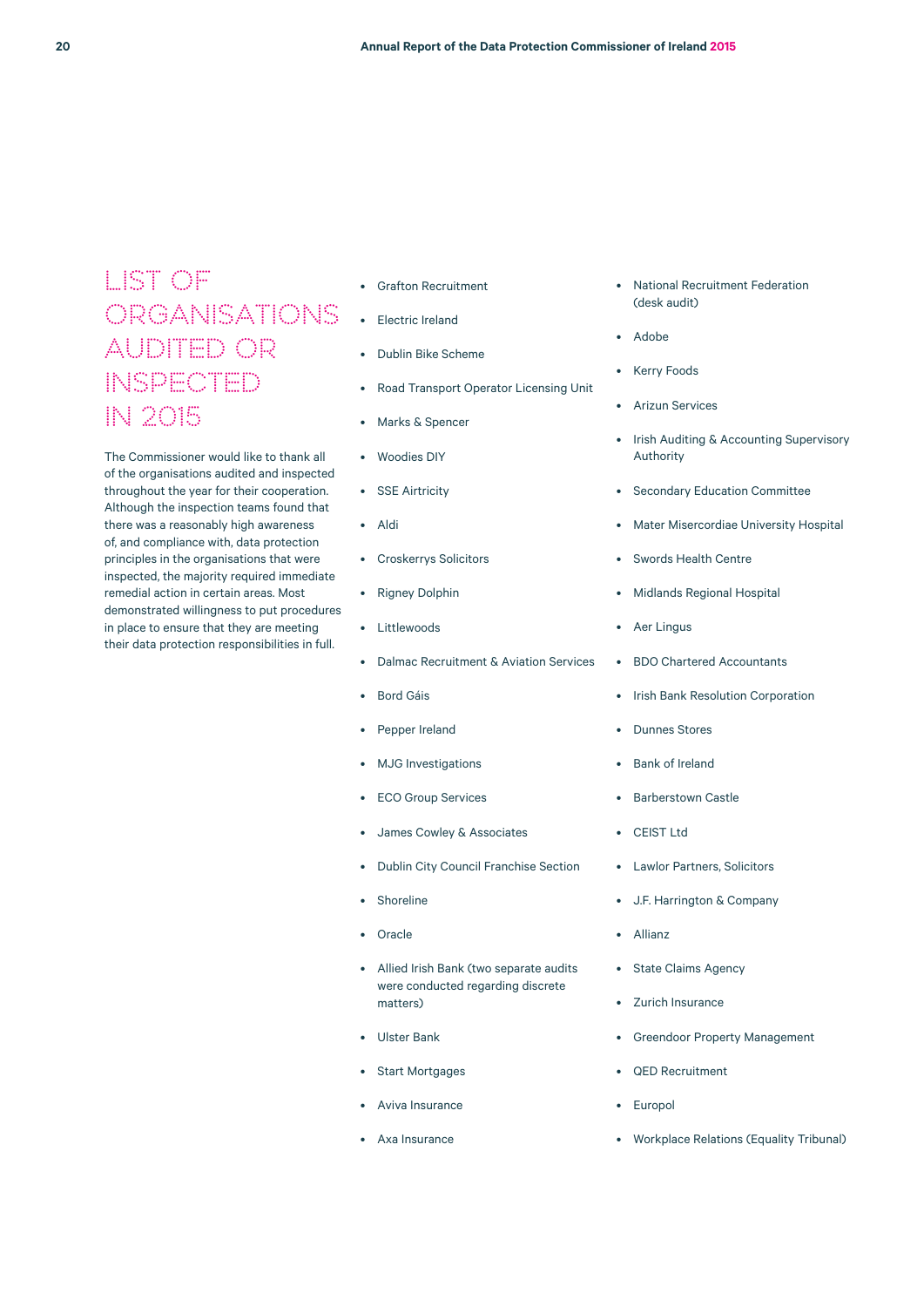# CASE STUDIES

### **Case Study 1: Marketing offences by MTS Property Management Limited – prosecution**

We received a complaint in February 2013 from an individual who received marketing SMS messages from MTS Property Management Limited advertising the company's property-management services. The complainant informed us that she had dealt with the company on one occasion over five years previously but she did not consent to her mobile phone number being used for marketing purposes. She also pointed out that the SMS messages that she received did not provide her with a means of opting out.

Our investigation of this complaint became protracted as the company denied knowledge of the mobile number to which the SMS messages were sent and it denied knowledge of the account holder of the sending phone number. However, our investigation established sufficient evidence to satisfy itself that MTS Property Management Limited was responsible for the sending of the marketing SMS messages to the complainant. We decided to prosecute the offences.

MTS Property Management Limited had come to our attention previously in the summer of 2010 when two individuals complained about unsolicited marketing SMS messages sent to them without consent and without the inclusion of an opt-out mechanism. Following the investigation of those complaints, we warned the company that it would likely face prosecution if it committed further offences under Regulation 13 of SI 336 of 2011 at any future time.

At Dublin Metropolitan District Court on 23 February 2015, MTS Property Management Limited pleaded guilty to one charge of sending an unsolicited marketing SMS without consent and it pleaded guilty to one charge of failing to include an opt-out mechanism in the marketing SMS.

The Court convicted the company on both charges and it imposed two fines of €1,000 each. The defendant agreed to cover the prosecution costs of the Data Protection Commissioner.

# **Case Study 2: Marketing offences by Greyhound Household – prosecution**

In May 2014, we received a complaint against Greyhound Household from an individual who received an unsolicited marketing phone call on his mobile telephone from the company's sales department. The same individual had previously complained to us in December 2013 as he was receiving marketing SMS messages from Greyhound Household that he had not consented to receiving. He informed us that he had ceased being a customer of the company in May 2013. Arising from the investigation of the previous complaint, Greyhound Household had undertaken to delete the former customer's details and it apologised in writing to him. On that basis, we concluded the matter with a formal warning to the effect that any future offences would likely be prosecuted.

On receipt of the latest complaint, we commenced a further investigation. Greyhound Household admitted that a telephone call was made to the complainant's mobile phone number without consent but it was unable to explain why his details had not been deleted in line with the company's previous undertaking. We decided to prosecute the offence.

At Dublin Metropolitan District Court on 23 February 2015, Greyhound Household pleaded guilty to one charge of making an unsolicited marketing phone call to a mobile phone number without consent. The Court applied Section 1(1) of the Probation of Offenders Act subject to the defendant making a charitable donation of €1,000 to Pieta House. The defendant agreed to cover the prosecution costs of the Data Protection Commissioner.

# **Case Study 3: Marketing offences by Imagine Telecommunications Business Limited – prosecution**

In March 2015, we received a complaint against Imagine Telecommunications Business Limited from a company that had received unsolicited marketing telephone calls. The same company had previously complained to us in 2014 about repeated cold calling to its offices. Despite having submitted an opt-out request to Imagine Telecommunications Business Limited, it continued to receive marketing phone calls. Following our investigation of the first complaint, and having been assured that the phone number of the complainant company had been removed from the marketing database, we issued a formal warning to Imagine Telecommunications Business Limited that any future offences would likely be prosecuted.

On investigating the current complaint, we were informed by Imagine Telecommunications Business Limited that it had failed to mark the telephone number concerned as 'do not contact' on the second of two lists on which it had appeared. This led to the number being called again in March and June 2015. It stated that the only reason the number was called after the previous warning was due to this error and it said that it took full responsibility for it.

We prosecuted the offences at Dublin Metropolitan District Court on 2 November 2015. Imagine Telecommunications Business Limited pleaded guilty to one charge of making an unsolicited marketing telephone call without consent. The Court applied Section 1(1) of the Probation of Offenders Act conditional upon a charitable donation of €2,500 being made to the Merchant's Quay Project. Prosecution costs were recovered from the defendant.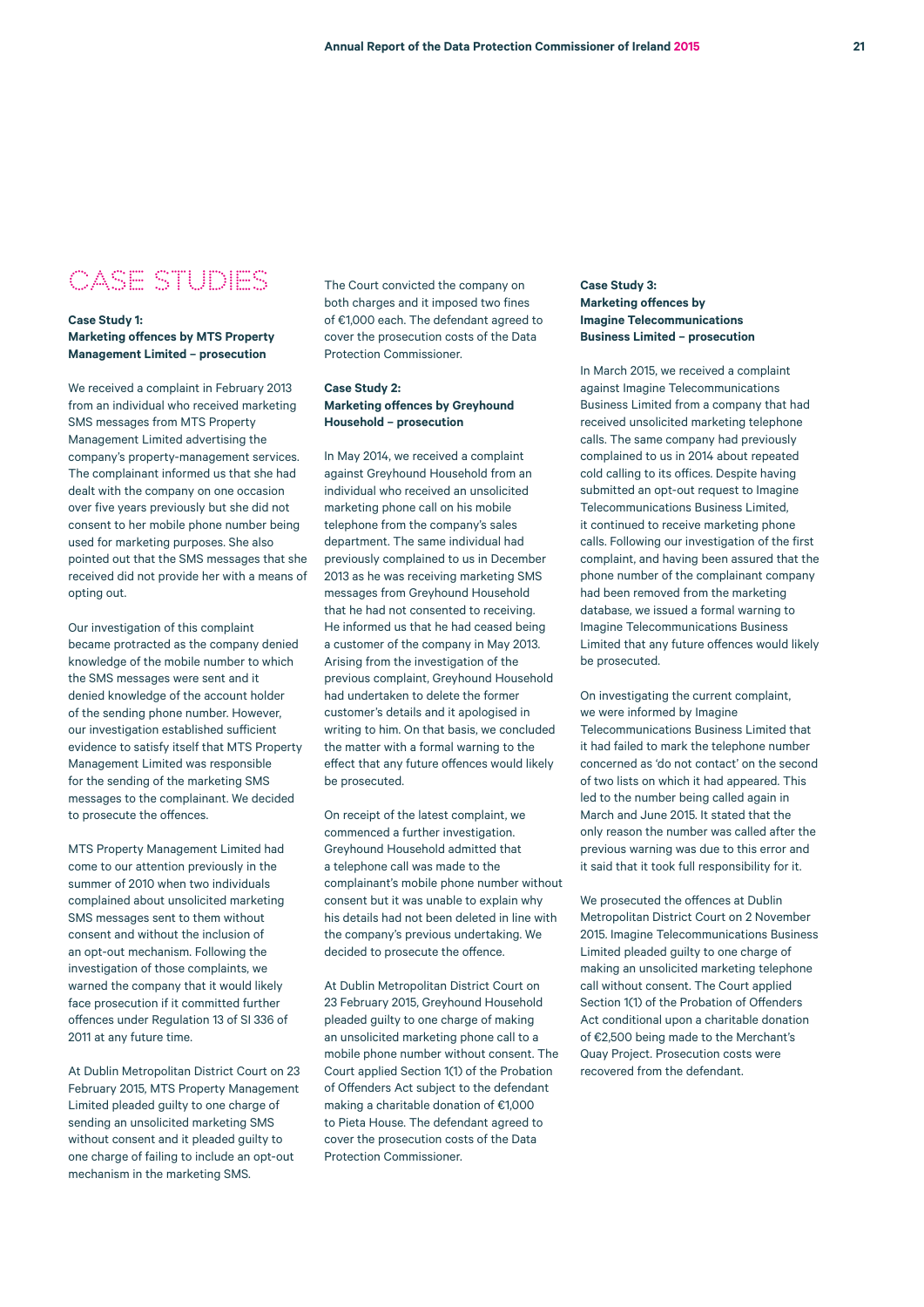# **Case Study 4: Marketing offences by Eircom Limited – prosecution**

We received complaints from two individuals in February and April 2015 concerning marketing telephone calls that they had received on their landline telephones from Eircom Limited. In both cases, and prior to lodging their complaints, the individuals had submitted emails to Eircom Limited requesting that they not be called again. Eircom's Customer Care Administration Team replied to each request and informed the individuals that their telephone numbers had been removed from Eircom's marketing database. Despite this, each individual subsequently received a further marketing telephone call in the following months, thus prompting their complaints to this Office.

Eircom informed our investigations that the agents in its Customer Care Administration Team who handled the opt-out requests had not updated the system to record the new marketing preference after sending out the replying email to the individuals concerned. It undertook to provide the necessary refresher training to the agents concerned.

Separately, a former customer of Eircom complained in May 2013 that he continued to regularly receive unsolicited marketing phone calls from Eircom on his landline telephone despite clearly stating to each caller that he did not wish to receive further calls. He stated that the calls were numerous and that they represented an unwarranted intrusion into his privacy. Eircom continued to make a further ten marketing telephone calls to the individual after the commencement of our investigation of this complaint. Our investigation subsequently established that this former customer had received over 50 marketing contacts from Eircom since 2009 when he ceased to be an Eircom customer. Eircom explained that the continued calls arose from a misunderstanding of what systems the former customer's telephone number was to be opted out from.

In October 2014, an Eircom customer complained that he had received a marketing SMS from Eircom that did not provide him with a means to opt out of receiving further marketing SMS messages. Eircom informed our investigation of this complaint that the inclusion of an opt-out is the norm in all of its electronic-marketing campaigns but, in this instance, and due to human error, the link to the necessary opt-out had not been set properly. Our investigation established that this error affected over 11,600 marketing messages that were sent in the campaign concerned.

We proceeded to prosecute the offences identified on foot of the complaints received in the aforementioned cases. At Dublin Metropolitan District Court on 2 November 2015, Eircom Limited pleaded guilty to six charges of making unsolicited marketing calls without consent and it pleaded guilty to one charge of sending a marketing SMS without a valid address to which the recipient may send an opt-out request. The Court applied Section 1(1) of the Probation of Offenders Act conditional on the defendant making donations amounting to €35,000 as follows: €15,000 to Pieta House, €10,000 to LauraLynn (Children's Hospice) and €10,000 to Our Lady's Children's Hospital, Crumlin. The company agreed to pay the prosecution costs incurred by this Office.

### **Case Study 5: Defence Forces Ireland – failure to keep data safe and secure**

A member of the Defence Forces made a complaint to this Office that certain personal data relating to him was not kept safe and secure by the Defence Forces.

The circumstances of the individual's complaint to our Office arose when a Military Investigating Officer (MIO) was appointed to review an internal complaint made by him as a member of the Defence Forces. Subsequently, the Defence Forces Ombudsman was appointed to review the process of the handling of the complaint and, during the course of its review, it was ascertained that the MIO could not supply details of interview notes of an interview he had conducted with the complainant as he had stored them at an unsecure location and they were damaged or lost following flooding and a burglary at that location when the MIO was on an overseas mission. The unsecure location was in fact the MIO's private house

We raised the matter with the Defence Forces, who confirmed the complainant's allegation that the notes had been stored at an unsecure location and had been damaged or lost as stated.

The Defence Forces informed us of the measures taken to keep data safe and secure, and referred us to its Administration Instruction, which provides for the prohibition of removal of records.

The Defence Forces further stated that the removal of records from their place of custody to a private residence would breach this instruction and that a breach of this provision may constitute an offence under S.168 of the Defence Act 1954. It advised that, as the MIO was no longer a serving member of the Defence Forces, he is not subject to military law.

The Defence Forces unequivocally acknowledged that the loss of the data in this case should not have occurred and was fully regretted. It informed us that it had recently undertaken a full review of practices and procedures in respect of both the processing and disclosure of data to mitigate the possibility of any future unauthorised or accidental disclosure of personal data.

The Commissioner's decision on this complaint issued in June 2015, and it found that the Defence Forces contravened Section 2(1)(d) of the Data Protection Acts by failing to take appropriate security measures against unauthorised access to, or unauthorised alteration, disclosure or destruction of, the complainant's personal data when it allowed it to be stored at an unsecure location, namely a private house.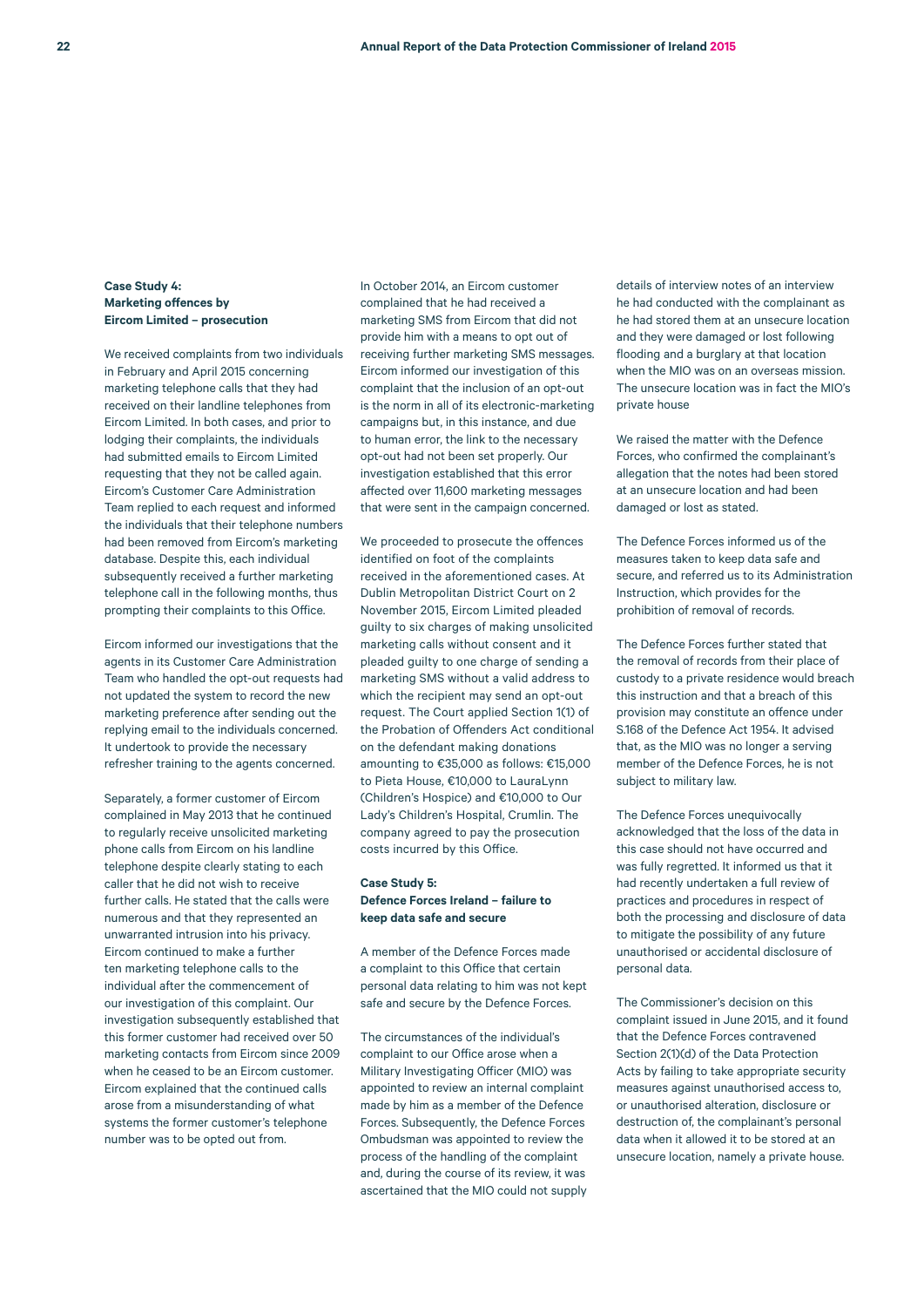This Office acknowledges that the Defence Forces has procedures in place in relation to the protection of personal data as set out in its Administration Instruction. However, those procedures were not followed in this case and when an official record was removed from its place of custody, it resulted in the complainant's personal data being lost or stolen because the appropriate security measures in place were not followed.

There are many workplace scenarios where staff and managers, in particular, may need to take files, including personal data, home with them. Extreme caution should always be exercised in such cases to ensure that there is no risk to the security of personal data either in the transit of the files or while the files are in the employee's home. Data controllers must ensure that employees act in a responsible manner with regard to the safe custody and handling of workplace files. This demands a proper system that records the taking of and returning of files and the following of prescribed procedures for the safe keeping of personal data while the files concerned are absent from the workplace. Likewise, it is critical that employees are prohibited from emailing official files from their workplace email account to their personal email account for afterhours work or for any other reason. In such situations, data controllers lose control of personal data that they are obliged by law to protect.

### **Case Study 6: Further processing of personal data by a state body**

In February 2015, we received a complaint from an employee of a state body in relation to the alleged unfair processing of his personal data. The complainant stated that, in the course of a meeting, he had been advised that his manager had requested access to data from his security swipe card in order to compare it with his manually completed time sheets. The complainant explained that this had been carried out without any prior consultation with him or his line manager. By way of background, the complainant informed us that the security swipe cards used by the employees are

for accessing the building and secured areas only, and are not used as a time management/attendance system.

We sought an explanation from the body concerned as to how it considered that it had complied with its obligations under the Data Protection Acts in the processing of the complainant's personal information obtained from his swipe-card data. We also advised it that we had sight of the relevant section of its staff handbook and we noted that there was no reference to the swipe card being used for the purpose of checking attendance.

We received a response explaining that the swipe-card data relating to the complainant was handed over to the complainant's manager in good faith on the basis that it was corporate rather than personal data. The organisation also confirmed that it checked the staff handbook and any other information that may have been circulated to staff regarding the purposes of the swipe card and that there was no mention of the use of swipe cards in relation to recording time or attendance. It advised that the focus of the information circulated with regard to swipe cards was on security and access only.

After consideration of the response received, along with the content of the complaint, we informed the organisation concerned that we considered that the Data Protection Acts were breached when the employee's swipe-card details were provided to his manager to verify his working hours. We referred to the provisions of Section 2(1)(c)(ii) of the Data Protection Acts, which state that data shall not be further processed in a manner incompatible with the purpose for which it was obtained. Given that we considered the information concerned had been processed in contravention of the Data Protection Acts 1988 and 2003, we required an assurance that all email records created in relation to the further processing of the swipecard details concerned be deleted from its systems; this assurance was duly provided.

The complainant in this case agreed, as an amicable resolution to his complaint, that

he would accept a written apology from his employer. This apology acknowledged that the complainant's data protection rights had been breached and it confirmed that the organisation had taken steps to ensure that this type of error did not recur in the future.

This case highlights the temptation organisations face to use personal data that is at their disposal for a purpose other than that for which it was originally obtained and processed. The scenario outlined above is not uncommon, unfortunately. Time and attendance monitoring may occasionally prove difficult for managers, and contentious issues arise from time to time. The resolution of those issues should not involve an infringement of the data protection rights of employees similar or otherwise to the circumstances in this case.

### **Case Study 7: Supermarket's excessive use of CCTV to monitor member of staff**

A former staff member of a supermarket submitted a complaint to this Office regarding her employer's use of CCTV.

The complainant informed us that she had been dismissed by her employer for placing a paper bag over a CCTV camera in the staff canteen. She informed us that the reason for her covering the CCTV camera was that when she was on an official break in the staff canteen, a colleague styled her hair. The complainant also stated that the camera was placed in the corner of the staff canteen and there was no signage to inform staff that surveillance was taking place. She informed us that she was never officially advised of the existence of the camera nor had her employer ever informed her of the purpose of the CCTV in the canteen.

In its response to our investigation, the supermarket informed us that the complainant was dismissed for gross misconduct, which occurred when she placed the bag over the camera in the canteen to prevent her actions being recorded and thereby breaching the store's honesty policy as outlined in the company handbook. The supermarket owner informed us that the operation of CCTV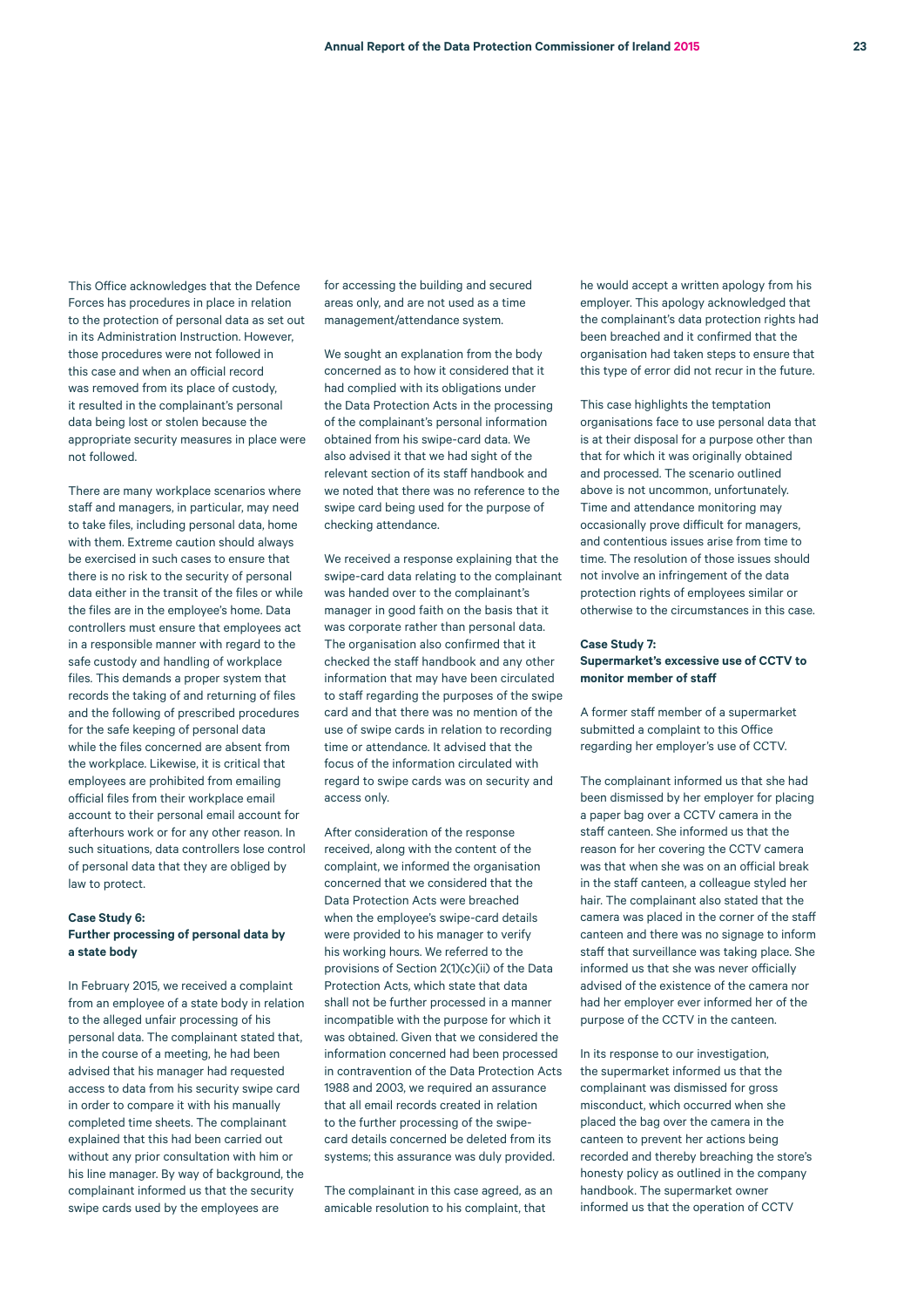cameras within the retail environment was to prevent shrinkage, which can arise from customer theft, waste and staff theft. He stated that it was also used for health and safety, to counter bullying and harassment and for the overall hygiene of the canteen. In relation to the incident concerning the complainant, the owner informed us that, on the day in question, the store manager noticed some customers acting suspiciously around the off-licence area and that on the following day CCTV footage was reviewed. It was during the viewing of the footage in relation to suspicious activity in the offlicence area that he noticed the complainant putting a bag over the camera.

Following an inspection by one of our Authorised Officers, we informed the supermarket owner that, in our view, there was no justification from a security perspective for having a camera installed in the canteen area.

The complainant in this case declined an offer of an amicable resolution and she requested a formal decision of the Commissioner.

The decision by the Commissioner in January 2015 found that the supermarket contravened Section 2(1)(c)(iii) of the Data Protection Acts, 1988 and 2003, by the excessive processing of the complainant's personal data by means of a CCTV camera in a staff canteen.

Data controllers are tempted to use personal information captured on CCTV systems for a whole range of purposes. Many businesses have justifiable reasons, usually related to security, for the deployment of CCTV systems on their premises but any further use of personal data captured in this way is unlawful under the Data Protection Acts unless the data controller has at least made it known at the time of recording that images captured may be used for those additional purposes, as well as balancing the fundamental rights of employees to privacy at work in certain situations, such as staff canteens and changing rooms.

### **Case Study 8: Disclosure of personal information to a third party by the Department of Social Protection**

This Office received a complaint in July 2014 concerning an alleged unauthorised disclosure of the complainant's personal information by the Department of Social Protection to a third party. The complainant informed us that, in the course of an Employment Appeals Tribunal hearing, her employer produced to the hearing an illness-benefit statement relating to her. The statement contained information such as her name, address, PPSN, date of birth, bank details and number of child dependants. She stated that her employer was asked how he had obtained this illness-benefit statement. He stated that he had phoned the Department of Social Protection and the statement had subsequently been sent to him by email. Prior to making the complaint to this Office, the complainant had, via her solicitors, received an apology from the Department, who acknowledged that her information had been disclosed in error and that proper procedures had not been followed. However, she informed us that she had very little information as to how the disclosure had occurred and that the matter had caused her considerable distress.

We commenced an investigation by writing to the Department of Social Protection. In response, it stated that it accepted that a statement of illness benefit was disclosed to the complainant's employer in error, on foot of a telephone call from the employer. The Department acknowledged that the information should not have been sent out to the employer and that the correct procedures were not followed on this occasion. It stated that the staff member who supplied the information was new to the Department. It explained that it was not normal practice to issue a screenshot to the employer; the correct procedure was to issue a statement to the employee along with a note informing the employee that the information had been requested by their employer.

The data subject chose not to accept an apology from the Department as an amicable resolution of her data protection complaint, opting instead to seek a formal decision of the Data Protection Commissioner.

A decision of the Data Protection Commissioner issued in October 2015. In her decision, the Commissioner formed the opinion that the Department of Social Protection contravened Section 2(1)(c)(ii) of the Data Protection Acts 1988 and 2003 by the further processing of the complainant's personal data in a manner incompatible with the purpose for which it had been obtained. The contravention occurred when the Department of Social Protection disclosed the complainant's personal data to an unauthorised third party.

This case serves as a reminder to data controllers of the importance of ensuring that new staff are fully trained and closely supervised in all tasks, particularly in those tasks that involve the processing of personal data. Errors by staff present a high risk of data breaches on an ongoing basis and it is critically important that efforts are made to mitigate against those risks by driving data protection awareness throughout the organisation, with particular focus on new or re-assigned staff

### **Case Study 9: Covert CCTV installed without management knowledge**

This Office received a complaint from staff of Letterkenny General Hospital in relation to the operation of covert CCTV surveillance by management within the Maintenance Department of Letterkenny General Hospital.

We also received a 'Data-Breach Incident Report' from the Health Service Executive (HSE) about this matter. This breach report recorded the incident as 'Unauthorised CCTV Surveillance of Office Area' and stated that a covert CCTV camera was installed by two maintenance foremen in their two-man office due to concerns they had in relation to the security of their office.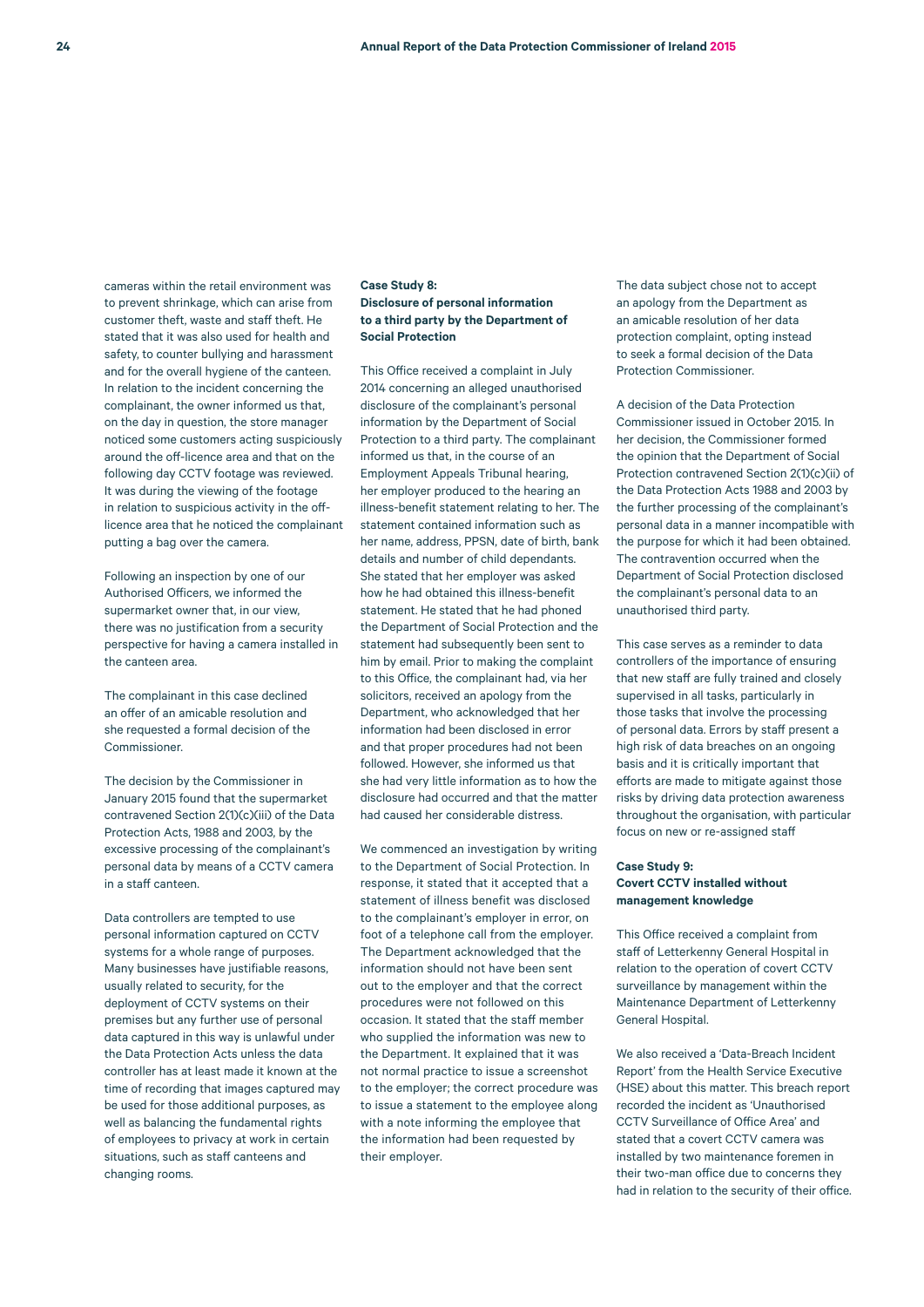We commenced an investigation of the complaint by writing to the Health Service Executive (HSE), outlining the details of the complaint. We sought information from it in relation to the reporting arrangements between the maintenance staff in Letterkenny General Hospital and the maintenance foremen who installed the covert CCTV; the whereabouts of footage captured by the covert CCTV; the outcome of the internal investigation; how the covert CCTV was installed without notice to the management of Letterkenny General Hospital; and details of any instruction or notification issued to staff on foot of the internal investigation.

In response, the HSE stated that the foremen who had installed the camera were direct supervisors of the maintenance department staff and that the footage recorded was stored on a DVD and secured in a locked safe. It further stated that an internal investigation concluded that two staff had installed the covert CCTV without the authority, consent or knowledge of the management of Letterkenny General Hospital, due to concerns regarding unauthorised access/security in their office. We established that the camera in question was previously installed in a now disused area of the hospital, had been decommissioned and was re-installed in the office in question.

As well as confirming that the footage captured by the covert camera was of normal daily comings and goings to the maintenance office, the HSE stated that this was an unauthorised action by staff in the maintenance section and that it was keenly aware of its duty to all staff to provide a workplace free from unauthorised surveillance. The HSE confirmed that it would initiate steps to ensure that there would be no repetition of this action.

The HSE subsequently issued a written apology to the complainants in which it also confirmed that the recordings had been destroyed.

A decision of the Data Protection Commissioner issued in April 2015. In her decision, the Commissioner formed the opinion that the HSE contravened Section 2(1)(a) of the Data Protection Acts 1988 and 2003 by failing to obtain and process fairly the personal data of individuals whose images were captured and recorded by a covert CCTV camera installed without its knowledge or consent.

Covert surveillance is normally only permitted on a case-by-case basis, where the data is kept for the purpose of preventing, detecting or investigating offences, or apprehending or prosecuting offenders. This implies that a written specific policy must be put in place detailing the purpose, justification, procedures, measures and safeguards that will be implemented in respect of the covert surveillance, with the final objective being an active involvement of An Garda Síochána or other prosecutorial authority. Clearly, any decision by a data controller to install covert cameras should be taken as a last resort after the full exhaustion of all other available investigative steps.

### **Case Study 10: Danske Bank erroneously shares account information with third parties**

We received a complaint against Danske Bank alleging that it had disclosed personal data and account information in relation to a mortgage on a property owned by the complainant to third parties. We commenced an investigation of the matter by writing to Danske Bank, outlining the details of the complaint. We received a prompt response from Danske Bank, which stated that the complainant and the individual who received his personal data were joint borrowers on certain loan facilities and that it was during the course of email communications with the other individual in respect of that individual's loan arrears that the personal data relating to the complainant was disclosed to two third parties.

Danske Bank admitted that this was an error on its part and stated that it was unfortunate that it had occurred. It went on to explain that, in dealing with the queries raised by the other individual in respect of his arrears and entire exposure to Danske Bank, the relationship manager also included information on all arrears in respect of that individual's connections, which included the complainant. The staff member concerned expressed his regret at the incident and Danske Bank confirmed that the staff member was reminded of its procedures with regard to data protection and the need to be vigilant when dealing with the personal data of customers. Danske Bank apologised for the incident and offered reassurance that it would endeavour to prevent a future reoccurrence.

Danske Bank went on to state that it had robust controls in place to ensure that such incidents did not occur; however, it admitted that, despite such controls, this was a case of a human error and it did not believe that it was in any way intentional.

The complainant requested that the Data Protection Commissioner issue a formal decision on his complaint. A decision of the Commissioner issued in January 2015, and it stated that, following the investigation of the complaint, she was of the opinion that Danske Bank contravened Section 2(1)(d) the Data Protection Acts 1988 and 2003 by disclosing the complainant's personal data to a number of third parties without his knowledge or consent.

This case is illustrative of the need for financial institutions to be vigilant when dealing with the personal data of individuals who have common banking relationships with others, and to ensure that appropriate safeguards are in place to prevent accidental or erroneous sharing of personal data.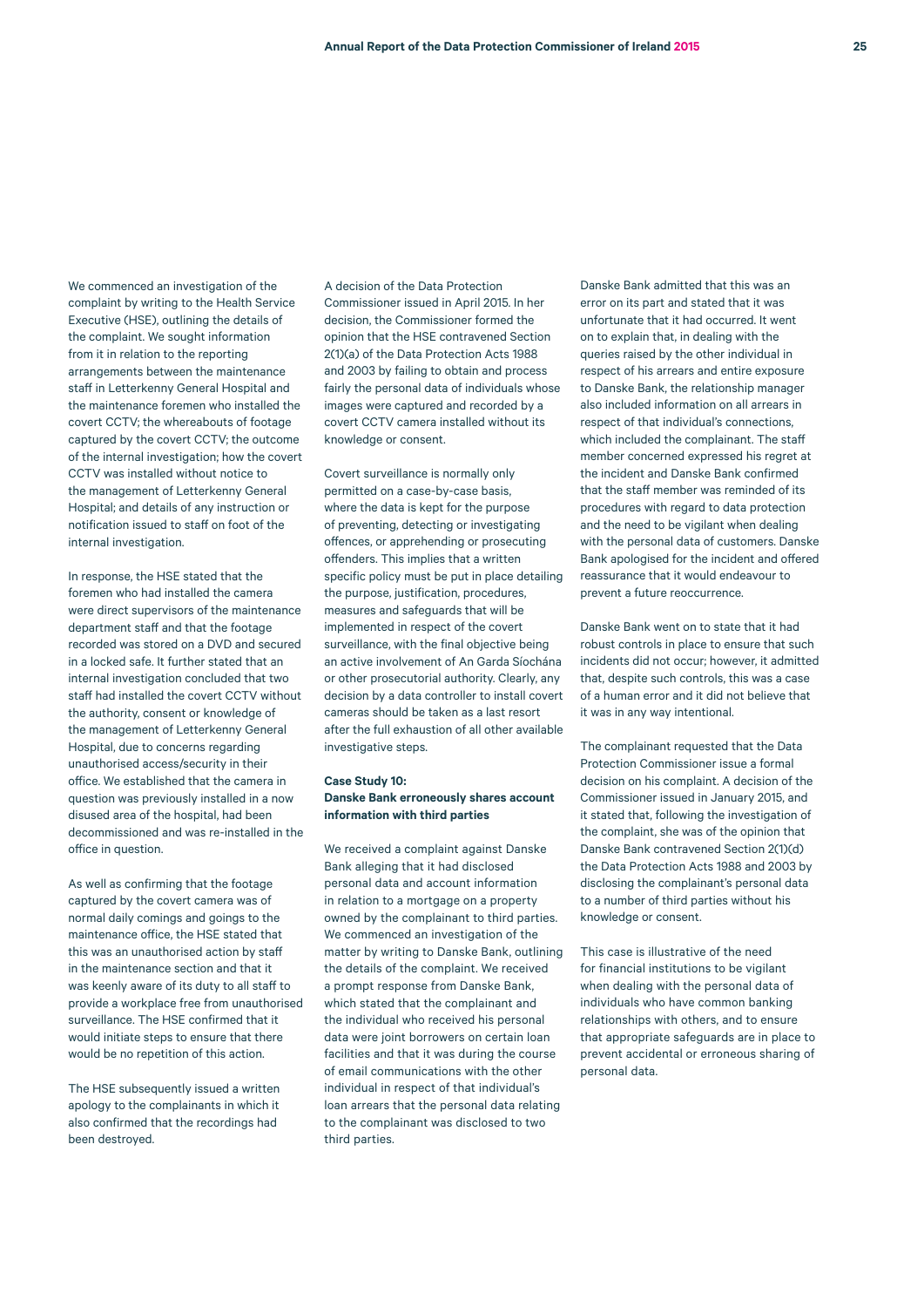# **Case Study 11: Failure to update customer's address compromises the confidentiality of personal data**

This Office received a complaint that Allied Irish Banks (AIB) failed to keep the complainant's personal data up-to-date over a prolonged period, despite repeated requests by the individual to do so, and that it failed to maintain the security of the individual's personal information. The complainant informed us that he had repeatedly asked AIB to update his address details but that it had failed to do so. As a result, his correspondence from AIB continued to be sent to a previous address. The complainant alleged that, arising from the failure of AIB to update his address, his correspondence containing his personal data, which was sent to his previous address by AIB, was disclosed to unknown third parties at this previous address.

We commenced an investigation of the matter by writing to AIB, outlining the details of the complaint. AIB confirmed to us that, due to a breakdown in internal processes, the complainant's correspondence address was had not been updated on all its systems in a timely manner, resulting in automated arrears letters continuing to issue to an old address.

In circumstances where AIB had been advised that the complainant had changed address, our investigation was satisfied that its continued sending by post or delivering by hand of correspondence intended for the complainant to the previous address failed to secure the complainant's personal data against unauthorised access by parties who had access to the letterbox at the previous address.

Efforts to resolve the complaint by means of an amicable resolution were unsuccessful and the complainant sought a formal decision. In her decision, the Commissioner formed the opinion that AIB contravened Section 2(1)(b) of the Data Protection Acts 1988 and 2003 by failing to keep the complainant's personal data up to date.

This contravention occurred when AIB failed to remove the complainant's previous address from his account despite notification from him to do so. The Commissioner also formed the opinion that AIB contravened Section 2(1)(d) by failing to take appropriate security measures against unauthorised access to the complainant's personal data by sending correspondence by post and by hand delivery to an address at which he no longer resided, while knowing that this was no longer his residential address.

This case demonstrates the need for all data controllers to ensure that personal data is kept accurate and up-to-date at all times. Failure to do so may result in the disclosure of personal data to unauthorised persons as well as unnecessary distress and worry for data subjects who have updated the data controller with the most accurate information, only to find that the necessary safeguards were not in place to prevent their personal data being compromised by use, as in this case, of a previous address.

# **Case Study 12: Unfair use of CCTV data**

The subject matter of this complaint was the use by the data controller of CCTV footage in a disciplinary process involving one of its drivers. The data controller, Aircoach, advised that it was reviewing CCTV footage from one of its coaches as part of dealing with an unrelated customercomplaint issue when it happened to observe a driver using her mobile phone while driving a coach.

As is often the case with such complaints, the complainant objected to the use of the CCTV footage as evidence in a disciplinary process that was taken by Aircoach against her, the basis of the objection being that it was unfairly obtained.

Aircoach informed us that it had introduced CCTV across its fleet in order to further enhance safety and security for both staff and customers.

It further advised that all staff are informed that CCTV is installed and of the reasons behind its use, but admitted that it was not until the middle of 2014 that significant efforts were made to fully inform both staff and customers as to the presence of CCTV on its coaches. Aircoach provided us with a copy of its new CCTV policy and it also provided us with photos showing the CCTV signage on the coach entrance doors, adding that the process of putting appropriate signage in place on its coaches commenced in January 2014 and was concluded by October 2014.

The law governing the processing of personal data, including CCTV images, is provided for under Section 2 of the Data Protection Acts 1988 and 2003. Processing includes, among other things, the obtaining and use of personal data by a data controller and it must be legitimate by reference to one of the conditions outlined under Section 2A(1) of the Acts. In addition, a data controller must also satisfy the fair-processing requirements set out under Section 2D(1) of the Acts, which requires that certain essential information is supplied to a data subject before any personal data is recorded.

The investigation in this case established that, at the time of the relevant incident on 19 February 2014, the roll-out of CCTV signage by Aircoach had commenced; however, the company failed to properly or fully inform staff that CCTV footage might be used in disciplinary proceedings. Any monitoring of employee behaviour through the use of CCTV cameras should take place in exceptional cases rather than as a norm and must be a proportionate response by an employer to the risk faced, taking into account the legitimate privacy and other interests of workers. In this case, when processing the complainant's image, Aircoach was not aware of any particular risk presented and, by its own admission, was investigating an unrelated matter.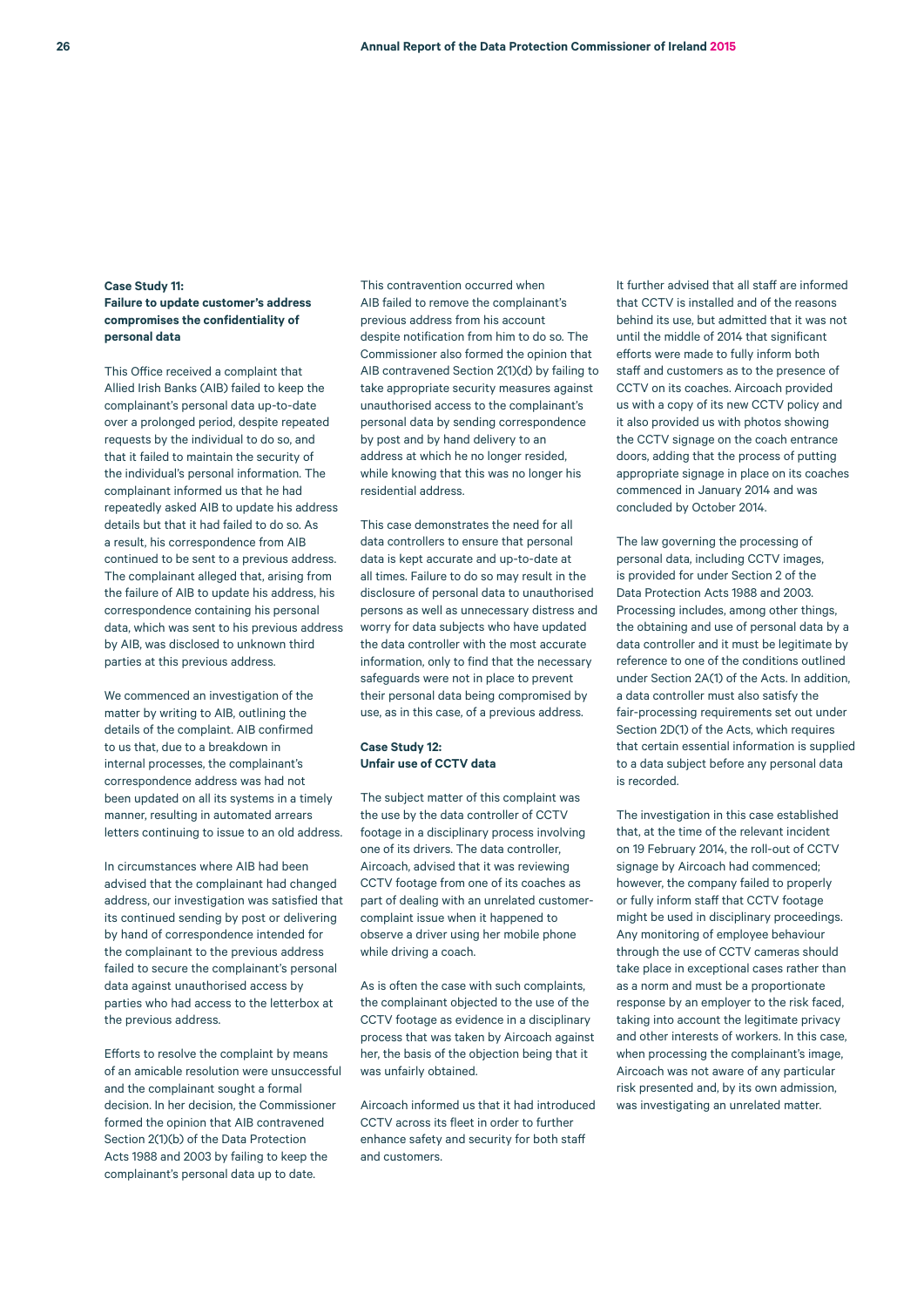While it subsequently transpired that the incident in question was indeed a very serious matter, involving alleged use by a driver of a mobile phone while driving, there was no indication at the time of the actual processing that this was the case and the processing therefore lacked justification. In addition, the fair-processing requirements set out in Section 2D were not fully met and fair notice of the processing for the specific purpose of disciplinary proceedings was not given to drivers whose images might be captured and used against them. In those circumstances, the processing could not be said to have been done in compliance with the Acts and the Commissioner found that Section 2(1)(a) had been contravened.

It is important to note that the processing of CCTV images in disciplinary proceedings against an employee is very much circumstance-dependent. Thus, while on this occasion the employer was found to have been in contravention of the Acts because the images were processed without justifiable cause or fair notice to the employee in question, in other circumstances the processing might be regarded as being proportionate and fair, especially if the processing is done in response to an urgent situation and the employer has the correct procedures in place. Employers should therefore be careful to ensure that a comprehensive CCTV policy is in place and followed if they wish to stay within their legal obligations.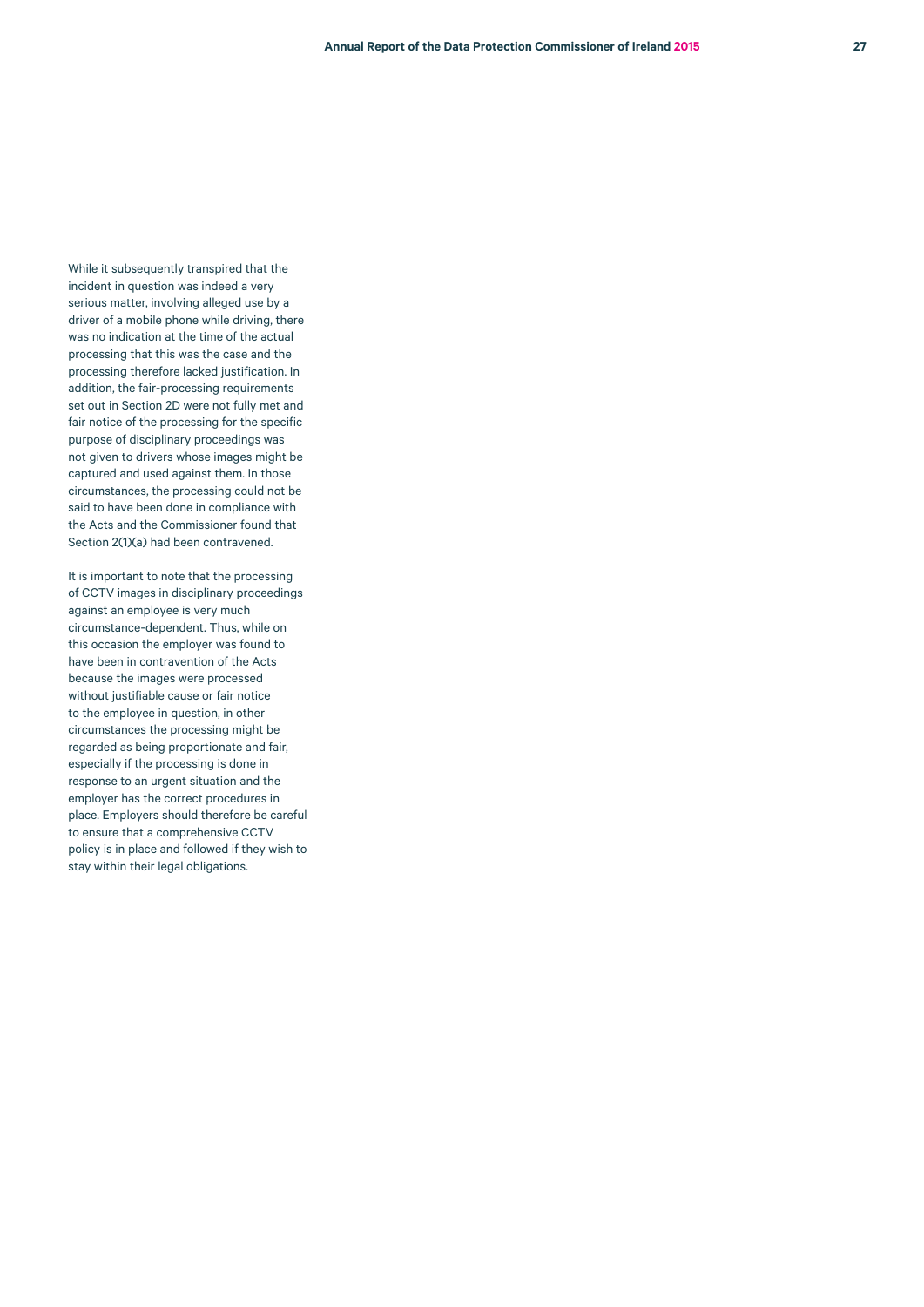# PRESENTATIONS AND ENGAGEMENTS WITH STAKEHOLDERS

In 2015, the Commissioner and her staff maintained an ongoing outreach schedule and actively engaged with a broad base of stakeholders. This included meetings with representatives of the many technological, social media and internet multinationals based in this jurisdiction, as well as attendance at numerous industry events. In addition, to increase the visibility and accessibility of the Office, the Commissioner and her staff also gave presentations at seminars, conferences and to individual organisations, including public-sector bodies, on over 60 occasions during the course of the year. Examples include:

- IDA Ireland Annual Conference
- Institute of International and European Affairs (IIEA) Conference on Data Protection and Privacy in the Digital Age
- IAPP Global Privacy Summit, Washington DC
- Spring Conference of European Data Protection Authorities, Manchester
- Public Affairs Ireland Data Protection Conference
- National Data Summit of Big Data Analytics
- Waterford Taking Care of Business Event
- Interdepartmental Committee on Data Protection
- Irish Centre for European Law and the Irish Bar Council Event on Regulatory Priorities under a Better Resourced Data Protection Regime
- Annual International Conference of Privacy Laws and Business, Cambridge
- Department of Children and Youth Affairs 'Growing up in Ireland' Research Ethics Committee
- Department of the Taoiseach Statesponsored Bodies Awareness Event
- UCD Masters of Law Class
- Credit Union Managers Association Seminar
- Department of Public Expenditure and Reform Graduate Development Programme
- European Data Protection Supervisor Staff Event
- ISACA Ireland Chapter AGM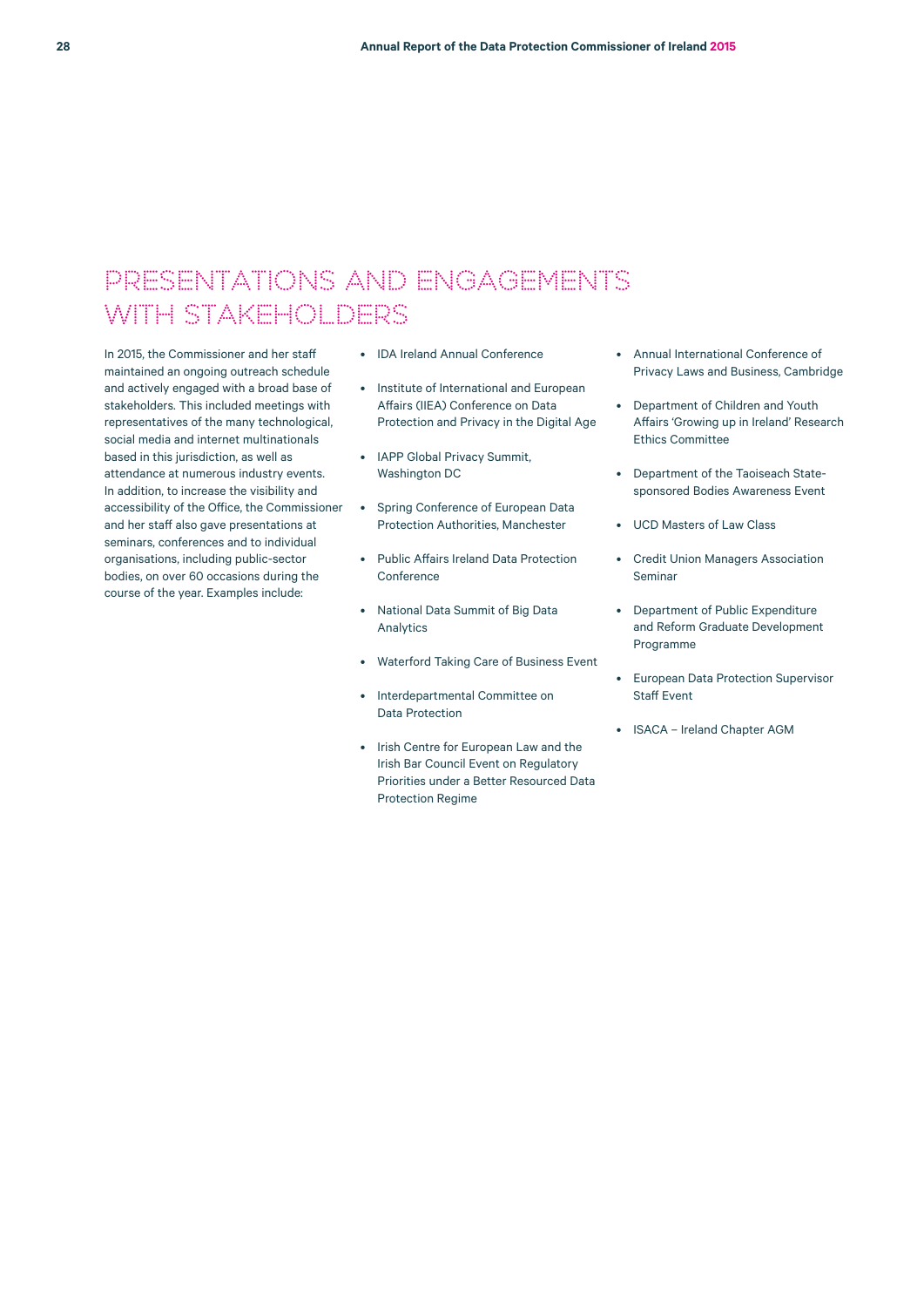# REGISTRATIONS **STATISTICS**

Certain categories of data controllers are legally bound to register with the Data Protection Commissioner on an annual basis. Section 16(1) of the Data Protection Acts 1998 and 2003 defines the persons to whom the registration requirement applies. The requirement to register applies to all data controllers and data processors who process personal data on behalf of such data controllers unless:

- the data controller is a 'not-for-profit' organisation;
- the processing of data is for the purpose of a publicly available register;
- the processing is of manual data (except for any specific categories of prescribed data).

Data controllers may also be exempt from registering under the provisions of Regulation 3 of SI 657 of 2007. However, these exemptions need to be examined in conjunction with Regulation 4 of SI 657 of 2007, which sets out the categories of data controller who are always required to register. If a data controller is specified under Regulation 4, the exemptions listed under Regulation 3 of SI 657 of 2007 do not apply.

However, every data controller, regardless of whether they are required to register, is bound by the data protection responsibilities set out in the Data Protection Acts 1988 and 2003. Equally, registration is a separate legal process and should not be interpreted as automatically deeming an organisation to be fully data protection compliant by virtue of having their registration entry up to date

The total number of register entries in 2015 was 6,235. This figure can be broken down into the following categories:

| <b>Category</b>                          | <b>Number</b> |
|------------------------------------------|---------------|
| <b>Financial and credit institutions</b> | 591           |
| Insurance organisations                  | 322           |
| Persons whose business                   | 78            |
| consists wholly or mainly in             |               |
| direct marketing, providing              |               |
| credit references or collecting          |               |
| debts                                    |               |
| Telecommunications/internet              | 58            |
| providers                                |               |
| <b>Health sector</b>                     | 2.207         |
| Pharmacists                              | 1.137         |
| Miscellaneous                            | 447           |
| Data processors                          | 1.395         |
|                                          |               |

| Total number of registration entries |       |       |
|--------------------------------------|-------|-------|
| 2013                                 | 2014  | 2015  |
| 5.778                                | 6.196 | 6.235 |

In 2015, the number of organisations registered increased by 39, an increase of approximately 0.6%.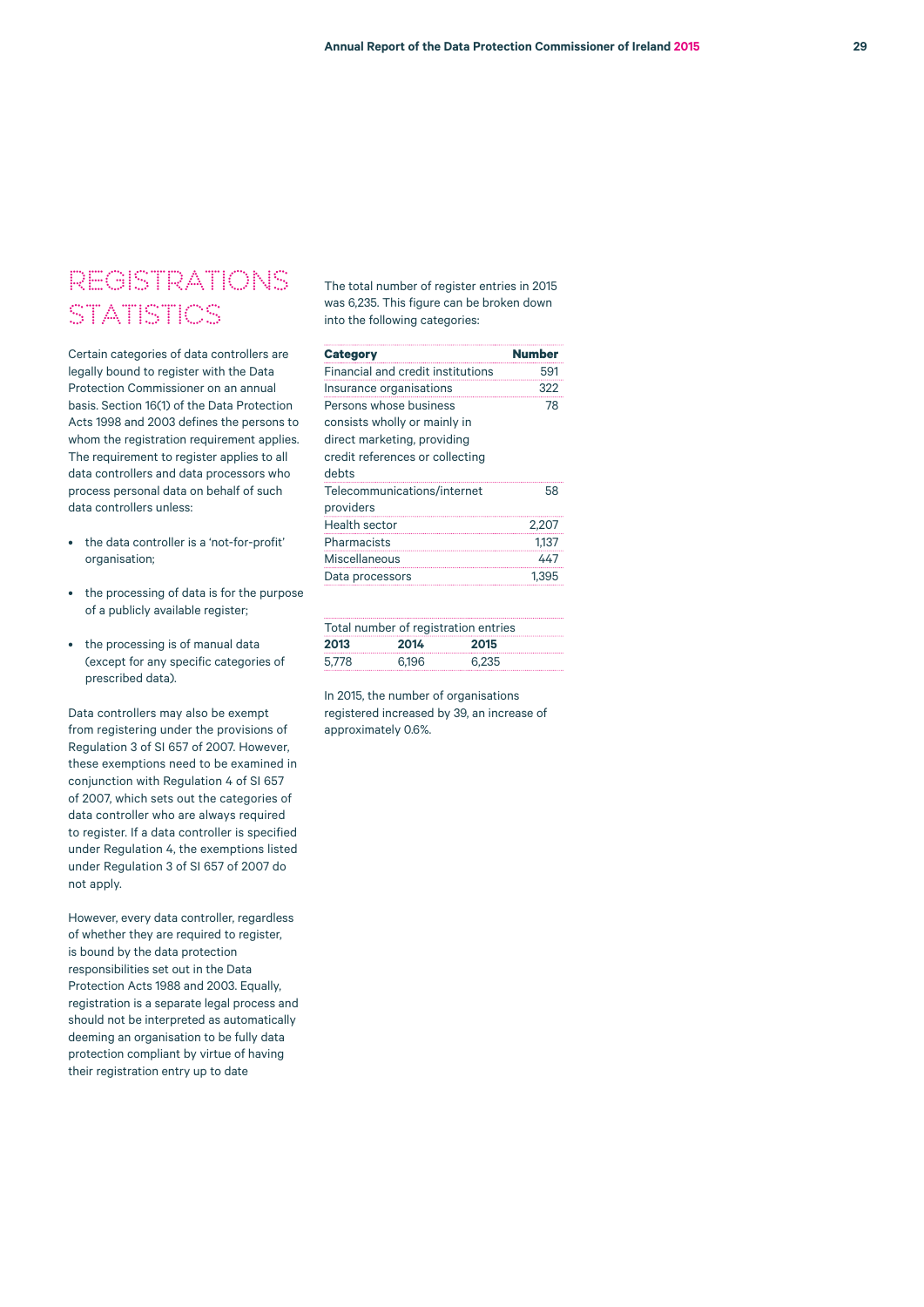# ACCOUNT OF INCOME AND EXPENDITURE

# **Account of receipts and payments in the year ended 31 December 2015**

|                                      | 2015      | 2014      |
|--------------------------------------|-----------|-----------|
| <b>Receipts</b>                      | €         | €         |
| Moneys provided by the Oireachtas    | 2,961,190 | 2,274,438 |
| Fees                                 | 670,307   | 715.697   |
|                                      | 3.631.497 | 2.990.135 |
| <b>Payments</b>                      |           |           |
| Staff costs                          | 1,988,987 | 1,654,900 |
| Establishment costs                  | 283.396   | 73.115    |
| Legal and professional fees          | 549,365   | 522,145   |
| Auditors fees                        | 4,600     | 4,117     |
| Miscellaneous expenses               | 134.842   | 20.161    |
|                                      | 2,961,190 | 2,274,438 |
| Payment of receipts for the year     |           |           |
| to the Vote for the Office of the    |           |           |
| Minister for Justice and Equality    | 648.073   | 415.347   |
| Receipts payable to the Vote for the |           |           |
| Office of the Minister for Justice   |           |           |
| and Equality at year end             | 22.234    | 300,350   |
| Total                                | 3,631,497 | 2,990,135 |

# ENERGY REPORT

#### **Overview**

### **Dublin**

The DPC opened its Dublin base, complementing the existing Portarlington location, in mid-2015. Temporarily situated in the Regus Building, Harcourt Road, Dublin 2, it is expected that the team will move to a permanent Dublin location in mid-2016, and full energy reports will be provided going forward.

#### **Portarlington**

The DPC's Portarlington base is located on the upper floor of a two-storey building built in 2006 with a floor area of 13.38 square metres. At end 2015, 28 members of staff were accommodated in this area.

In 2015, the sources of the main usage of energy in the Office were gas and electricity for heating, lighting and other uses.

In 2015 the energy rating for the building was C1.

### **Actions Undertaken**

The DPC has participated in the SEAI online system in 2015 for the purpose of reporting our energy usage in compliance with the European Communities (Energy End-use Efficiency and Energy Services) Regulations 2009 (SI 542 of 2009).

The annual energy usage for the Office for 2015:

| Usage          | 84.991.25 KWH |
|----------------|---------------|
| Non-Electrical | 44.631.25 KWH |
| Electrical     | 40.360 KWH    |

The DPC has continued its efforts to minimise energy usage by ensuring that all electrical equipment and lighting are switched off at close of business each day.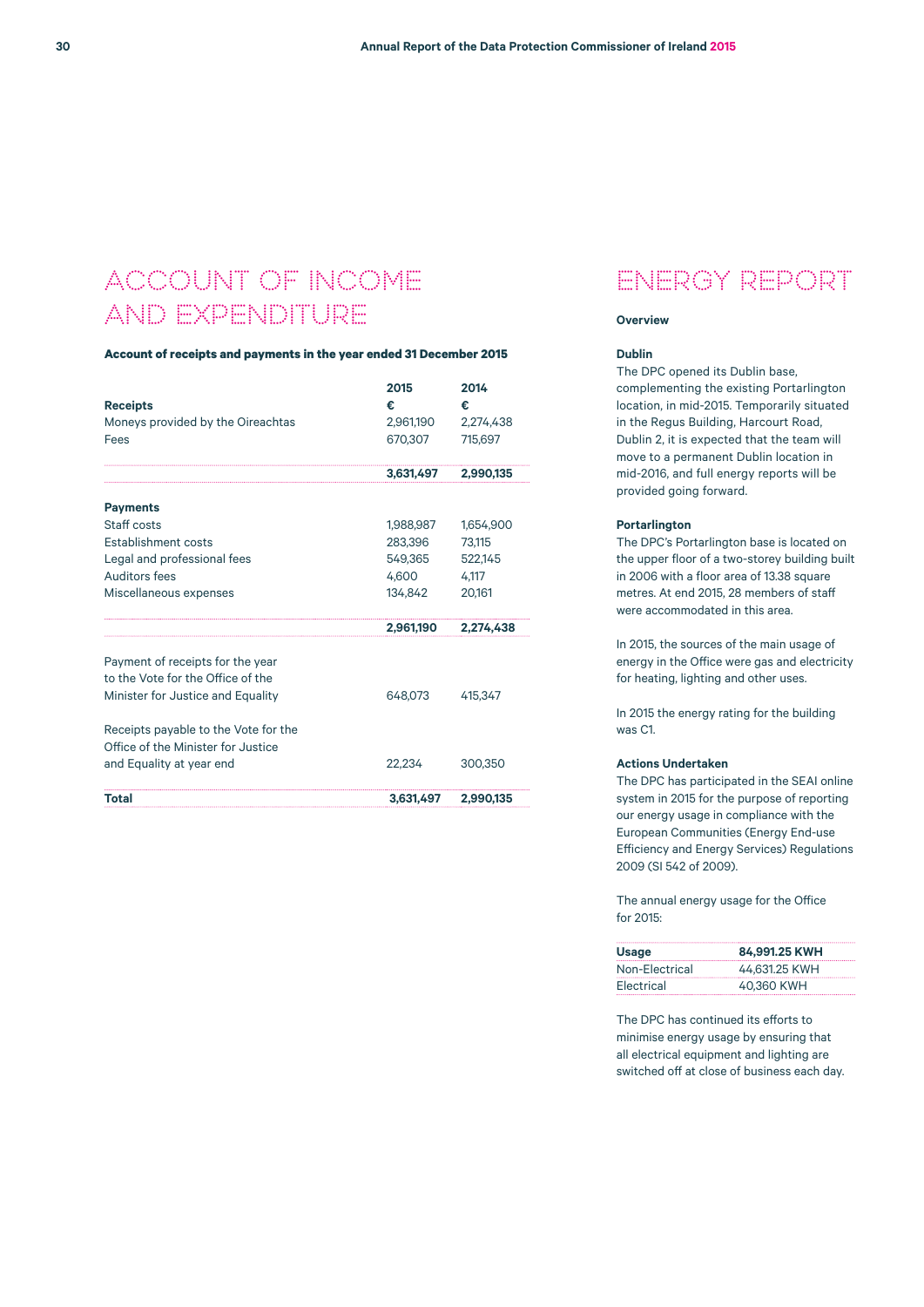# NOTES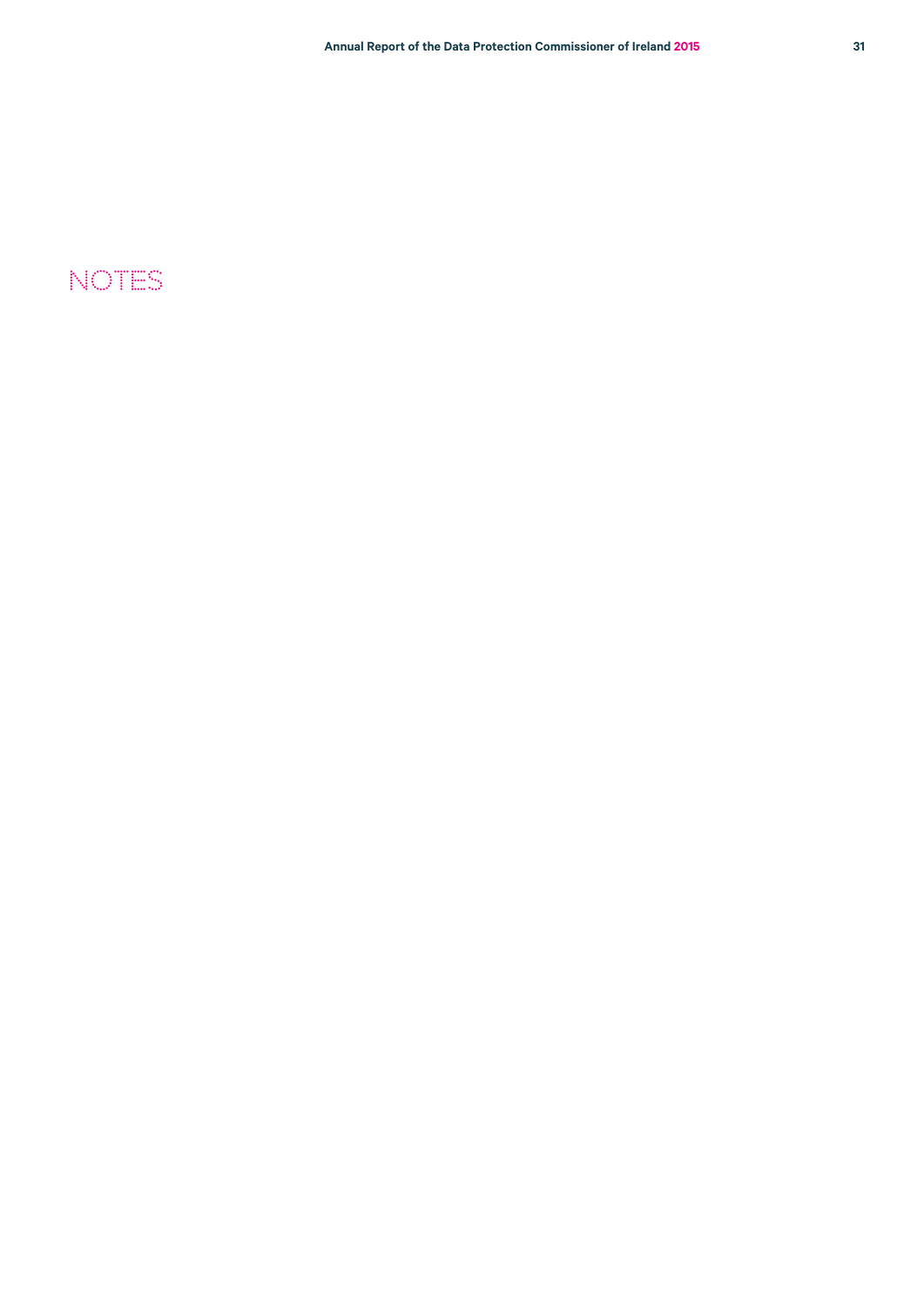# NOTES